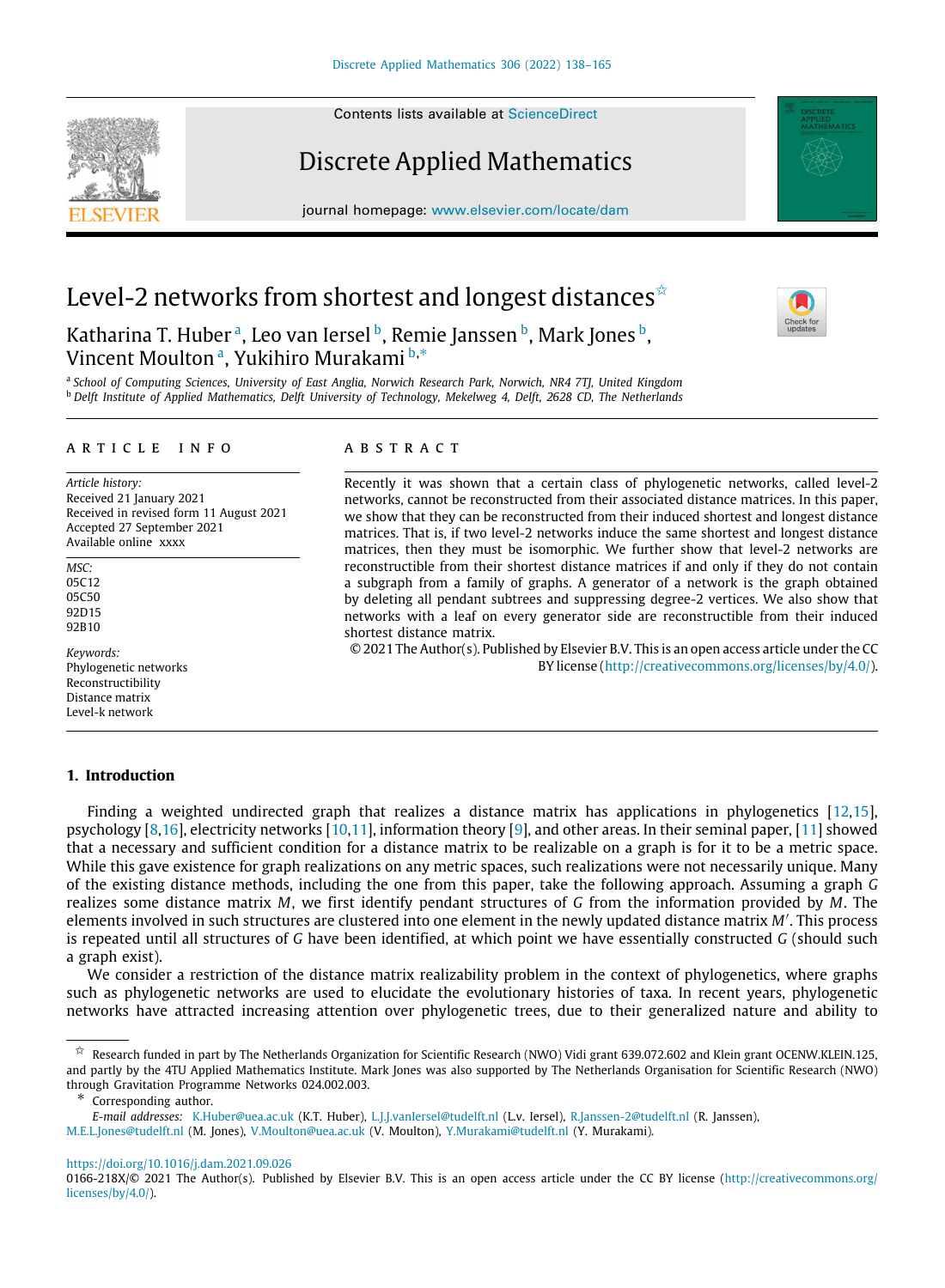

<span id="page-1-3"></span>**Fig. 1.** Two level-2 networks with the same shortest distances between any pair of leaves. The shortest distance can be worked out by taking the length of the shortest path between a pair of leaves, where each edge is of length 1.

represent non-treelike evolutionary histories; this is suitable in visualizing complex reticulate events such as hybridization events and introgression, found to be rife within plants and bacteria [[1](#page-27-7)[,12\]](#page-27-0). In the context of phylogenetics, distances are defined between pairs of taxa to denote the number of character changes (in terms of the nucleotide bases in DNA) or the evolutionary/genetic distance between them. These distances are generally obtained from multiple sequence alignments. In this paper, we study the *reconstructibility* of phylogenetic networks from certain distance matrices. We say that a network is *reconstructible* from its induced distance matrix if it is the unique network that realizes the distance matrix.

<span id="page-1-0"></span>Because networks contain undirected cycles, there can be many paths between two leaves (leaves are labeled by unique taxa, so leaves and taxa will be used interchangeably). This is in contrast to trees which contain only one path between each leaf pair. So while a tree induces only one metric, networks may induce many.<sup>[1](#page-1-0)</sup> To date, different matrices have been considered for phylogenetic network reconstruction. These include the shortest distances (the traditional distance matrix), the sets of distances  $[5]$  $[5]$ , and the multisets of distances  $[3,17]$  $[3,17]$ , where the latter two are not distance matrices in the traditional sense of the term, however, they contain information on the inter-leaf distances. In particular, an element of the multisets of distances is a multiset of all distances between a pair of leaves, together with the multiplicities associated to each length. The set of distances can be obtained from the multisets of distances by ignoring the multiplicities.<sup>[2](#page-1-1)</sup>

<span id="page-1-2"></span><span id="page-1-1"></span>Both the sets and multisets of distances were first introduced to prove reconstructibility results for distance matrices induced by particular phylogenetic network classes [[3](#page-27-9)[,5](#page-27-8)]; shortest distances have also been used to prove reconstructibility results [[6,](#page-27-11)[18](#page-27-12)]. Recent results have shown unique realizability from sets and multisets of distances for certain rooted networks (tree-child and normal networks $^3)$  $^3)$  $^3)$  [[2,](#page-27-13)[4](#page-27-14)] and for certain unrooted networks [\[17\]](#page-27-10). In particular, the results of [17] showed that unweighted binary level-2 networks are reconstructible from their multisets of distances. Binary means that each leaf is of degree-1 and every other vertex is of degree-3; the level of a network refers to the number of edges needed to be removed from every biconnected component to obtain a tree (described more in detail below). They also showed that level-1 networks are reconstructible from their shortest distances, but that level-2 networks were not reconstructible in general from their shortest distances [\(Fig.](#page-1-3) [1](#page-1-3)).

It is interesting to know which level-2 networks are reconstructible from their shortest distances, or what additional information is needed to be able to do so. Therefore, motivated by the results in [\[17\]](#page-27-10), we answer three open problems for binary networks from the paper on unique realizability of certain distance matrices.

- 1. Networks with a leaf on every generator side are reconstructible from their induced shortest distance matrix ([Theorem](#page-7-0) [1\)](#page-7-0);
- 2. Level-2 networks are reconstructible from their induced shortest and longest distance matrix (sl-distance matrix) ([Theorem](#page-12-0) [3\)](#page-12-0);
- 3. We characterize subgraphs of level-2 networks that are responsible for the class to not be reconstructible from their induced shortest distance matrix [\(Theorem](#page-15-0) [4\)](#page-15-0).

*Structure of the paper.* In Section [2](#page-2-0), we give formal definitions of phylogenetic terms. In Section [3](#page-5-0), we show that networks with a leaf on every generator side (i.e., every vertex on the network is at most shortest distance-2 away from a leaf) are reconstructible from their shortest distances [\(Theorem](#page-7-0) [1\)](#page-7-0). In Section [4,](#page-7-1) we show that level-2 networks are reconstructible from their sl-distance matrices ([Theorem](#page-12-0) [3\)](#page-12-0). This is proven by first showing that the splits of the network (cut-edges that induce a partition on the labeled leaves) are determined by the shortest distances that they realize ([Theorem](#page-7-2) [2\)](#page-7-2). In Section [5,](#page-13-0) we show a construction for obtaining pairs of distinct level-2 networks from a binary tree that realize the

 $1$  A matrix consisting of inter-leaf shortest distances, and a matrix consisting of inter-leaf longest distances are two examples of a metric induced by a network.

<sup>&</sup>lt;sup>2</sup> The motivation for considering sets and multisets of distances is mostly combinatorial. It is not clear how such distances can be obtained from a multiple sequence alignment. A possibility is to divide the alignment into *blocks* depending on the parts of the chromosome responsible for encoding a particular gene, or by optimizing constraints such as the homoplasy score [[13\]](#page-27-15). Treating each of these blocks as an alignment yields a distance matrix for each block, which can be collated to give multisets of distances between pairs of taxa. The fundamental flaw in this technique would be that every multiset of distances between leaf pairs would be of the same size (in particular the number of blocks), which is not always the case in the results where these multisets are used.<br> $\frac{3}{7}$  Tree shild naturalis are directed natural

<sup>3</sup> Tree-child networks are directed networks with the property that every non-leaf vertex has a child that is a tree vertex or a leaf. Normal networks are tree-child networks with the additional constraint that given an edge *u*v, there cannot be another path from *u* to v.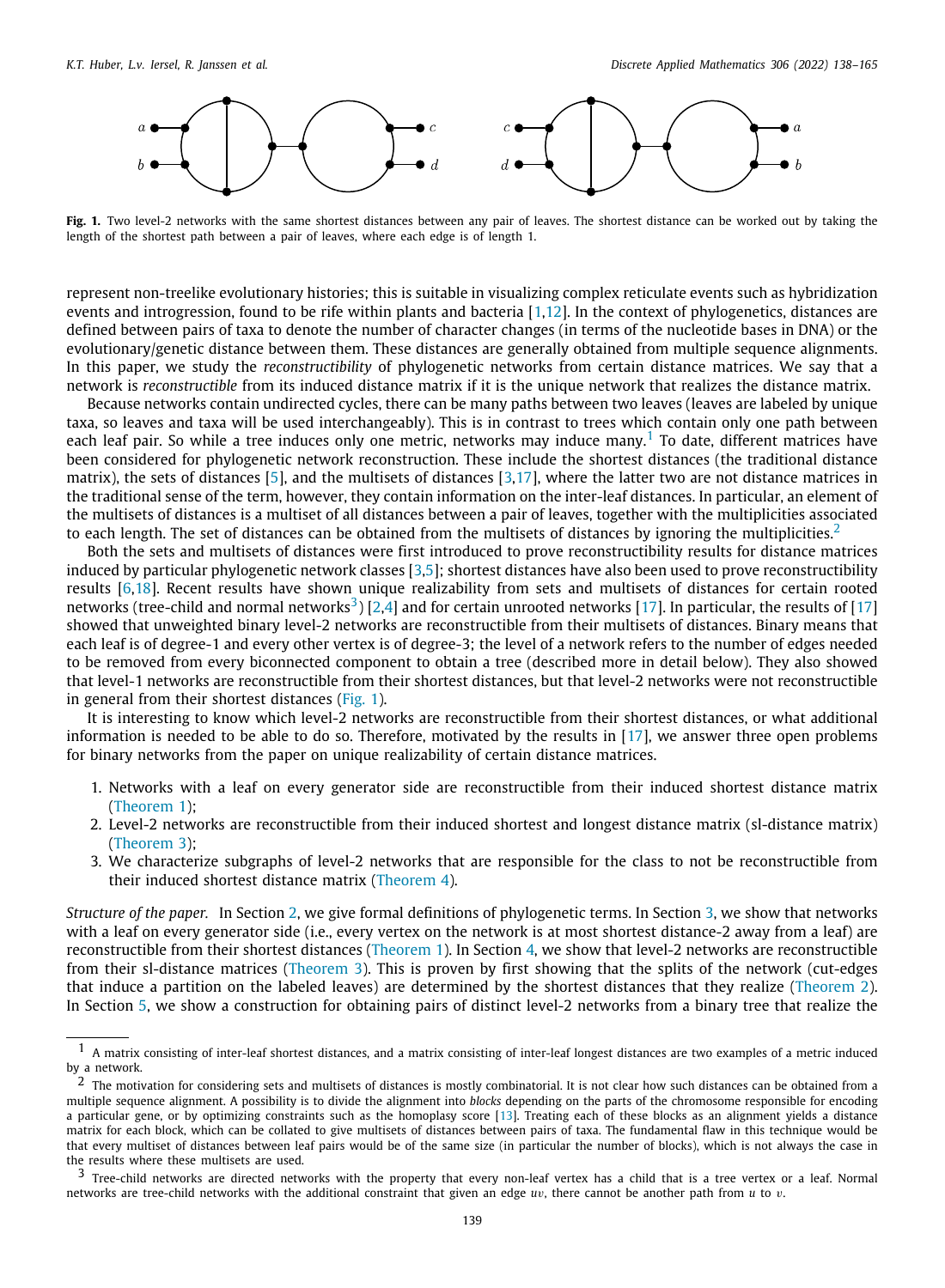same shortest distance matrix. We show that having such a network as a subgraph renders a level-2 network to be nonreconstructible from their shortest distances, thereby characterizing the family of subgraphs that are responsible for the non-reconstructibility ([Theorem](#page-15-0) [4\)](#page-15-0). We close with a discussion in Section [6,](#page-22-0) presenting ideas for possible future directions.

#### **2. Preliminaries**

<span id="page-2-0"></span>An *(unrooted binary phylogenetic) network* on *X* (where |*X*| ≥ 2) is a simple connected undirected graph with at least two leaves where the leaves are labeled bijectively by *X* and are of degree-1. All internal vertices are of degree-3. An *(unrooted binary phylogenetic) tree* on *X* is a network with no cycles.

#### *2.1. Graph theoretic definitions*

<span id="page-2-1"></span>Let *N* be a network. A set of two leaves  $\{x, y\}$  of *N* forms a *cherry* if they share a common neighbor. Let  $a = (a_1, \ldots, a_k)$ be an ordered sequence of *k* leaves, and let  $p_a=(v_1,\ldots,v_k)$ , where  $v_i$  is the neighbor of  $a_i$  for each  $i\in [k]=\{1,\ldots,k\}^A$ We allow for  $v_1 = v_2$  and  $v_{k-1} = v_k$ . If  $p_a$  is a path in *N* then *a* is called a *chain* of length  $k \ge 0$ . We call chains of length 0 an empty chain. Assume that all chains are non-empty unless stated otherwise. Letting chains be of empty length is to generalize some statements later on in the paper. We say that *a* is a *maximal chain* if *a* does not form a subsequence for some other chain. We assume all chains to be maximal, unless stated otherwise. If *a* is a chain, then the vertices of *p<sup>a</sup>* are called the *spine vertices*, and the path  $p_a$  is called a *spine*. The vertices  $a_1$ ,  $a_k$  are called the *end-leaves* of the chain *a*, and the vertices  $v_1, v_k$  are called the *end-spine vertices* of the chain. For brevity, given a set *S*, we shall write *S* ∪ *a* to denote the set *S*  $\cup$  { $a_1, a_2, \ldots, a_k$ }.

A *blob* of a network is a maximal 2-connected subgraph with at least three vertices. A network is a *level-k network*, with  $k \ge 0$ , if at most k edges must be deleted from every blob to obtain a tree. We denote an edge between *u* and *v* by *u*v. We call a cut-edge *trivial* if the edge is incident to a leaf, and *non-trivial* otherwise. Given a cut-edge *u*v we say that a leaf *x* can be *reached from u* (via *u*v) if, upon deleting the edge *u*v without suppressing degree-2 vertices, *x* is in the same component as  $v$  in the resulting subgraph. We say that a leaf is *contained* in a blob if the neighbor of the leaf is a vertex of the blob. We say that a chain is *contained* in a blob if any of the leaves of the chain are contained in the blob (and therefore all leaves of the chain are contained in the blob). An edge is *incident* to a blob if exactly one of the endpoints of the edge is a vertex of the blob. A blob is *pendant* if there is exactly one non-trivial cut-edge that is incident to the blob. We say that a leaf *x* can be *reached* from a blob *B* via a cut-edge *u*v if *u* is a vertex of *B* and *x* can be reached from *u* via *u*v. In this case, we also say that *u*v or *u separates x* from *B*.

Letting *X* be a set of taxa, a *split* on *X* is a partition {*A*, *B*} of *X*. We denote a split which induces the partition {*A*, *B*} of *X* by *A*|*B* where the order in which we list *A* and *B* does not matter. Observe that some cut-edges of a network on *X* naturally induce a split as there are exactly two parts of the network separated by the edge. We call this a *cut-edge induced split*. We call a split *A*|*B non-trivial* if both *A* and *B* contain at least two elements. Otherwise we call a split *trivial*. Observe that non-trivial cut-edges induce non-trivial splits, and that trivial cut-edges induce trivial splits.

In this paper, we assume the restriction that every cut-edge must induce a unique split. Firstly, such a restriction eliminates the possibility for networks to contain *redundant* blobs, which are pendant blobs that contain no leaves. Secondly, the restriction removes all blobs that do not contain leaves, that are incident only to two non-trivial cut-edges. Such blobs can be interpreted as higher-level analogues of parallel edges.

The *generator G*(*N*) of a network *N* is the multi-graph obtained by deleting all pendant subtrees (i.e., deleting all leaves from *N*) and suppressing degree-2 vertices. The generator may contain loops and parallel edges. A vertex of *N* that is not deleted or suppressed in the process of obtaining *G*(*N*) is called a *generator vertex*. We call the edges of *G*(*N*) the *sides* of *N*. Observe that the sides of *N* correspond to paths of *N*. Let *s* be a side of *N*, and let  $e_0v_1v_2\cdots v_ke_1$  with  $k \ge 0$  denote the path in *N* corresponding to *s*, where  $e_0$  and  $e_1$  are vertices of the generator. If  $k = 0$ , then the path is simply the edge *e*0*e*1. We call *e*<sup>0</sup> and *e*<sup>1</sup> the *boundary vertices of side s*. We say that a leaf *x is on* side *s* if *x* is a neighbor of v*<sup>i</sup>* for some *i* ∈ [*k*]. We say that a chain *is on* side *s* if all leaves of the chain are on the side *s*. Observe that a leaf of a chain is on a side if and only if the chain is on the side. Observe also that  $v_1 \cdots v_k$  is a spine of some chain on *s*. We say that a side is *empty* if no leaves are on the side. A *side of a blob B* is an edge of *G*(*N*) which corresponds to a path in *B*. Observe that level-2 blobs contain exactly two vertices that are not cut-vertices. We call these the *poles* of the blob. There are exactly three edge-disjoint paths between the two poles. We call these three paths in *N* the *main paths* of *B*. The vertices in a main path *s* of *B* that are adjacent to the endpoints of *s* are called the *main end-spine vertices*.

We adopt the following notation for pendant level-2 blobs from [\[17\]](#page-27-10). Let *B* be a pendant level-2 blob, and let *a*, *b*, *c*, *d* denote the four chains contained in *B* of lengths  $k, \ell, m, n \ge 0$ , respectively, such that chains *c* and *d* are on the same main path of *B* as the non-trivial cut-edge. Then we say that *B* is of the form (*a*, *b*, *c*, *d*) (see [Fig.](#page-3-0) [2](#page-3-0)). The order of the first two elements *a*, *b*, and the order of the last two elements *c*, *d* do not matter. For ease of notation, a side without leaves is seen as a length-0 chain. Note that since every cut-edge induces a unique split, it is not possible to obtain the pendant blob of the form (1, 0, 0, 0).

<sup>&</sup>lt;sup>4</sup> For consistency later on the section, we let  $[0] = \emptyset$ , the empty set.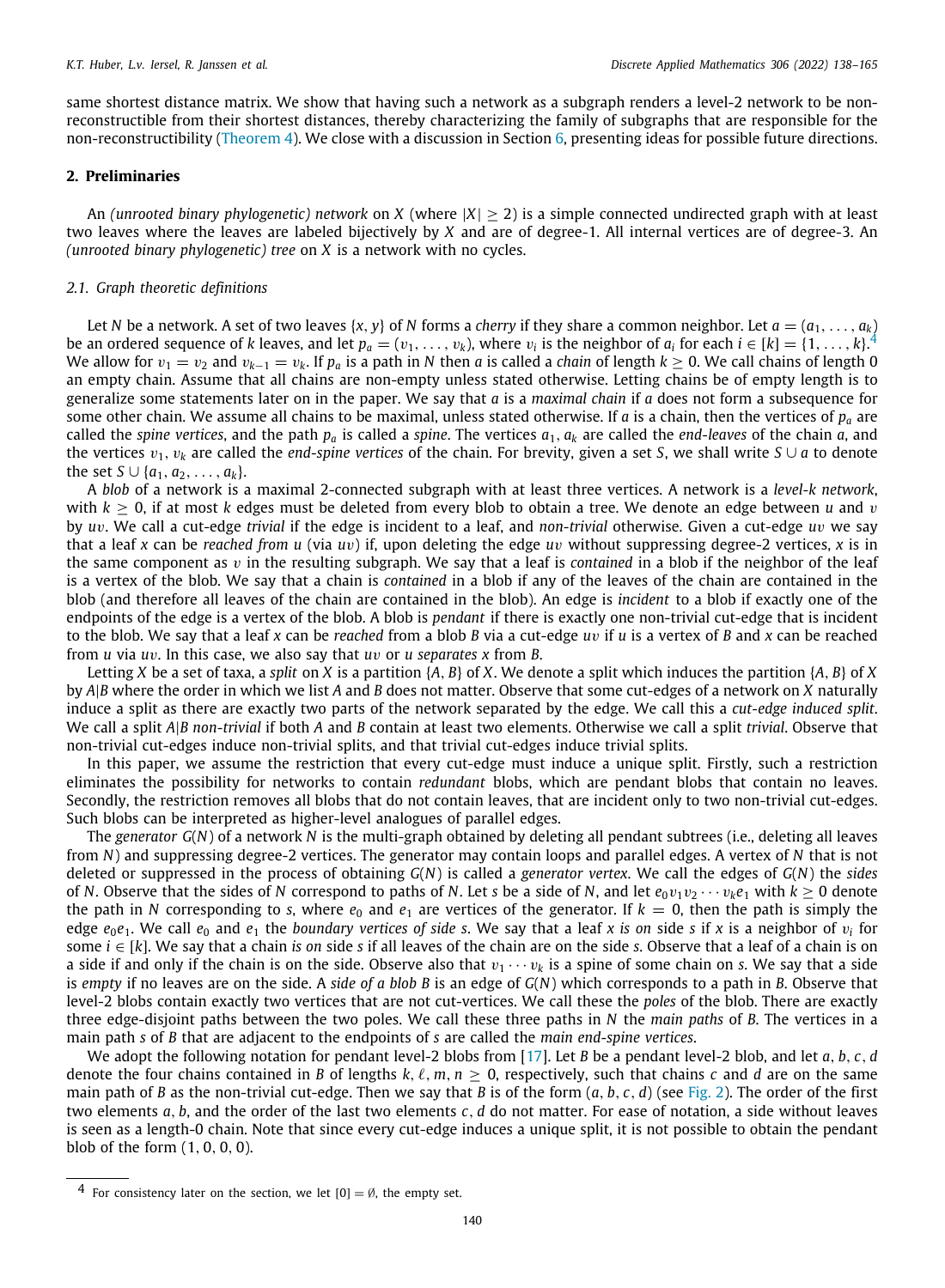

<span id="page-3-0"></span>Fig. 2. The seven possible pendant blobs in a level-2 network. The leftmost pendant blob is level-1, and the other pendant blobs are all level-2. Observe that for the pendant level-1 blob and the pendant level-2 blob of the form (*a*, 0, 0, 0), the length of the chain *a* must be of length at least 2. This is due to the fact that networks do not contain parallel edges nor level-2 blobs with only two cut-edges incident to it. The dashed edges in these two blobs indicate that the chain can be longer than 2. For the five other pendant blobs, each of the leaves *a*, *b*, *c*, *d* indicates a chain.

#### *2.2. Distances*

For a network N on X, we let  $d_m^N(x,y)$  and  $d_l^N(x,y)$  denote the length of a shortest and a longest path between two vertices *x*, *y* in *N*, respectively. We exclude the superscript *N* when there is no ambiguity on the network at hand. Let  $a = \{a_1, \ldots, a_k\}$  be a set of vertices in N, and let *u* be a vertex in N that is not in *a*. Then we define the shortest distance from u to a as the shortest distance from u to any of the vertices in a, that is,  $d_m^N(a,u)=\min\{d_m(a_i,u):i\in[k]=1\}$ {1, . . . , *k*}}. Similarly, define the longest distance from *u* to *a* as the longest distance from *u* to any of the vertices in *a*,  $\text{that is, } d_l^N(a, u) = \max\{d_l(a_i, u) : i \in [k]\}.$ 

The *shortest distance matrix*  $\mathcal{D}_m(N)$  of *N* is the  $|X| \times |X|$  matrix, where the rows and columns are indexed by the leaves of the network, whose  $(x, y)$ -th entry is  $d_m^N(x, y)$ . A network N *realizes* the shortest distance matrix  $\mathcal{D}_m$  if  $\mathcal{D}_m(N) = \mathcal{D}_m$ . We say that a network *N* is *reconstructible* from its shortest distance matrix if *N* is the only network, up to isomorphism, that realizes D*m*(*N*). Here, we say that two networks *N* and *N* ′ on *X* are *isomorphic* if there exists a bijection *f* from the vertices of *N* to the vertices of *N'*, such that *uv* is an edge of *N* if and only if  $f(u)f(v)$  is an edge of *N'*, and the leaves of *N* are mapped to leaves of *N* ′ of the same label. Similarly, we define the *sl-distance matrix (shortest longest-distance matrix)* D(*N*) as the  $|X| \times |X|$  matrix, where the rows and columns are indexed by the leaves of the network, whose  $(x, y)$ -th entry is  $d^N(x, y) = {d^N_m(x, y), d^N_l(x, y)}$  (see [Fig.](#page-4-0) [3\)](#page-4-0). We say that a network N realizes the sl-distance matrix  $D$  if  $D(N) = D$ . A network *N* is *reconstructible* from its sl-distance matrix if *N* is the only network, up to isomorphism, that realizes  $\mathcal{D}(N)$ .

#### *2.3. Reducing cherries*

<span id="page-3-3"></span>By definition, we may identify cherries from shortest distance matrices.

**Observation 1.** Let  $\mathcal{D}_m$  be a shortest distance matrix. A network N on X that realizes  $\mathcal{D}_m$  contains a cherry  $\{x, y\}$  if and only *if*  $d_m(x, y) = 2$ .

*Reducing* a cherry {*x*, *y*} to a leaf *z* from *N* is the action of deleting both leaves *x*, *y* and labeling the remaining unlabeled degree-1 vertex as *z*, assuming that  $z \notin X$  (this vertex was the neighbor of *x* and *y* in *N*). As a result of reducing the cherry {*x*, *y*}, observe that the shortest distance between two leaves that are both not *z* are unchanged; the shortest distance between *z* and another leaf  $l \in X - \{x, y\}$  is exactly one less than that of *x* and *l* in *N*.

<span id="page-3-1"></span>**Observation 2.** *Let N be a network on X containing a cherry* {*x*, *y*}*. Upon reducing the cherry to a leaf z, we obtain a network N'* on  $X' = X \cup \{z\} - \{x, y\}$  such that the shortest distance matrix for N' contains the elements

$$
d_m^{N'}(a, b) = \begin{cases} d_m^N(a, b) & \text{if } a, b \in X - \{x, y\} \\ d_m^N(a, x) - 1 & \text{if } a \in X - \{x, y\} \text{ and } b = z. \end{cases}
$$

<span id="page-3-2"></span>In the setting of [Observation](#page-3-1) [2](#page-3-1), one may obtain a network that is isomorphic to *N* from *N* ′ by adding two labeled vertices *x* and *y*, adding the edges *zx* and *zy*, and unlabelling the vertex *z*. We call this *replacing z by a cherry* {*x*, *y*}.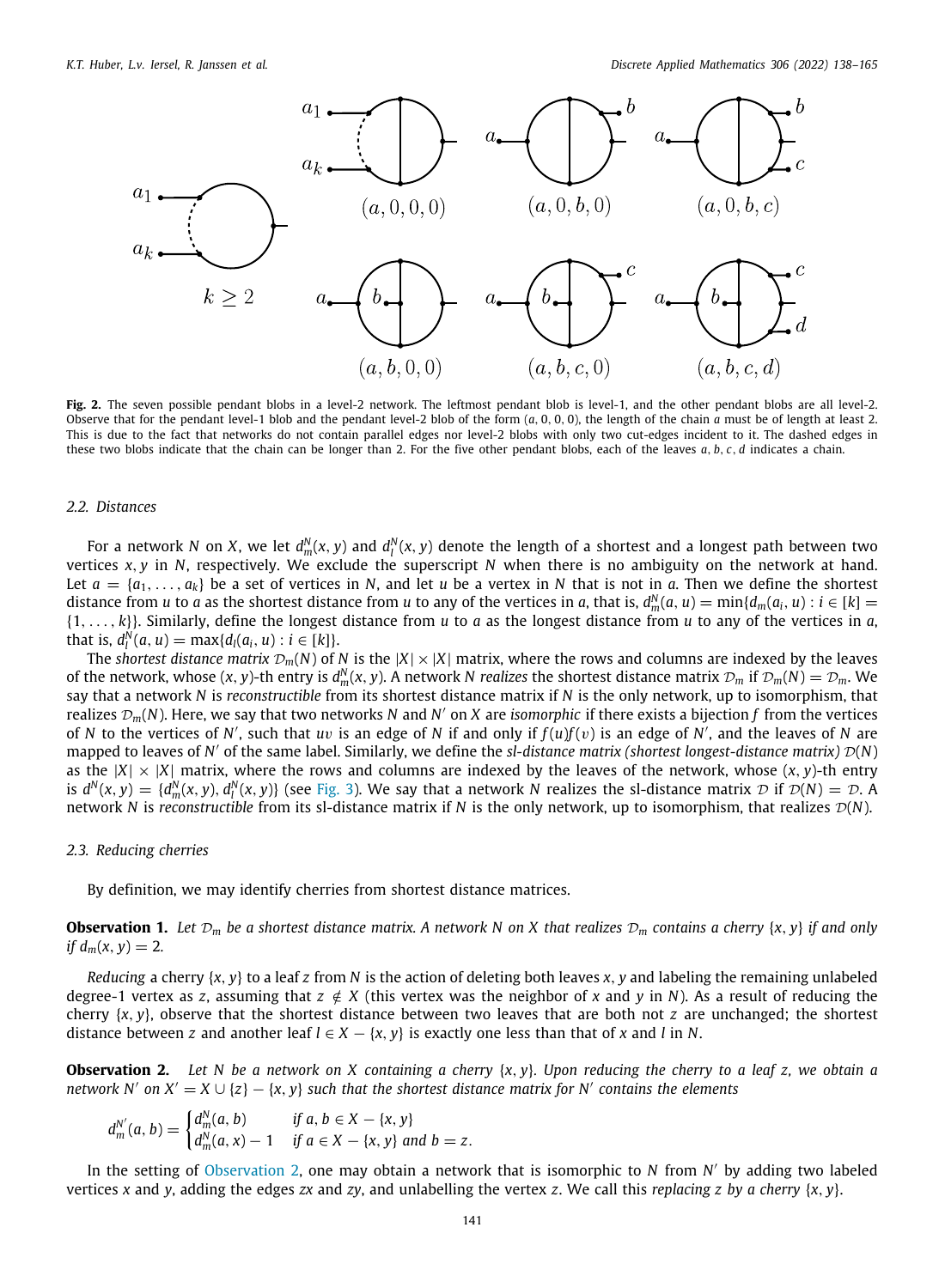

|                  | $\boldsymbol{a}$ | b     | $c_1$  | $c_2$  | $d_1$   | $d_2$   |         | g       |
|------------------|------------------|-------|--------|--------|---------|---------|---------|---------|
| $\boldsymbol{a}$ |                  | (4,8) | (4, 8) | (5,7)  | (7, 12) | (7, 12) | (6, 10) | (6, 10) |
| $\boldsymbol{b}$ |                  |       | (4, 8) | (5, 7) | (7, 12) | (7, 12) | (6, 10) | (6, 10) |
| $\mathfrak{c}_1$ |                  |       |        | (3,7)  | (7, 10) | (7, 10) | (6, 8)  | (6,8)   |
| $c_2$            |                  |       |        |        | (6, 11) | (6, 11) | (5, 9)  | (5,9)   |
| $d_1$            |                  |       |        |        |         | (3, 4)  | (5,6)   | (5,6)   |
| $d_2$            |                  |       |        |        |         |         | (5, 6)  | (5,6)   |
| $\int$           |                  |       |        |        |         |         |         | (2,2)   |
| $\mathcal{G}$    |                  |       |        |        |         |         |         |         |

<span id="page-4-0"></span>Fig. 3. A level-2 network N on the taxa set {a, b, c<sub>1</sub>, c<sub>2</sub>, d<sub>1</sub>, d<sub>2</sub>, f, g}, its generator G(N), and its sl-distance matrix. N contains a cherry {f, g} and four chains (a), (b), (c<sub>1</sub>, c<sub>2</sub>) and (d<sub>1</sub>, d<sub>2</sub>). N contains two pendant blobs: the leftmost is a level-2 blob of the form ((a), (b), (c<sub>1</sub>, c<sub>2</sub>),  $\emptyset$ ), and the rightmost is a level-1 blob containing the leaves  $d_1$  and  $d_2$ . The poles of the pendant level-2 blob are labeled by  $p_1$  and  $p_2$ . The dotted cut-edge *e* induces the non-trivial split  $\{a, b, c_1, c_2, d_1, d_2\}$   $\{f, g\}$ . The blob side indicated by the dashed path contains the chain  $(c_1, c_2)$ . The chains  $(a)$  and  $(c_1, c_2)$  are adjacent once. The chains (*a*) and (*b*) are adjacent twice. The sl-matrix has *ij*-th elements of the form (*x*, *y*), where *x* and *y* denote the shortest and longest distances between *i* and *j* in *N*. The diagonal elements, which are all (0, 0), and the lower triangular elements are omitted as the matrix is symmetric.

**Observation 3.** Let N be a network on X, and let z be a leaf in N. Let  $x, y \notin X$  be leaf labels that do not appear in N. Then *upon replacing z by a cherry* {*x, y*}*, we obtain a network M on Y = X* ∪ {*x, y*} – {*z*} *that realizes the shortest distance matrix with entries*

$$
d_m^M(a, b) = \begin{cases} d_m^N(a, b) & \text{if } a, b \in Y - \{x, y\} \\ d_m^N(a, z) + 1 & \text{if } a \in Y - \{x, y\} \text{ and } b \in \{x, y\} \\ 2 & \text{if } a = x \text{ and } b = y. \end{cases}
$$

It is easy to see that replacing a leaf by a cherry and reducing a cherry are inverse operations of one another.

<span id="page-4-1"></span>**Lemma 1.** *Let N be a network with a cherry* {*x*, *y*}*, and let N*′ *denote the network obtained by reducing the cherry from N to a leaf z. Then N is reconstructible from its shortest distance matrix if and only if N*′ *is reconstructible from its shortest distance matrix.*

**Proof.** Suppose first that the network *N* is reconstructible from its shortest distance matrix. Suppose for a contradiction that the shortest distance matrix  $\mathcal{D}_m(N')$  of  $N'$  is also realized by a network  $N''$  that is not isomorphic to  $N'$ . Consider the networks *M'* and *M"* obtained from *N'* and *N"*, respectively, by replacing *z* by a cherry {*x*, *y*}. By [Observation](#page-3-2) [3,](#page-3-2) the two distinct networks *M*′ and *M*′′ realize the same shortest distance matrix. However, this shortest distance matrix is precisely <sup>D</sup>*m*(*N*), since *M*′ is isomorphic to *N*. This contradicts the fact that *N* is reconstructible from its shortest distance matrix. Therefore *N* ′ must be reconstructible from its shortest distance matrix.

Now suppose that the network N' is reconstructible from its shortest distance matrix. If there were two distinct networks *N* and *M* realizing  $\mathcal{D}_m(N)$ , then these networks must both contain the cherry {*x*, *y*}. Reducing this cherry to a leaf *z*, we see by [Observation](#page-3-1) [2](#page-3-1) that both reduced networks, which are distinct, realize the same shortest distance matrix, which is exactly  $\mathcal{D}_m(N')$ . However, this is not possible, as  $N'$  is reconstructible from its shortest distance matrix. Therefore *N* is also reconstructible from its shortest distance matrix.  $\square$ 

Let *N* be a network. *Subtree reduction* refers to the action of reducing cherries of *N* until it is no longer possible to do so. We refer to the resulting network as the *subtree reduced version* of *N*. Note that the subtree reduced version of *N* is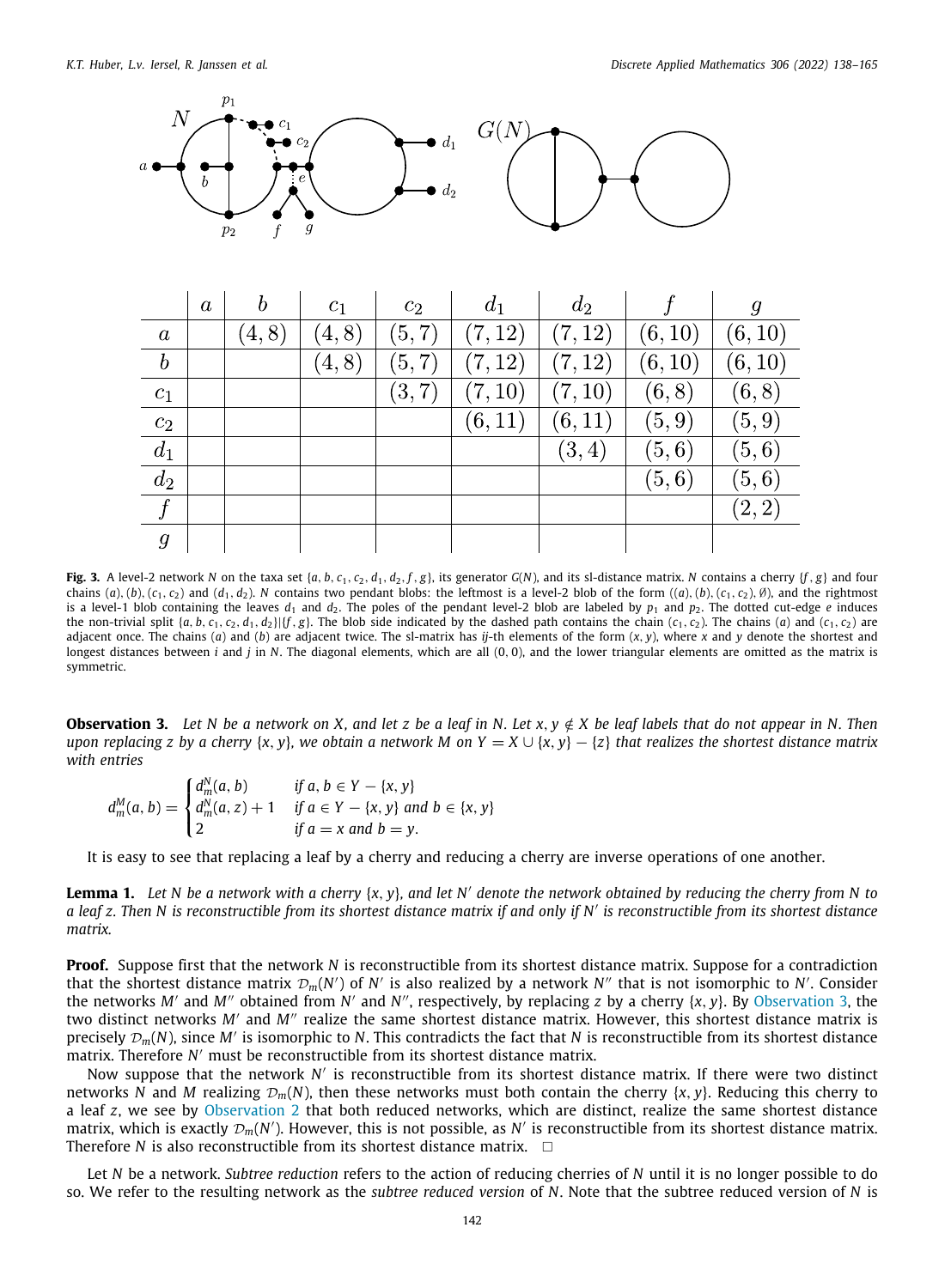unique, and the order in which the cherries are reduced does not matter. The following corollary follows immediately by applying [Lemma](#page-4-1) [1](#page-4-1) to every cherry that is reduced in the subtree reduction.

<span id="page-5-1"></span>**Corollary 1.** *A network N is reconstructible from its shortest distance matrix if and only if the subtree reduced version of N is reconstructible from its shortest distance matrix.*

Note that [Observations](#page-3-1) [2](#page-3-1) and [3](#page-3-2), [Lemma](#page-4-1) [1](#page-5-1), and [Corollary](#page-5-1) 1 can naturally be extended to the sl-distances, with a single tweak for [Observations](#page-3-1) [2](#page-3-1) and [3](#page-3-2), where the longest distances are adjusted exactly the same as done for the shortest distances (replace  $d_m$  by  $d_l$  wherever possible). This means we may assume for the rest of the paper, that all networks have undergone subtree reduction, and therefore that all networks contain no cherries.

#### *2.4. Chains*

<span id="page-5-4"></span>Upon reducing all cherries from our networks, we may identify unique chains from shortest distance matrices. Recall that chains are written as sequences  $a = (a_1, \ldots, a_k)$  for some  $k > 1$ . We shall sometimes write these as  $(a, k)$ . In what follows, we will often require a way of referring to leaves of the network that are not in a particular chain. So while *a* is a sequence of leaves, we shall sometimes treat *a* as a set of leaves, e.g.,  $X - a = \{l \in X : l \neq a_i \text{ for } i \in [k]\}.$ 

<span id="page-5-2"></span>**Observation 4.** Let  $\mathcal{D}_m$  be a shortest distance matrix. A network N on X that realizes  $\mathcal{D}_m$  contains a chain  $a = (a_1, \ldots, a_k)$ where  $k \ge 1$  if and only if  $d_m(a_i, a_{i+1}) = 3$  for all  $i \in [k-1]$  and there exists no leaf  $l \in X - a$  such that  $d_m(a, l) = 3$ .

[Observation](#page-5-2) [4](#page-5-2) implies that the leaves in a network without cherries can be partitioned into chains. Indeed, no leaf can be contained in two distinct chains, as otherwise the chains would be non-maximal. Let  $(a, k)$  and  $(b, \ell)$  be two distinct chains. We say that  $(a, k)$  and  $(b, \ell)$  are *adjacent* if  $d_m(a_i, b_i) = 4$  for some combination of  $i \in \{1, k\}$  and  $j \in \{1, \ell\}$ . Observe that adjacent chains of a network *N* can be identified from shortest distance matrices, by first partitioning the leaf set of *N* into chains and then checking for chain end-leaves that are distance-4 apart. We say that two chains (*a*, *k*) and (*b*, ℓ) are *adjacent once* if exactly one distinct pair of  $(a, k)$  and  $(b, \ell)$  is distance-4 apart. We say that the chains  $(a, k)$  and  $(b, \ell)$ are *adjacent twice* if two distinct pairs of (*a*, *k*) and (*b*, ℓ) end-leaves are distance-4 apart. Since we assume networks to be binary, two chains may be adjacent at most twice. In the special case where  $k = \ell = 1$ , we can only tell whether the chains are adjacent from the shortest distances. We cannot tell whether they are adjacent twice. This can however be inferred from the sl-distance matrix.

*2.5. Known results*

The following results appeared in [\[17\]](#page-27-10).

<span id="page-5-3"></span>**Lemma 2** (*Theorem 4.2; Lemma 4.4; Lemma 5.3 of [\[17](#page-27-10)]*)**.** *Let N be a level-*2 *network on* |*X*|*. Then N is reconstructible from its shortest distance matrix if* N is also level-1, if  $|X| < 4$ , or if N contains only one blob.

Therefore we may assume that the networks we consider are always at least level-2 on at least four leaves, and that the network contains at least two blobs. Furthermore, from Section [2.3](#page-3-3), we may assume that the networks contain no cherries.

#### **3. Leaf on each generator side**

<span id="page-5-0"></span>In this section, we consider networks with at least one leaf on each generator side, and show that such networks are reconstructible from their shortest distance matrices, regardless of level. Let *N* be one such network. Since we may assume that *N* has no cherries, each side of *N* can be determined by the chain contained therein. Furthermore, two sides are adjacent (i.e., the sides share a common endpoint in *G*(*N*)) if and only if the chains on the sides are adjacent. Since chains partition the leaf set of *N*, this implies that the structure of the generator *G*(*N*), and therefore the structure of the network *N* is determined by the chains of *N* and their adjacency in *N*.

Every vertex in *N* is either a leaf, a spine vertex of some chain, or a generator vertex. Since networks considered here are binary, exactly two or three generator sides may be incident to the same vertex in *G*(*N*) (as per conventional graph theory, we say that an edge is *incident* to its endpoints). If a vertex is incident to exactly two sides in *G*(*N*), then one of these sides must be a loop. Loops in *G*(*N*) correspond to pendant level-1 blobs in *N*. Suppose that (*a*, *k*) is a chain (recall that this is a chain of length  $k$ ) and is adjacent to exactly one chain  $(b, \ell)$  twice, and that  $(a, k)$  is not adjacent to any other chains. Then (*a*, *k*) is contained in a pendant level-1 blob, since we may assume that *N* is a level-2 network with at least two blobs. Note that  $k \geq 2$  as N contains no parallel edges. In such a case, we call the pair  $(a, b)$  the *bulb* of *a* and *b*. We say that *a* is contained in the bulb as the *petal*. We say that *N contains* the petal (*a*, *b*).

If a generator vertex is incident to three sides, then the three distinct chains in the network, corresponding to these three sides must be pairwise adjacent. Now consider three pairwise adjacent distinct chains  $(a, k)$ ,  $(b, \ell)$ ,  $(c, m)$  in *N*. Since we may assume *N* is not a level-2 network with a single blob (as we know such networks are reconstructible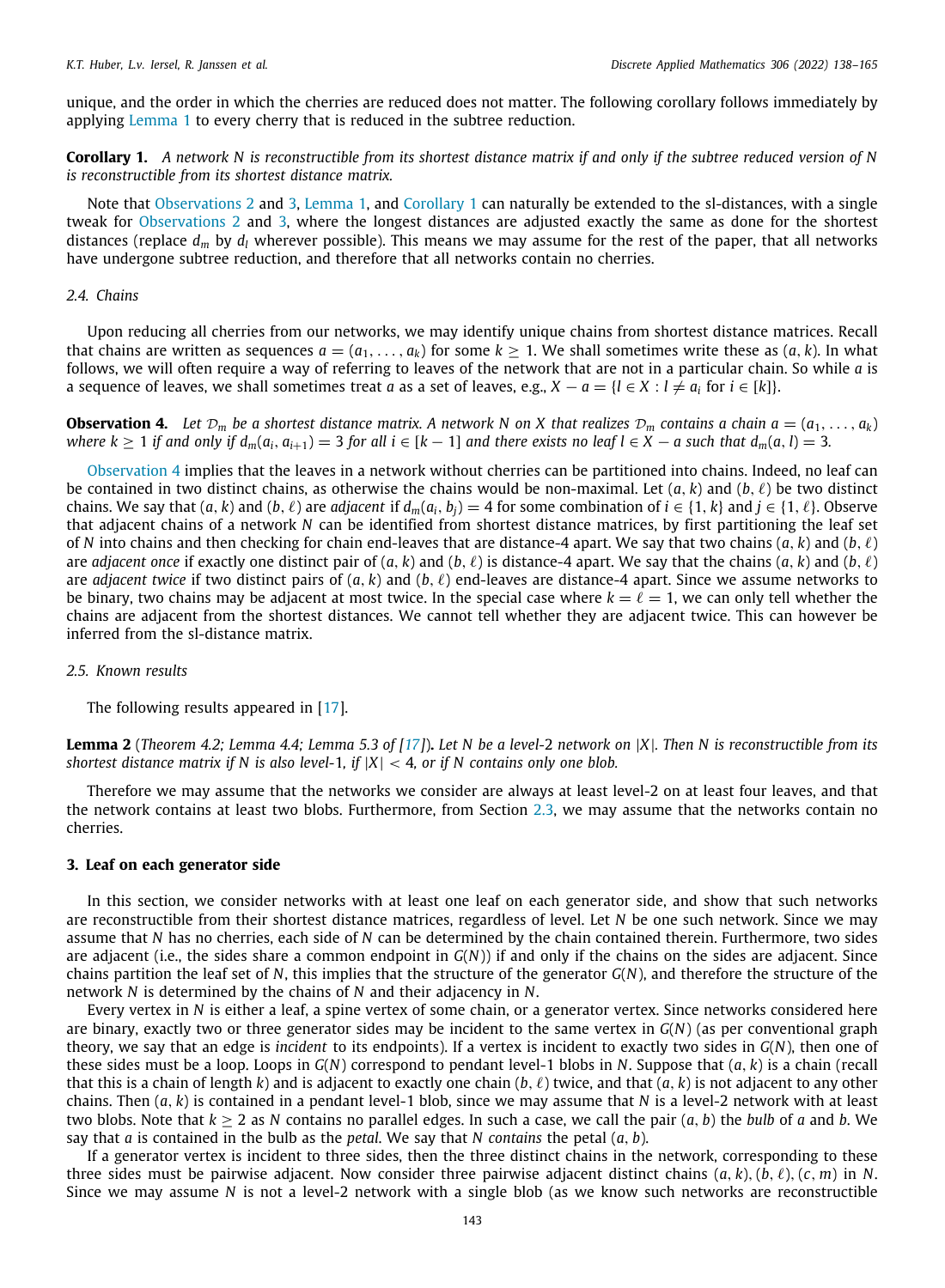

<span id="page-6-0"></span>Fig. 4. A level-3 network with leaves on every generator side. Each letter represents a chain on a side of the network. The network contains the pairwise adjacent triples  $(a, b, f)$ ,  $(a, c, d)$ ,  $(b, c, e)$ ,  $(d, e, g)$ ,  $(f, g, h)$  and the bulb  $(i, h)$  with i as the petal. The dashed edges indicate how each of the nine chains is of length at least 1.

from their shortest distances by [Lemma](#page-5-3) [2\)](#page-5-3), any three chains may be pairwise adjacent at most once. In particular, the end-leaves of *a*, *b*, *c* that are adjacent are unique. In this case, we say that (*a*, *b*, *c*) forms a *pairwise adjacent triple* (see [Fig.](#page-6-0) [4](#page-6-0) for examples of pairwise adjacent triples and petals). Therefore, if (*a*, *b*, *c*) is a pairwise adjacent triple, then there is a generator vertex that is incident to three sides such that one side contains chain *a*, one chain *b* and one chain *c*. We say that *N contains* the pairwise adjacent triple (*a*, *b*, *c*).

Note that bulbs and pairwise adjacent triples both consist of three leaves. In what follows, the notion of a *median* vertex will be important. Given three vertices *a*, *b*, *c* of a network, a median of *a*, *b*, *c* is a vertex that belongs to a shortest path between each pair of *a*, *b*, *c*. A median may not always exist for any three vertices (consider, for example, a cycle on three vertices). However, for our purposes, we shall consider medians of three leaves, which will always exist. Moreover, a median of three vertices is not necessarily unique, as there may be more than one shortest path between a pair of vertices in a network.

<span id="page-6-1"></span>**Lemma 3.** Let  $\mathcal{D}_m$  be a shortest distance matrix. Then  $\mathcal{D}_m$  can only be realized by a network N with leaves on each side of *the generator, where N is not a single level-*2 *blob if and only if each chain of* D*<sup>m</sup> is contained in either*

- *(i) two distinct pairwise adjacent triples; or*
- *(ii) one pairwise adjacent triple and one bulb as a non-petal; or*
- *(iii) one bulb as the petal; or*
- *(iv) two bulbs as non-petals.*

**Proof.** Let N be a network with leaves on each generator side and suppose that N realizes  $\mathcal{D}_m$ . Then each generator vertex of *N* is the median of three end-leaves of (not necessarily distinct) chains, such that these end-leaves are pairwise shortest distance-4 apart. Any three chains may be pairwise adjacent at most once (unless *N* is a network with a single level-2 blob, but we have specifically excluded this case in the statement of the lemma), and a chain contained in a pendant level-1 blob is adjacent twice to exactly one other chain. As *N* is binary, these median vertices encode either pairwise adjacent triples or bulbs. By *encode*, we mean that for every three end-leaves that are pairwise distance-4 apart, the median vertex corresponding to it is unique. Each chain is contained in exactly two of such constructs, where being contained in a bulb as the petal counts as two, since each side has two boundary vertices (except for the loop). The result follows immediately.

To show the other direction of the lemma, we prove the contrapositive. Let *N* be a network that has at least one empty generator side, and suppose that *N* realizes  $\mathcal{D}_m$ . We want to show that at least one chain of *N* does not satisfy any of the four properties (*i*) − (*iv*) as stated in the statement of the lemma. Find adjacent sides  $s_1$  and  $s_2$  of *N*, such that  $s_1$ contains a chain  $c$  while  $s_2$  is empty. Clearly,  $c$  cannot be contained in a bulb as its petal, since  $s_2$  contains no chains to which *c* can be adjacent twice (cannot satisfy (*iii*)). So we may assume that *c* is not contained in a pendant level-1 blob, and therefore that the boundary vertices  $e_0$ ,  $e_1$  of  $s_1$  are distinct. We may assume without loss of generality that  $e_0$  is the boundary vertex of  $s_2$ . Since  $s_2$  is empty,  $e_0$  cannot be a median of three distinct end-leaves of chains. This implies that *c* can only be contained in exactly one pairwise adjacent triple, or in exactly one bulb as a non-petal (which is encoded by  $e_1$ ) (cannot satisfy  $(i)$ ,  $(ii)$ , nor  $(iv)$ ).  $\Box$ 

<span id="page-6-2"></span>**Lemma 4.** Let N and N' be networks with a leaf on each generator side, such that neither N nor N' are level-2 and contain *precisely one level-*2 *blob. Then N and N*′ *are isomorphic if and only if they contain the same chains, the same pairwise adjacent triples, and the same bulbs, where it is known which end-leaves of the chains are adjacent.*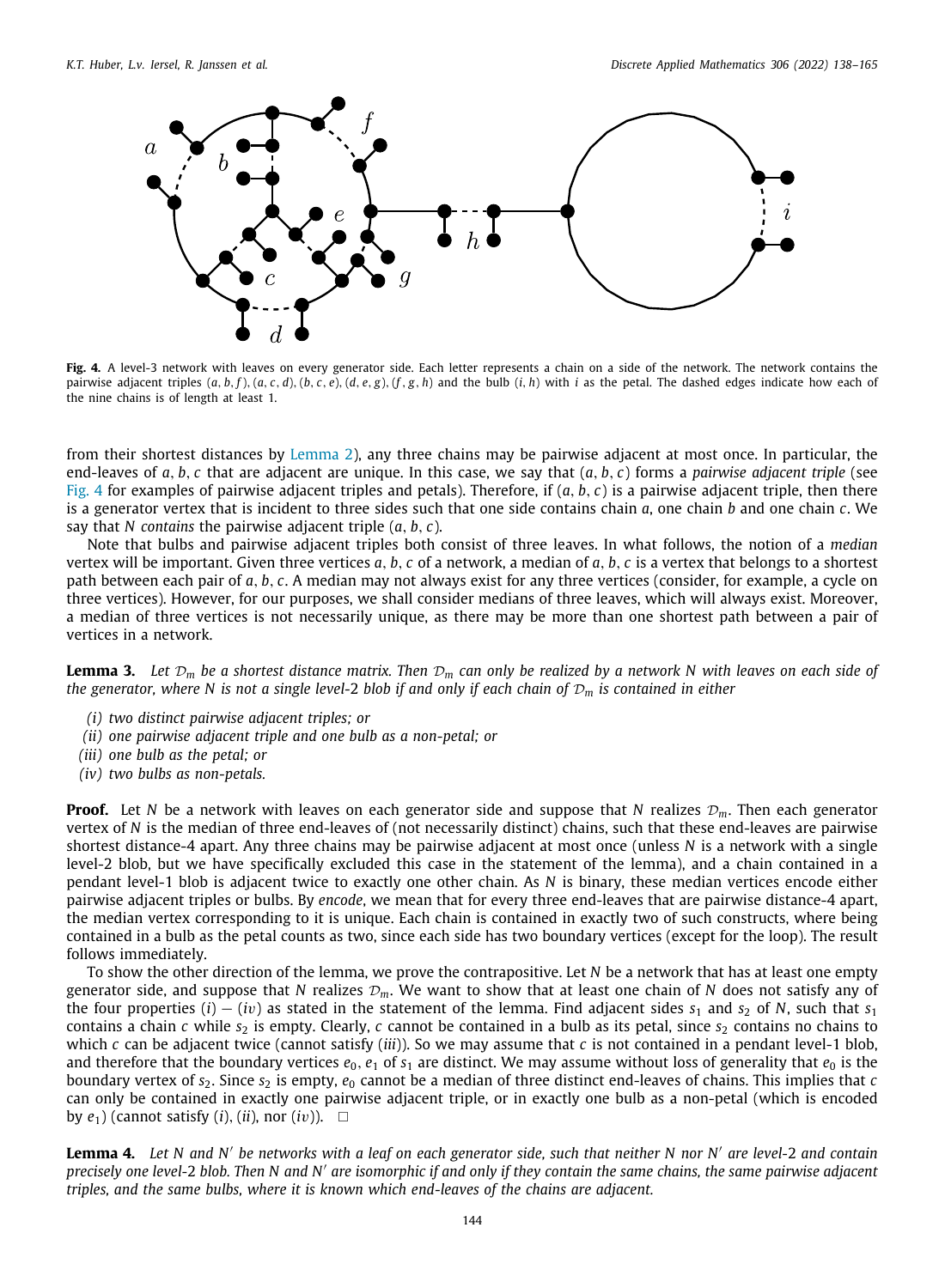**Proof.** Suppose first that *N* and *N'* contain the same chains, the same pairwise adjacent triples, and the same bulbs. Then the networks must contain the same leaves and the same spine vertices (and also the edges therein). The remaining vertices in *N* and *N'* are their generator vertices, and the remaining edges are those incident on generator vertices and the end-spine vertices.

We show first that  $G(N) = G(N')$ . Every edge in the generator is a side that contains a chain. Since *N* and *N'* have the same chains, the number of edges in *G*(*N*) is the same as that in *G*(*N* ′ ). Every vertex in the generator is a median of end-leaf vertices of three (not-necessarily distinct) chains. These generator vertices uniquely encode a pairwise adjacent triple or a bulb, since *N* and *N'* are not level-2 networks that contain precisely one level-2 blob. Since *N* and *N'* have the same pairwise adjacent triples and the same bulbs, *G*(*N*) and *G*(*N* ′ ) must have the same number of vertices. To see that  $G(N) = G(N')$ , observe that each generator vertex that encodes the pairwise adjacent triple  $(a, b, c)$  or a bulb  $(a, b)$ links the generator edges that contain the chains *a*, *b*, *c* or *a*, *b*, respectively. This means that two generator edges share a common endpoint if and only if the chains that they contain are in the same pairwise adjacent triple or bulb.

To see that *N* is isomorphic to *N'*, simply attach all chains to their corresponding generator sides, noting that the placement of the end-leaves are determined by the composition of the pairwise adjacent triples. Because we know which end-leaves of the chains are adjacent, the orientation of the chains are also determined. Since *N* and *N* ′ contain the same pairwise adjacent triples and bulbs, they must be isomorphic.

Conversely, if two networks are isomorphic, then they must have the same chains, the same pairwise adjacent triples, and the same bulbs.  $\square$ 

#### <span id="page-7-0"></span>**Theorem 1.** *Networks with a leaf on each generator side are reconstructible from its shortest distances.*

**Proof.** If *N* is a level-2 network with a single blob, then *N* is reconstructible from its shortest distances by [Lemma](#page-5-3) [2.](#page-5-3) Therefore we may assume *N* is not a level-2 network on a single blob, and therefore we may call [Lemmas](#page-6-1) [3](#page-6-1) and [4](#page-6-2).

Let *N* be a network with a leaf on each generator side. This means that every chain in *N* satisfies one of properties (*i*)− (*iv*) of [Lemma](#page-6-1) [3.](#page-6-1) As before, let  $\mathcal{D}_m(N)$  be the shortest distance matrix of *N*. Suppose that *N'* is another network that realizes D*m*(*N*). Because each chain of D*m*(*N*) satisfies one of the four properties (*i*) − (*i*v) of [Lemma](#page-6-1) [3,](#page-6-1) *N* ′ must be a network with a leaf on each generator side. Furthermore, any network realizing  $\mathcal{D}_m(N)$  must contain the same chains as *N*, by [Observation](#page-5-2) [4](#page-5-2). Therefore *N* and *N* ′ have the same chains. To see that *N* and *N* ′ also have the same generator vertices, observe that N and N' contain the same pairwise adjacent triples and the same bulbs; these can indeed be inferred from chain adjacencies, which can be inferred from D*m*(*N*) by definition of adjacent chains. It follows by [Lemma](#page-6-2) [4](#page-6-2) that *N* and  $N'$  must be isomorphic.  $\square$ 

#### **4. Level-2 reconstructibility from sl-distance matrix**

<span id="page-7-1"></span>As was pointed out in [[17](#page-27-10)], level-2 networks are in general not reconstructible from their induced shortest distance matrix. [Fig.](#page-1-3) [1](#page-1-3) illustrates two distinct level-2 networks on four leaves with the same shortest distance matrices (Figure 2 of [[17](#page-27-10)]). In this section, we show that level-2 networks are reconstructible from their sl-distance matrix.

#### *4.1. Cut-edges*

First, we show that for a level-2 network, we may obtain all the cut-edge induced splits from its shortest distance matrix. Though the section is concerned with sl-distance reconstructibility, we show that the shortest distance matrix suffices in obtaining the cut-edge induced splits.

<span id="page-7-2"></span>**Theorem 2.** All cut-edge induced splits of a level-2 network N may be obtained from its shortest distance matrix  $\mathcal{D}_m(N)$ . A *split A*|*B* is induced by a cut-edge of N if and only if for all  $a, a' \in A$  and  $b, b' \in B$ ,

(*i*)  $d_m(a, b) + d_m(a', b') = d_m(a, b') + d_m(a', b)$ ; and  $(dii) d_m(a, a') + d_m(b, b') \leq d_m(a, b) + d_m(a', b') - 2.$ 

**Proof.** The first statement of the theorem follows from the second statement of the theorem. Here, we prove the second statement.

Let *N* be a level-2 network on *X*. Suppose first that  $A|B$  is a split induced by some cut-edge  $uv$  in *N*. Let  $a, a' \in A$ and *b*, *b* ′ ∈ *B* be arbitrarily chosen. Since every shortest path from a leaf of *A* to a leaf of *B* contains the edge *u*v, we must have that

$$
d_m(a, b) + d_m(a', b') = d_m(a, u) + d_m(u, b) + d_m(a', u) + d_m(u, b')
$$
  
=  $d_m(a, b') + d_m(a', b)$ .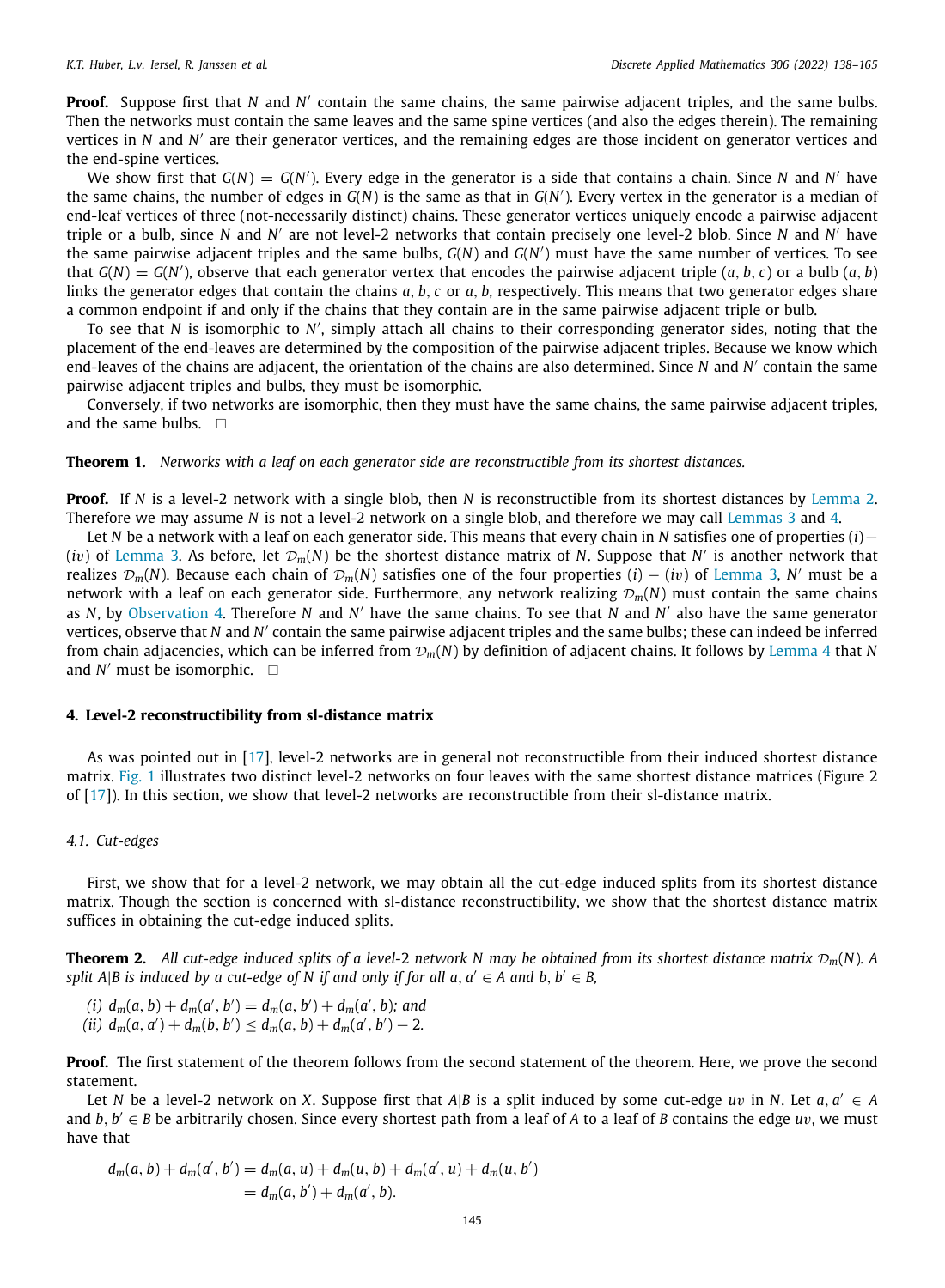

Fig. 5. All cases examined in the proof of [Theorem](#page-7-2) [2.](#page-7-2) The dotted edges represent a path between the two vertices.

<span id="page-8-0"></span>So property (*i*) holds. Since the length of the edge *u*v is 1, property (*ii*) also holds because

$$
d_m(a, b) + d_m(a', b') = d_m(a, u) + 1 + d_m(v, b) + d_m(a', u) + 1 + d_m(v, b')
$$
  
\n
$$
\geq d_m(a, a') + d_m(b, b') + 2,
$$

where in particular, we obtain equality if there exist a shortest path between *a* and *a* ′ and a shortest path between *b* and *b* ′ containing the vertices *u* and v, respectively.

Now suppose that *A*|*B* is a partition of the leaf-set of *N*, such that properties (*i*) and (*ii*) hold. Let  $a \in A$ , and let  $e = uv$ be a cut-edge in *N* that is farthest from *a*, such that *e* induces a split which separates *a* from *B*. If *e* induces the split *A*|*B*, then we are done. So suppose that there exists an  $a' \in A$  such that *e* induces a split that separates *a* from  $B \cup \{a'\}$  (in particular, we may assume that  $|A| > 2$  as every trivial split is clearly induced by a cut-edge). Without loss of generality, suppose that *u* is closer to *a* than to v. We consider several cases (see [Fig.](#page-8-0) [5](#page-8-0) for an illustration of the cases).

1.  $v$  is not in a blob: Let  $w$ ,  $x$  denote the two neighbors of  $v$  that are not  $u$ . By our choice of  $e$ , there must be a leaf *b* ∈ *B* that can be reached from the edge vw, and a leaf *b* ′ ∈ *B* that can be reached from the edge v*x*. Without loss of generality, assume that *a'* can be reached from the edge *vx*. But this means that

$$
d_m(a, b) + d_m(a', b') \leq d_m(a, v) + d_m(v, b) + d_m(a', x) + d_m(x, b')
$$
  
= 
$$
[d_m(a, v) + d_m(v, x) + d_m(a', x)] - d_m(v, x)
$$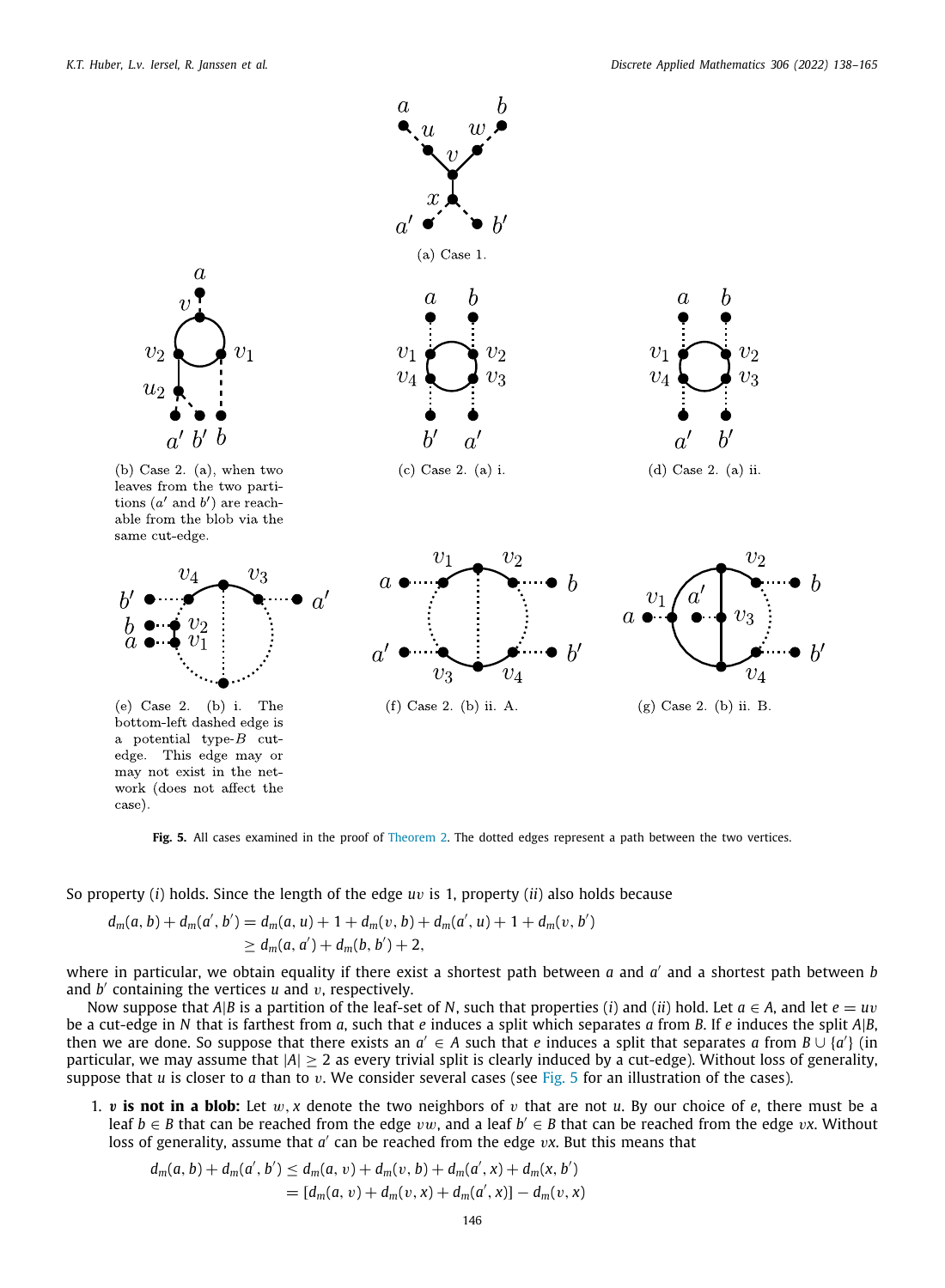+ 
$$
[d_m(b, v) + d_m(v, x) + d_m(x, b')] - d_m(v, x)
$$
  
\n=  $d_m(a, a') - d_m(v, x) + d_m(b, b') - d_m(v, x)$   
\n=  $d_m(a, a') + d_m(b, b') - 2$   
\n $< d_m(a, a') + d_m(b, b')$ ,

where the first inequality may be strict since the shortest path between *a'* and *b'* may not pass through *x*. This contradicts the second condition of the claim.

2. v **is a vertex of a blob C**: The blob C must be incident to at least two cut-edges  $e_1$ ,  $e_2$  other than  $uv$ , for which there must be elements *b* and *b'* in *B* that are reachable from  $e_1$  and  $e_2$  respectively. Otherwise, as before, this would contradict our choice of a farthest *uv*. We claim that if *a'* can be reached from either  $e_1$  or  $e_2$ , then we would reach a contradiction. Without loss of generality, suppose that  $a'$  can be reached from  $e_2$ . Letting  $e_1 = u_1v_1$  and  $e_2 = u_2v_2$ where  $v_1$  and  $v_2$  are vertices on *C*, we have that

$$
d_m(a, b) + d_m(a', b') < d_m(a, v) + d_m(v, v_1) + d_m(v_1, b) + d_m(a', v_2) + d_m(v_2, b')
$$
  
=  $d_m(a, a') - d_m(v, v_2) + d_m(b, b') - d_m(v_1, v_2) + d_m(v, v_1)$   
 $\leq d_m(a, a') + d_m(b, b'),$ 

where the first inequality follows as the shortest path between  $a'$  and  $b'$  does not contain  $v_2$ , and the final inequality follows from the triangle inequality. This contradicts the second condition of the claim. Therefore, we may assume from now that there are at least four cut-edges incident to the blob *C* and that no leaves from *A* and *B* can be reached from the same cut-edge incident to *C*. That is, every cut-edge incident to *C* induces a split that has either a subset of *A* or a subset of *B* as one of its parts. We refer to these as *type-A cut-edges* and *type*-*B cut-edges*, respectively. We have another case that is common both for the instances when *C* is either a level-1 or a level-2 blob. Suppose first that there exist two pairs of cut-edges  $e_1, e_2$ , and  $e_3, e_4$  incident to  $C$ , whose endpoints are adjacent, respectively, such that all four edges are distinct and a, b, a', b' are reachable from  $e_1, e_2, e_3, e_4$  respectively. We let  $v_i$  denote the vertices of C that are endpoints of  $e_i$  for  $i = 1, 2, 3, 4$ , respectively. Then we have

$$
d_m(a, b) + d_m(a', b') = d_m(a, v_1) + d_m(v_1, v_2) + d_m(v_2, b) + d_m(a', v_3)
$$
  
+ 
$$
d_m(v_3, v_4) + d_m(v_4, b')
$$
  
= 
$$
d_m(a, a') + d_m(b, b') - d_m(v_1, v_3) - d_m(v_2, v_4) + 2
$$
  
\$\leq\$ 
$$
d_m(a, a') + d_m(b, b'),
$$

where the second equality follows as  $d_m(v_1, v_2) = d_m(v_3, v_4) = 1$ . This contradicts the second inequality of the claim.

If *C* is a level-1 blob, then the above case always applies. Indeed, there must be at least four cut-edges incident to *C*, of which at least two are type-*A* and the remaining edges are type-*B*. If there was only one type-*B* edge, then such a cut-edge induces the split *A*|*B*, and we are done. So this implies that there are always two distinct pairs of type-*A* and type-*B* edges, whose endpoints on *C* are adjacent. Thus we may assume that *C* is a level-2 blob.

We may assume that each main path of *C* contains only type-*A* cut-edges or only type-*B* cut-edges, or a combination of the two, for which such a main path contains one type of cut-edges, a single cut-edge of the other type, and possibly cut-edges of the first type. For example, a path corresponding to a main path of *B* may be  $e_0v_1 \cdots v_k e_1$ where  $k \ge 2$  and  $e_0, e_1$  are boundary vertices. For some integer  $j \le k$ , we have  $v_1, v_2, \ldots, v_{i-1}, v_{i+1}, \ldots, v_k$  are incident to type-A cut-edges, and  $v_j$  is incident to a type-B cut-edge. We call such a main path a *combination side*. Observe that a combination side contains either one type-*A* or one type-*B* cut-edge. Also note that the blob *C* contains at most one combination side as otherwise there would be two distinct pairs of type-*A* and type-*B* edges, whose endpoints on *C* are adjacent.

(a) *C* **contains one combination side** *s*: Suppose without loss of generality that *s* is a combination side containing exactly one type-A cut-edge. Let  $v_1$  denote the endpoint of this cut-edge on  $C$ , and let  $v_2$  be an adjacent vertex on *C* that is incident to a type-*B* cut-edge. Since *C* is incident to at least two type-*A* cut-edges, there must be another main path *s* ′ of *C* that is incident to only type-*A* cut-edges. Similarly, since *C* is incident to at least two type-*B* cut-edges, there must be another type-*B* cut-edge *e*<sup>4</sup> that is incident to *C*. We may assume in particular that an endpoint  $v_4$  of  $e_4$  is a main end-spine vertex incident either to  $s$  or to the third main path of *C*. Either way, there must exist an end-spine vertex  $v_3$  on *s'* such that  $d_m(v_3, v_4) = 2$ . Observing that v<sup>3</sup> is an endpoint of a type-*A* cut-edge, we may assume that the leaves *a*, *b*, *a* ′ , *b* ′ are separated from *C* by  $v_1, v_2, v_3, v_4$ , respectively. Then,

$$
d_m(a, b) + d_m(a', b') - 2 = d_m(a, v_1) + d_m(v_1, v_2) + d_m(v_2, b) + d_m(a', v_3)
$$
  
+ 
$$
d_m(v_3, v_4) + d_m(v_4, b') - 2
$$
  
= 
$$
d_m(a, a') + d_m(b, b') + d_m(v_1, v_2) + d_m(v_3, v_4)
$$
  
- 
$$
d_m(v_1, v_3) - d_m(v_2, v_4) - 2
$$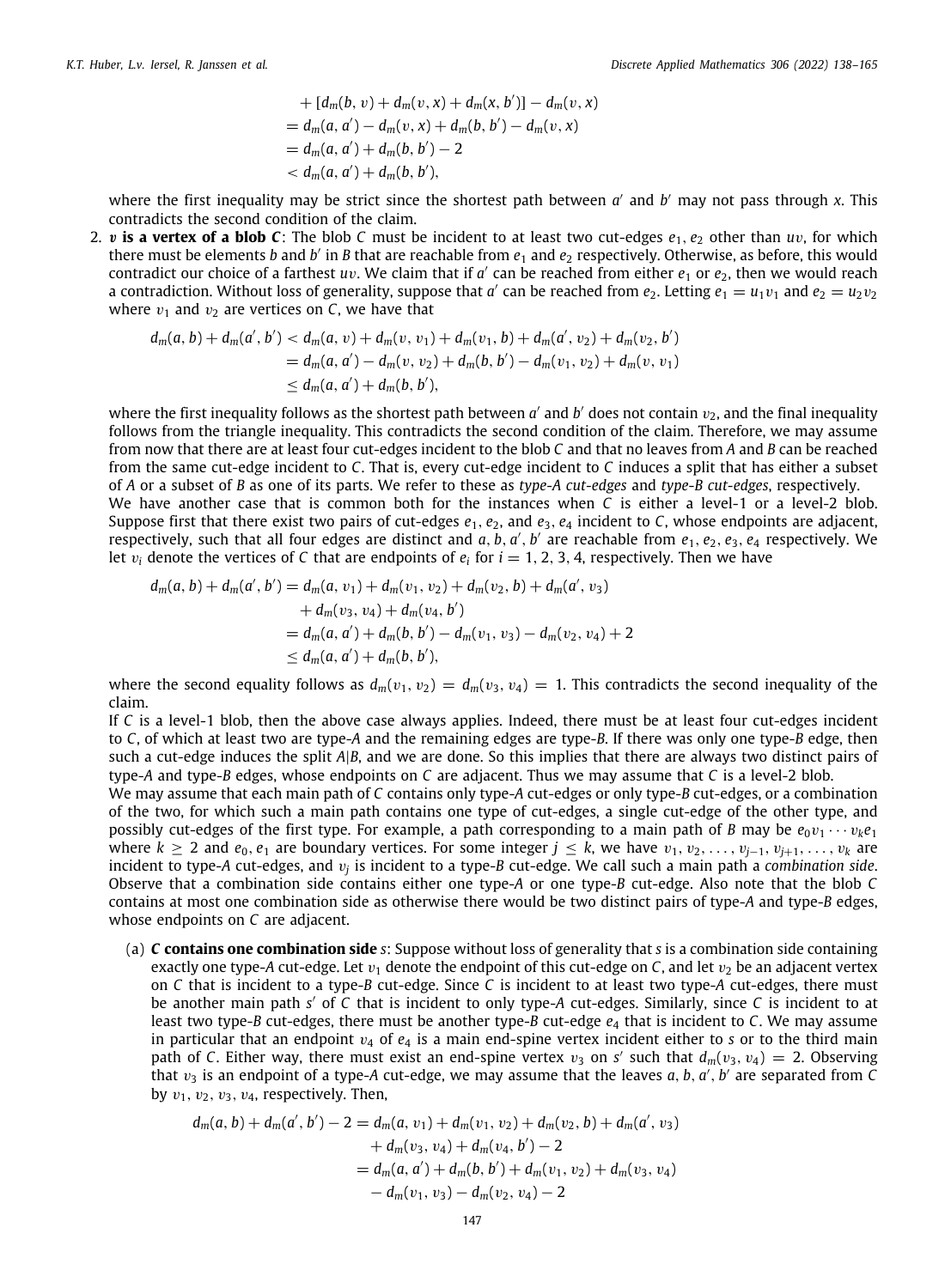

<span id="page-10-0"></span>Fig. 6. A level-3 network on leaf-set  $\{a, a', b, b'\}$ . Observe that the conditions for [Theorem](#page-7-2) [2](#page-7-2) are satisfied for  $A = \{a, a'\}$  and  $B = \{b, b'\}$ , but there is no cut-edge that induces the split *A*|*B*.

$$
\leq d_m(a, a') + d_m(b, b') + 1 + 2 - 2 - d_m(v_1, v_3) - d_m(v_2, v_4) \n
$$
< d_m(a, a') + d_m(b, b'),
$$
$$

since  $d_m(v_1, v_3) \ge 1$  and  $d_m(v_2, v_4) \ge 1$ . This leads to a contradiction of the second condition.

- (b) **Each main path of** *C* **contain cut-edges of the same type:** Observe that at least one main path must contain at least two cut-edges, since there are at least four cut-edges incident to *C* and *C* has three main paths. Without loss of generality, suppose that there is a main path *s* with at least 2 type-*B* edges.
	- i **There is another main path** s' **with at least two type-A edges:** Then choose  $v_1$ ,  $v_3$  and  $v_2$ ,  $v_4$  to be the main end-spine vertices of *s'* and *s*, respectively, such that  $d_m(v_1, v_2) = 2$  and  $d_m(v_3, v_4) = 2$ . Supposing that the leaves  $a, b, a', b'$  are separated from  $C$  by  $v_1, v_2, v_3, v_4$ , respectively, we have that

$$
d_m(a, b) + d_m(a', b') = d_m(a', b) + d_m(a, b') - d_m(v_1, v_4) - d_m(v_2, v_3)
$$
  
+ 
$$
d_m(v_1, v_2) + d_m(v_3, v_4)
$$
  

$$
\leq d_m(a', b) + d_m(a, b') - 3 - 3 + 2 + 2
$$
  

$$
< d_m(a', b) + d_m(a, b'),
$$

since  $d_m(v_1, v_4) \geq 3$  and  $d_m(v_2, v_3) \geq 3$ , where this inequality is strict when the third main path contains no cut-edges. This clearly contradicts the first condition of the claim.

ii **The other two main paths contain exactly one type-A edge each: Choose**  $v_1, v_3$  **to be the two possible** vertices incident to the type- $A$  cut-edges, and  $v_2$ ,  $v_4$  to be the main end-spine vertices of  $s$ . Supposing that the leaves  $a, b, a', b'$  are separated from  $C$  by  $v_1, v_2, v_3, v_4$ , respectively, we have that

$$
d_m(a, b) + d_m(a', b') = d_m(a, a') + d_m(b, b') + d_m(v_1, v_2) + d_m(v_3, v_4) - d_m(v_1, v_3) - d_m(v_2, v_4)
$$
  
= 
$$
d_m(a, a') + d_m(b, b') + 4 - 2 - d_m(v_2, v_4)
$$
  
< 
$$
< d_m(a, a') + d_m(b, b') + 2,
$$

which contradicts the second condition of the claim.

This covers all possible cases, for which we have obtained a contradiction in each case. Therefore *A*|*B* must be a cut-edge induced split of the network.  $\square$ 

Note that [Theorem](#page-7-2) [2](#page-7-2) does not hold for networks of level at least 3 (see [Fig.](#page-10-0) [6](#page-10-0)). Let us call a split *A*|*B minimal* if there exists no non-trivial split *A'*|*B'* of the same network such that one of *A'* and *B'* is a proper subset of *A* or *B*. We say that *A* and *B* are *minimal parts* of *A*|*B*, respectively. Note that minimal parts of a split may not be unique as two pendant blobs may be connected by a non-trivial cut-edge *e*, for which both parts of the split are minimal parts.

<span id="page-10-1"></span>**Lemma 5.** *Let N be a level-*2 *network on X with at least two pendant blobs. Then N contains a pendant blob containing the set of leaves A if and only if A*|*B is a minimal cut-edge induced non-trivial split where A is a minimal part.*

**Proof.** Suppose first that *N* contains a pendant blob *C* containing the set of leaves *A*. Then there exists exactly one non-trivial cut-edge *e* incident to *C*, which induces the non-trivial split  $A|B$  (where  $B = X - A$ ). To see that *A* is a minimal part, observe that for every cut-edge induced split *A*'|*B*' where *A*'  $\subseteq$  *A*, we have |*A'*| = 1, since every cut-edge incident to *C* other than *e* is trivial. Therefore, *A*|*B* is a minimal split, where *A* is a minimal part.

Suppose now that *A*|*B* is a minimal non-trivial split induced by *e*, where *A* is a minimal part. Suppose for a contradiction that *N* did not contain a pendant blob with the set of leaves *A*. Because we may assume *N* contains no cherries, the part of *N* corresponding to the split part *A* (i.e., the graph obtained by deleting *e* and taking the component with the leaves from *A*) must contain a pendant blob *C*. Such a pendant blob contains the set of leaves *A* ′ , where *A* ′ ⊆ *A*. The non-trivial  $cut$ -edge incident to C induces the split  $A'|B'$ , where  $B' = X - A'$ . By definition,  $A'|B'$  must be a non-trivial split. But this contradicts the fact that *A*|*B* was minimal. Therefore, *N* must contain a pendant blob with the set of leaves *A*. □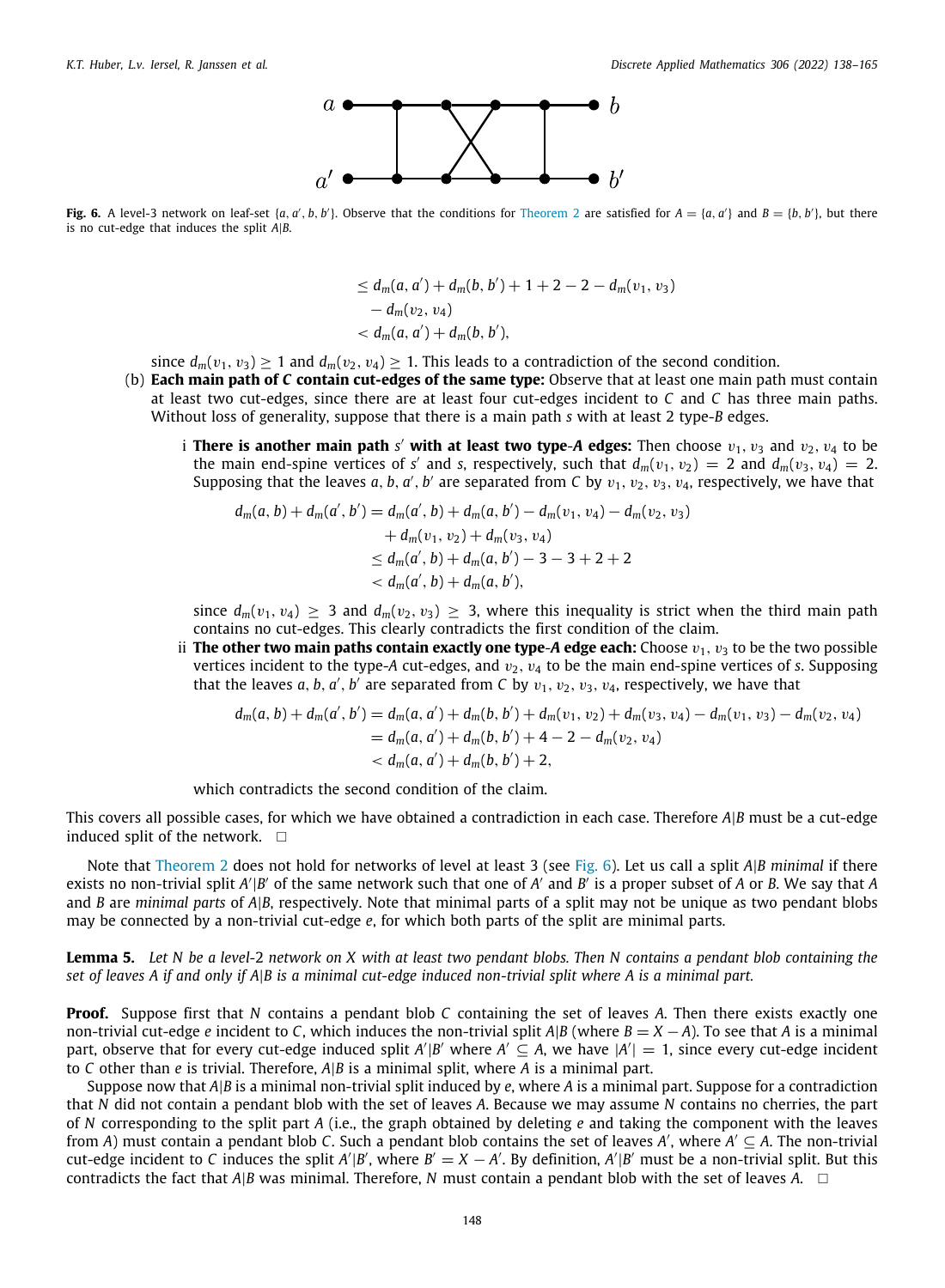#### *4.2. sl-distance reconstructibility*

We show now that we can identify pendant blobs of level-2 networks from their sl-distance matrices.

<span id="page-11-0"></span>**Lemma 6.** *Let N be a level-*2 *network on X with at least two blobs. Let A*|*B be a non-trivial split of N where A is the minimal part. Then N contains a pendant blob containing the set of leaves A, and if A contains*

- 1 *chain* (*a*, *k*)*, then N contains*
	- **–** *a pendant level-*1 *blob containing* (*a*, *k*) *if and only if*

∗ 2 ≤ *k* ≤ 3*, dm*(*a*1, *ak*) = *k* + 1*, and dl*(*a*1, *ak*) = 4*.*  $\ast k$  ≥ 4 *and*  $d_m(a_1, a_k) = 4$ .

**–** *a pendant level-*2 *blob of the form* (*a*, 0, 0, 0) *if and only if*

∗ 2 ≤ *k* ≤ 3*, dm*(*a*1, *ak*) = *k* + 1*, and dl*(*a*1, *ak*) = 6*.* ∗ *k* ≥ 4 *and dm*(*a*1, *ak*) = 5*.*

- 2 *chains*  $(a, k)$  *and*  $(b, \ell)$ *, then* N *contains* 
	- a pendant level-2 blob of the form  $(a, b, 0, 0)$  if and only if for all  $x \in X (a \cup b)$ , we have  $d_m(a, x) = d_m(b, x)$ .
	- a pendant level-2 blob of the form  $(a, 0, b, 0)$  if and only if for all  $x \in X (a \cup b)$ , we have  $d_m(a, x) = d_m(b, x) + 1$ .
- 3 *chains*  $(a, k)$ ,  $(b, \ell)$ *, and*  $(c, m)$ *, then N contains* 
	- a pendant level-2 blob of the form  $(a, b, c, 0)$  if and only if for all  $x \in X (a \cup b \cup c)$ , we have  $d_m(a, x) = d_m(b, x) =$  $d_m(c, x) + 1$ .
	- **−** *a* pendant level-2 blob of the form  $(a, 0, b, c)$  if and only if for all  $x \in X (a \cup b \cup c)$ , we have  $d_m(a, x)$  =  $d_m(b, x) + \min\{\ell, m\} + 1 = d_m(c, x) + \min\{\ell, m\} + 1$ .
- 4 chains  $(a, k), (b, \ell), (c, m),$  and  $(d, n)$  then N contains a pendant level-2 blob of the form  $(a, b, c, d)$  if and only if  $(a, b, c)$ *and* (*a*, *b*, *d*) *are both pairwise adjacent triples.*

**Proof.** The fact that *N* contains a pendant blob containing the set of leaves *A* follows from [Lemma](#page-10-1) [5](#page-10-1).

Suppose first that *N* contains either a pendant level-1 blob or a pendant level-2 blob of the form (*a*, *b*, *c*, *d*), where *a*, *b*, *c*, *d* could be empty chains. Then it is easy to see by inspection that these distances hold and also that the pairwise adjacent triple statement holds in the case of 4 chains (see [Fig.](#page-3-0) [2\)](#page-3-0).

To show the other direction, note that within a level-2 network, there is one level-1 pendant blob, and there are six possible level-2 pendant blobs. We know that *N* contains a pendant blob with the leaves of *A*; it remains to show that if the conditions on the distances are satisfied, then *N* must contain the corresponding pendant blob. From the sl-distance matrix, we can infer the number of distinct chains contained in *A*, as well as their adjacencies. Then, we can infer the type of this pendant blob by looking at the distance from the leaves of *A* to some leaf that is not in *A*. We give one example here for the case when *A* consists of exactly three chains. The proof for the other cases follows in an analogous fashion.

We give a proof for the case when A contains 3 chains  $(a, k)$ ,  $(b, \ell)$ , and  $(c, m)$ . Pendant level-1 blobs contain exactly 1 chain; thus the pendant blob must be level-2. Level-2 pendant blobs have three main paths, one of which contains the endpoint of the incident non-trivial cut-edge. This main path, say *s*, contains at least 1 chain and at most 2 chains, whilst the other two main paths contain at most 1 chain. Let *x* ∈ *X* −*a*∪*b*∪*c* be an arbitrary leaf. Two of the chains, say *a* and *b*, have the same minimal distance to *x*, and the other chain *c* has different minimal distance. If the distance between *c* and *x* is shorter than that between *a* and *x*, then we know that *c* must be contained in the main path *s* of *B*, and we have a pendant level-2 blob of the form (*a*, *b*, *c*, 0). On the other hand, if the distance between *c* and *x* is longer than that between *a* and *x*, then we know that *a* and *b* must be contained in the main path *s* of *B*, and we have a pendant level-2 blob of the form  $(c, 0, a, b)$ .  $\square$ 

Observe that in the proof of [Lemma](#page-11-0) [6,](#page-11-0) the longest distance information was used only to distinguish the pendant level-1 blob with a chain  $(a, k)$  and the pendant level-2 blob of the form  $(a, 0, 0, 0)$  for  $k \in \{2, 3\}$ . In other words, using only the shortest distances, the pendant level-1 blob containing 2 leaves cannot be distinguished from the pendant level-2 blob also containing 2 leaves on the same side; the pendant level-1 blob containing 3 leaves cannot be distinguished from the pendant level-2 blob of containing the same leaves on the same side. We shall denote these four subgraph structures as *bad blobs*. That is, we say that a level-1 blob is *bad* if it is incident to exactly three or four cut-edges. We say that a level-2 blob *B* is *bad* if, of the three main paths  $s_1$ ,  $s_2$ ,  $s_3$  of *B*, the main side  $s_1$  is incident to a single cut-edge,  $s_2$  is incident to no cut-edges, and  $s_3$  is incident to exactly two or three cut-edges.

The reason why we cannot discern these bad blobs is because the shortest distance between the end-leaves of the chain uses the path containing the spine of the chain, which is the same length for both pendant level-1 and pendant level-2 blobs. Whenever these chains contain at least 4 leaves, a shortest path no longer contains the spine; since such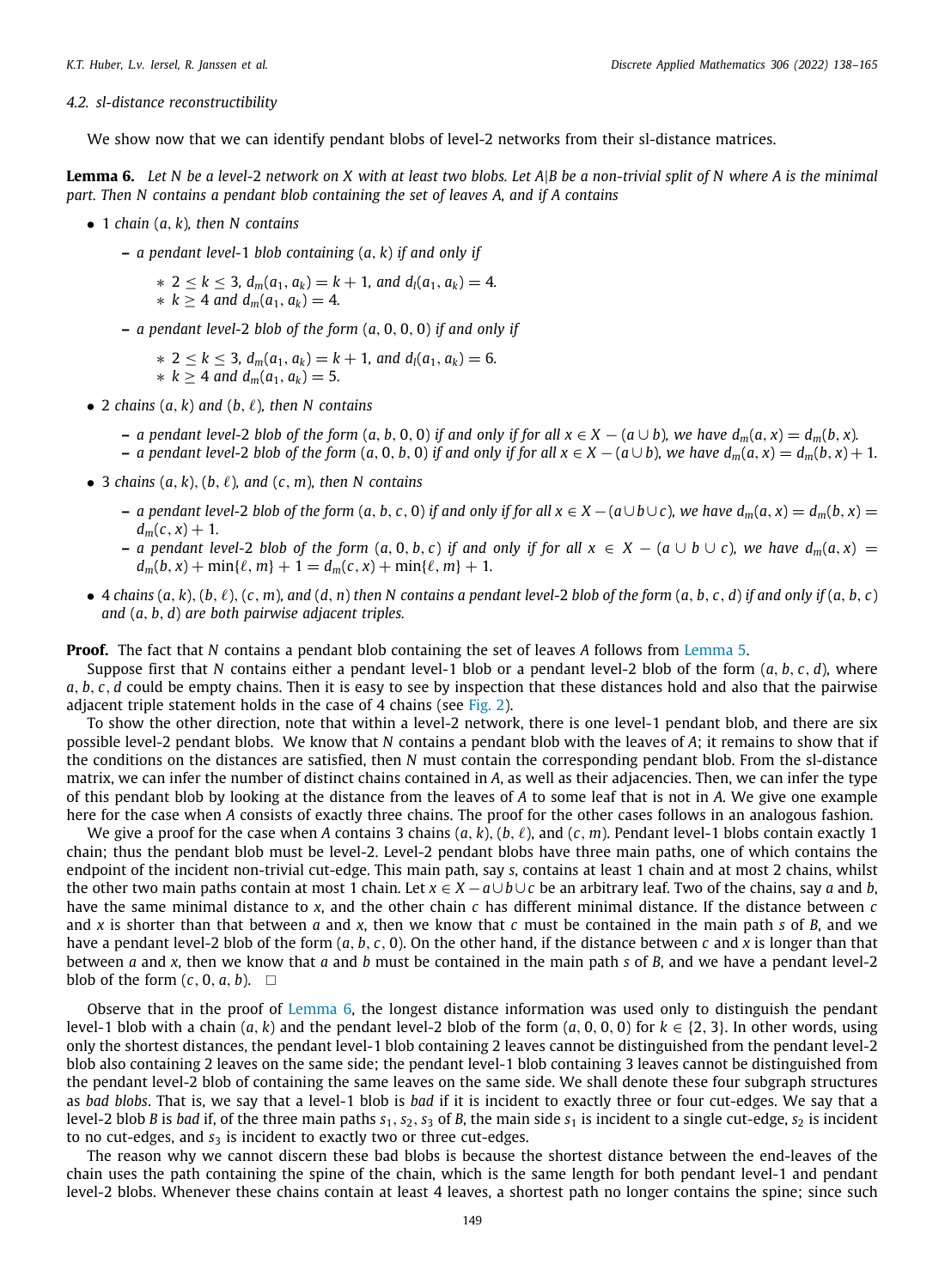paths differ in distance for pendant level-1 and pendant level-2 blobs with a single chain, we are able to identify such pendant blobs. We later show that level-2 networks that do not contain bad blobs are reconstructible from their shortest distances ([Corollary](#page-12-1) [2](#page-12-1)).

The following lemma states that if we can identify certain structures within level-2 networks, then we may replace them by a leaf, and we may obtain the distance matrix of the reduced network.

<span id="page-12-2"></span>**Lemma 7.** Let N be a level-2 network on X with a pendant blob B, and replace B by a leaf  $z \notin X$  to obtain the network N'. *Letting Y denote the set of leaves contained in B, we have that the sl-distance matrix of N*′ *contains the elements*

$$
d^{N'}(p,q) = d^N(p,q)
$$

*for all pair of leaves p,*  $q \in X - Y$ *. Now, for all*  $p \in X - Y$ *, we have the following.* 

• *B* is a pendant level-1 blob with the chain  $(a, k)$ :

 $d^{N'}(p, z) = \{d_m^N(p, a) - 2, d_l^N(p, a) - (k + 1)\}$ 

• *B is a pendant level-***2** *blob of the form F:*

|                    | $\left\{ \{d_m^N(p,a)-3, d_l^N(p,a)-(k+3)\}\right\}$                                                                                                                                                                                                                                                                        | if $F = (a, 0, 0, 0)$ |
|--------------------|-----------------------------------------------------------------------------------------------------------------------------------------------------------------------------------------------------------------------------------------------------------------------------------------------------------------------------|-----------------------|
|                    |                                                                                                                                                                                                                                                                                                                             | if $F = (a, b, 0, 0)$ |
| $d^{N'}(p, z) =$ ' |                                                                                                                                                                                                                                                                                                                             | if $F = (a, 0, c, 0)$ |
|                    |                                                                                                                                                                                                                                                                                                                             | if $F = (a, b, c, 0)$ |
|                    |                                                                                                                                                                                                                                                                                                                             | if $F = (a, 0, c, d)$ |
|                    | $\begin{cases}\n\{d_m^N(p, a) - 3, d_l^N(p, a) - (k + \ell + 3)\} \\ \{d_m^N(p, c) - 2, d_l^N(p, c) - (k + m + 3)\} \\ \{d_m^N(p, c) - 2, d_l^N(p, c) - (\max\{k, \ell\} + m + 3)\} \\ \{d_m^N(p, c) - 2, d_l^N(p, c) - (k + m + n + 3)\} \\ \{d_m^N(p, c) - 2, d_l^N(p, c) - (\max\{k, \ell\} + m + n + 3)\}\n\end{cases}$ | if $F = (a, b, c, d)$ |

**Proof.** To obtain the inter-taxa distances for *N'*, it suffices to simply subtract the shortest/longest distances from the vertex of the pendant blob incident to the non-trivial cut-edge to an end-spine leaf of a chain. These distances are easy to obtain as we know exactly what the pendant blobs are in all cases, due to [Lemma](#page-11-0) [6.](#page-11-0)  $\square$ 

The above two lemmas will now be combined to prove the following result.

<span id="page-12-0"></span>**Theorem 3.** *Level-2 networks are reconstructible from their sl-distance matrix.*

**Proof.** We prove by induction on the size of the network. For the base case, a network on a single edge has two leaves, which is trivially reconstructible from its shortest distances. In fact, we know by [Lemma](#page-5-3) [2](#page-5-3) that a network on a single blob is reconstructible from its shortest distances. So suppose that we are given a level-2 network *N* with |*E*(*N*)| edges, and that the result holds for all level-2 networks with at most  $|E(N)| - 1$  edges.

We may assume that *N* contains at least two pendant blobs. By the results in Section [2.4,](#page-5-4) we can partition the leaves into chains, and adjacency between chains can be obtained from sl-distance matrices. By [Theorem](#page-7-2) [2,](#page-7-2) we can obtain all cut-edge induced splits of *N* from its shortest distance matrix; by [Lemma](#page-11-0) [6,](#page-11-0) we can identify all pendant blobs from these splits, by using the sl distance matrix. We can also replace one of these pendant blobs by a leaf *z* to obtain a smaller level-2 network *N* ′ , for which its shortest and longest inter-taxa distances can be obtained by [Lemma](#page-12-2) [7.](#page-12-2) By induction hypothesis, *N* ′ is reconstructible. Then, we can obtain a network isomorphic to *N* by replacing the leaf *z* with the pendant blob that was originally present.

To see that this network is unique, consider another network *M* that is not isomorphic to *N* such that *M* induces the same sl-distance matrix as *N*. Note that *M* must also contain a pendant blob *P*, and upon replacing *P* in *M* by a leaf *z*, we get by the induction hypothesis that the resulting network *M*′ must be isomorphic to *N* ′ . We obtain a network isomorphic to *M* by replacing the leaf *z* by *P* in *M*′ : but this operation yields a network that is also isomorphic to *N*. It follows that *N* and *M* must be isomorphic.

Therefore, level-2 networks are reconstructible from their sl-distance matrices.  $\Box$ 

As stated before, it is possible to distinguish all pendant blobs from the shortest distances matrices if the networks do not contain the bad blobs. It follows then that the proof of [Theorem](#page-12-0) [3](#page-12-0) can be adapted to prove the following corollary, when we look at restricted level-2 networks.

<span id="page-12-1"></span>**Corollary 2.** *Let N be a level-*2 *network containing no bad blobs. Then N is reconstructible from its shortest distance matrix.*

A direct consequence of [Theorem](#page-12-0) [3](#page-12-0) and [Corollary](#page-12-1) [2](#page-12-1), for restricted level-2 networks, is that by iteratively reducing pendant subtrees and pendant blobs from a network, it is possible to reconstruct the network from its sl-distance matrix and shortest distance matrix, respectively. Note that subtree reduction may be necessary after a few iterations of reducing pendant blobs from a network, as it is possible to obtain cherries from such reductions. Therefore the above results implicitly give an algorithm for reconstructing level-2 networks from their sl-distance matrices.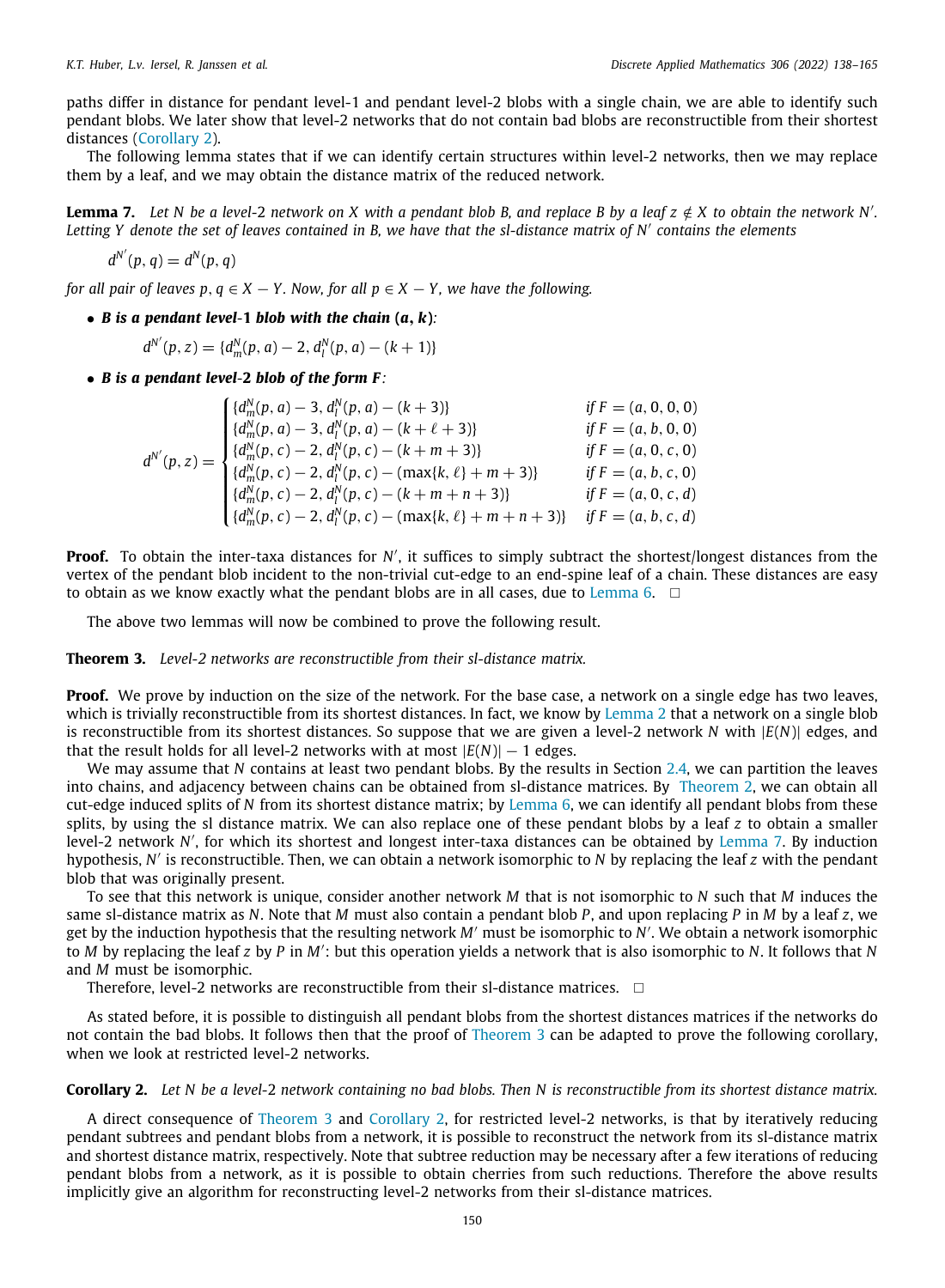Completely excluding all bad blobs is quite restrictive. There can indeed exist networks that contain bad blobs that are still reconstructible from their shortest distances. For example, take a network in which there is exactly one bad blob. By reducing all cherries and all other pendant blobs before we reduce the bad blob, we are able to obtain a network on a single blob (which is necessarily the bad blob). Since networks on single blobs are reconstructible by [Lemma](#page-5-3) [2,](#page-5-3) it follows then that the original network is also reconstructible. Therefore, in an effort to weaken the restriction of completely disallowing bad blobs, we next aim to characterize level-2 networks that are not reconstructible from their shortest distances.

#### **5. Characterization of level-2 networks that cannot be reconstructed from their shortest distances**

<span id="page-13-0"></span>In this section we show that level-2 networks that cannot be reconstructed from their shortest distances can be categorized by a type of subgraph that they must contain. We only consider shortest distances in this section; we use *d N* (*x*, *y*) to denote the shortest distance between two vertices *x* and *y* in a network *N*.

#### *5.1. Alt-path structures*

Let *T* be any binary tree with labeled leaves. Two-color the vertices of *T* with colors black and red. Let *G* denote a graph obtained by

- replacing each black internal vertex by a certain level-2 blob. That is, for each internal vertex  $v$  with neighbors  $u_i$ for  $i \in [3]$ , delete v, add vertices  $v_i$ ,  $n_v$ ,  $s_v$  and edges  $u_i v_i$ ,  $n_v v_i$ ,  $s_v v_i$  for  $i \in [3]$ ;
- replacing each black leaf by a pendant level-2 blob of the form  $(2, 0, 0, 0)$  or  $(3, 0, 0, 0)$ ; and
- replacing each red leaf by a pendant level-1 blob with two or three leaves.

The leaves of *G* are unlabeled. We call *G* an *alt-path structure* of *T* . We may obtain another alt-path structure *H* of *T* by swapping the roles of the red and black vertices in the blob replacement step. We say that *H* is *similar* to *G* if every pendant blob of *H* that replaces a leaf *l* of *T* contains the same number *s* of leaves as that of *G* that replaces *l*. See [Fig.](#page-14-0) [7](#page-14-0) for an example of obtaining two similar alt-path structures from the same binary tree. Note that every binary tree *T* on at least two leaves gives rise to exactly two alt-path structures, and these are similar to each other.

We say that a network *contains* an alt-path structure of some tree if the alt-path structure is a subgraph of the network up to deleting leaf labels. Suppose that *N* contains an alt-path structure *G* of some tree *T* . Let *H* be the similar alt-path structure of *G*. The operation of *replacing G* by its similar alt-path structure is the action of replacing the subgraph *G* by *H* in *N*.

<span id="page-13-1"></span>**Lemma 8.** *Similar alt-path structures of a given binary tree realize the same shortest distance matrix.*

**Proof.** Let *N* be a level-2 network that is an alt-path structure *G* of some binary tree *T*. Let *N'* be a network obtained from *N* by replacing *G* by its similar alt-path structure.

Let *x* and *y* denote two leaves in *N*. The two networks *N* and *N* ′ both contain the same chains by construction. Furthermore, each chain is of length at most 3. Thus we have that  $d^N(x, y) = d^{N'}(x, y)$  if *x* and *y* are contained in the same chains. So we may assume that *x* and *y* are contained in different chains. We wish to show that  $d^N(x, y) = d^{N'}(x, y)$ . Consider the leaves  $l_x$  and  $l_y$  of *T* that were replaced by the pendant blobs containing *x* and *y*, respectively. If  $d_T(l_x, l_y)$  is odd, then there is an even number of internal vertices in the path between *l<sup>x</sup>* and *l<sup>y</sup>* in *T* . This means that *N* and *N* ′ contain the same number of non-pendant level-2 blobs and the same number of non-leaf vertices not contained in blobs in the shortest path between *x* and *y*. Moreover, due to parity, exactly one of the two leaves will be contained in a pendant level-1 blob in *N* and the other leaf in a pendant level-2 blob. The reverse is true for *N'*. Thus it follows that if  $d_T(l_x,l_y)$ is odd, then  $d^N(x, y) = d^{N'}(x, y)$ . Now if  $d_T(l_x, l_y)$  is even, the number of non-pendant level-2 blobs in the shortest path between *x* and *y* will be greater by one in either *N* or in *N* ′ . Without loss of generality, suppose that *N* has this property. But this difference is offset by the fact that the pendant blobs in this path are both level-1 in *N*, whereas they are both level-2 in *N'*. Therefore  $d^N(x, y) = d^{N'}(x, y)$ .  $\Box$ 

<span id="page-13-2"></span>**Corollary 3.** *Let N be a level-*2 *network containing an alt-path structure G of some binary tree T as a subgraph. Then N is not reconstructible from its shortest distance matrix.*

**Proof.** Let *N* ′ denote the network obtained from *N* by replacing *G* by its similar alt-path structure. We claim that the distinct networks *N* and *N* ′ must realize the same shortest distance matrix, thereby proving that *N* is not reconstructible from its shortest distance matrix. Consider any two leaves *x* and *y* of *N*, and let *P* denote a shortest path between *x* and *y* in *N*. If *P* does not contain any edges of *G*, then a path between *x* and *y* on the same length must exist in *N* ′ , since only the subgraph *G* of *N* was changed to obtain *N* ′ . On the other hand, if *P* contains an edge of *G*, then *P* must contain exactly one path of *G* that starts and ends at two leaves *l*1, *l*<sup>2</sup> of *G*. Since only the subgraph *G* of *N* was changed to obtain *N* ′ , we have that  $d^N(x, l_1) = d^{N'}(x, l_1)$ , and that  $d^N(l_2, y) = d^{N'}(l_2, y)$ . By [Lemma](#page-13-1) [8](#page-13-1), we have that  $d^N(l_1, l_2) = d^{N'}(l_1, l_2)$ . So a path between *x* and *y* on the same length must also exist in *N'*. It follows that  $d^{N'}(x, y) \leq d^{N}(x, y)$ .

Now consider a shortest path *Q* between *x* and *y* in *N* ′ . By applying the same arguments to *Q*, but with the alt-path structure that is similar to G, we conclude that  $d^N(x, y) \le d^{N'}(x, y)$ . This proves that  $d^N(x, y) = d^{N'}(x, y)$ .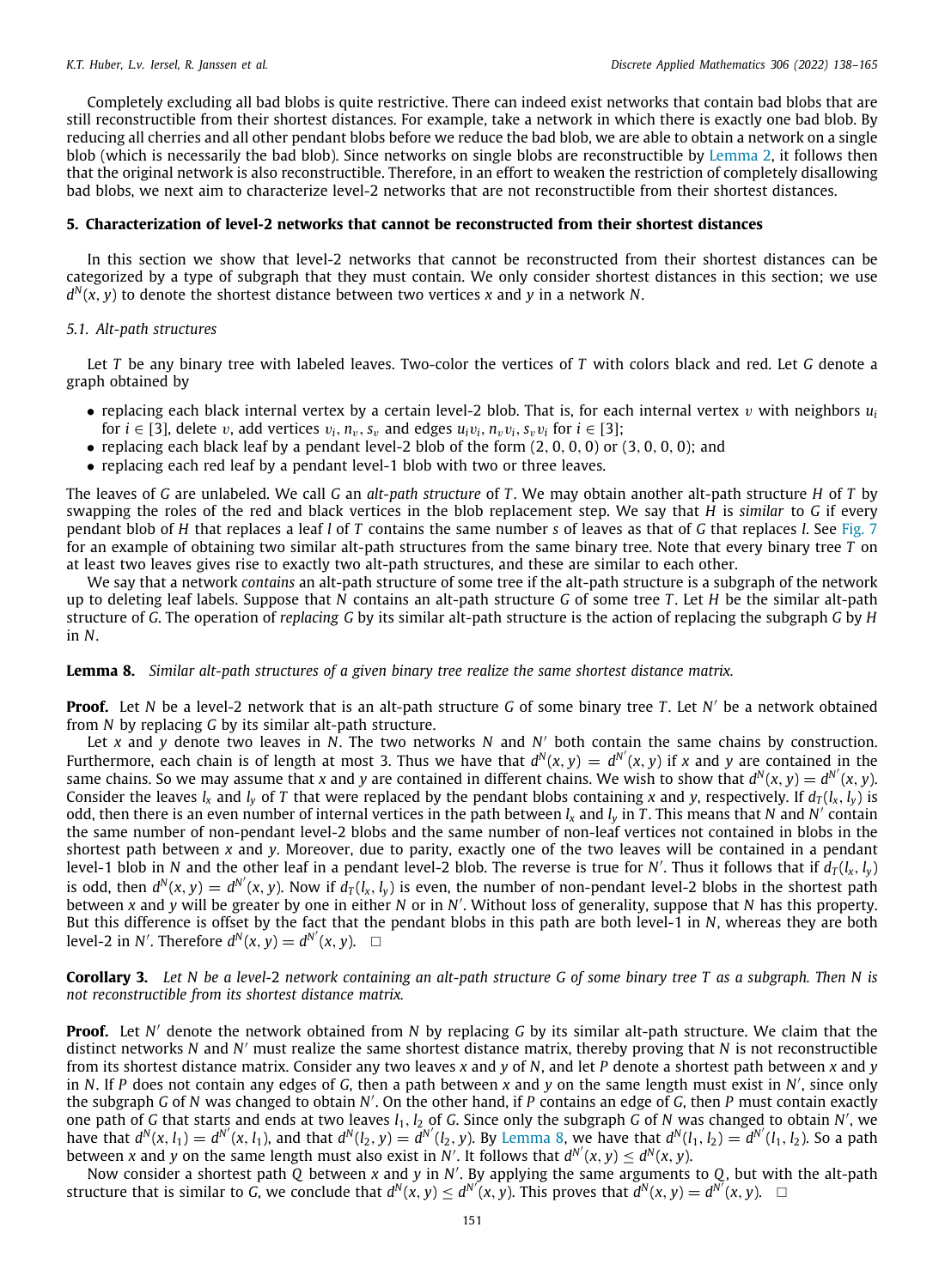$\tau$ 



<span id="page-14-0"></span>**Fig. 7.** An example of obtaining two alt-path structures from a binary tree *T*. The network  $N_1$  is obtained by replacing all filled internal vertices by a level-2 blob with each cut-edge subdividing the three different sides, filled leaf vertices by a pendant level-2 blob of the form  $(k, 0, 0, 0)$  for  $k = 2$ (note that this can also be  $k = 3$ ), and unfilled leaf vertices by a pendant level-1 blob of 2 or 3 leaves. The similar alt-path structure *N*<sub>2</sub> is obtained by the same construction, with the roles of filled and unfilled vertices reversed. Observe that  $N_1$  and  $N_2$  have the same shortest distance matrix, as stated in [Lemma](#page-13-1) [8.](#page-13-1)

It is now easy to explain why the two networks in [Fig.](#page-1-3) [1](#page-1-3) realize the same shortest distance matrix; they contain similar alt-path structures of a binary tree on two leaves. We show in the next subsection that the converse of [Corollary](#page-13-2) [3,](#page-13-2) that a level-2 network containing no alt-path structure is reconstructible, is also true.

#### *5.2. Level-*2 *networks without alt-path structures are reconstructible*

We introduce some more terminology. Let *N* be a level-2 network. A *blob tree* of *N* is the graph obtained by contracting all edges of blobs, deleting all labeled leaves, and suppressing all degree-2 vertices. A vertex of a blob-tree is called a *blobvertex*. We define the *connection* of a pendant blob as the endpoint of the non-trivial cut-edge incident to the blob that is not on the blob. We say that a blob *B contains* a pendant blob *C* if the connection of *C* is a vertex of *B*. For any blob *B* in *N*, we let *l*(*B*) denote the level of *B*.

Let  $P_1$  be a bad pendant blob on two leaves  $l_1$ ,  $l_2$ , and let *u* be a vertex of *N* that is not a neighbor of  $l_1$  nor  $l_2$ . We let  $d^N(P_1,u) = d^N(l_1,u)$  denote the shortest distance between  $P_1$  and  $u$ . This is well-defined for all bad pendant blobs containing exactly two leaves, since the shortest distance from either of the two leaves to any other vertex in the network is the same. Let  $P_2$  be another bad pendant blob on two leaves  $l'_1, l'_2$ . Then we may similarly define the shortest distance between  $P_1$  and  $P_2$  by  $d^N(P_1, P_2) = d^N(l_1, l'_1)$ . This again is well-defined as the two bad pendant blobs both contain two leaves.

Let  $P_1$  and  $P_2$  be two pendant blobs that are contained in the same blob *B*. Let  $p_1$  and  $p_2$  be the connections of  $P_1$ and  $P_2$ , respectively. We say that  $P_1$  and  $P_2$  are *adjacent* if  $p_1$  and  $p_2$  are adjacent. Let *l* be a leaf that is not contained in  $P_1$ . We say that *l* and  $P_1$  are *adjacent* if the neighbor of *l* is adjacent to  $p_1$ . We say that  $P_1$  is *adjacent* to a chain of leaves  $(a, k)$ if  $P_1$  is adjacent to an end-leaf of  $(a, k)$ .

<span id="page-14-1"></span>**Lemma 9.** Let N be a level-2 network on X containing a bad pendant blob with 3 leaves  $(a_1, a_2, a_3)$ , and let N' denote the *network obtained by deleting a*<sup>2</sup> *from N. Then the shortest distance matrix realized by N*′ *is given by*

$$
d^{N'}(x, y) = \begin{cases} d^N(x, y) & \text{if } x, y \in X - \{a_2\} \text{ and } \{x, y\} \neq \{a_1, a_3\}; \\ 3 & \text{if } \{x, y\} = \{a_1, a_3\}. \end{cases}
$$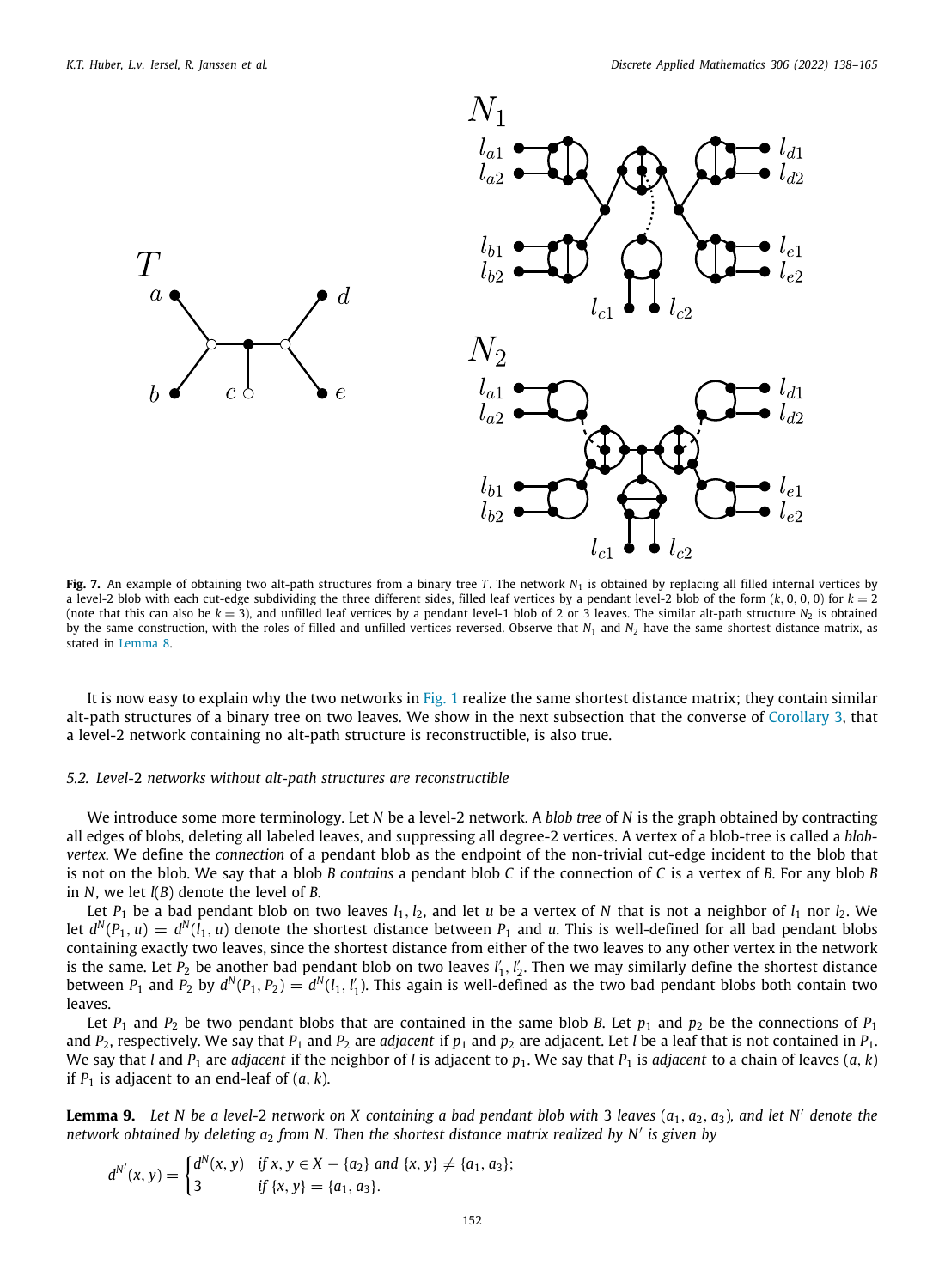**Proof.** The only shortest paths containing the edges incident to the neighbor of  $a_2$  in *N* were those involving  $a_2$ , or a path between  $a_1$  and  $a_3$ . Since  $a_2$  is no longer a leaf in N', the only path that is affected in the leaf deletion is the shortest path between  $a_1$  and  $a_3$ , which is now of length 3 in *N'*.  $\Box$ 

We are now ready to prove the main theorem of the section. Because the proof exhaustively checks for contradictions within each case, it is rather long, and so we split the three main cases of the proof into subsubsections. In each subsubsection, a short summary will be given to clarify the proof steps.

#### <span id="page-15-0"></span>**Theorem 4.** *A level-*2 *network containing no alt-path structure is reconstructible from its shortest distances.*

**Proof.** Suppose for a contradiction that there exist distinct networks *N* and *N* ′ with no alt-path structures that realize the same shortest distance matrix. In particular, choose *N* and *N* ′ to be minimal counter-examples with respect to the size of the networks. This means that every pendant blob of *N* and *N* ′ must be a bad blob; indeed, all other pendant blobs are identifiable from the shortest distance matrix by [Lemma](#page-12-2) [7](#page-12-2), and thus can be reduced otherwise, allowing for smaller counter-examples to exist. We may further assume that all pendant bad blobs contain exactly two leaves, as otherwise we can find a smaller counter-example by calling [Lemma](#page-14-1) [9.](#page-14-1) Finally, observe that if *N* contains a pendant level-1 blob with some leaves *l*1, *l*2, then *N* ′ must contain a pendant level-2 blob of the form (2, 0, 0, 0) containing the leaves *l*1, *l*2, as again we would be able to obtain a smaller counter-example otherwise. Similarly, if *N* contains a pendant level-2 blob of the form (2, 0, 0, 0) with leaves *l*1, *l*<sup>2</sup> then *N* ′ must contain a pendant level-1 blob with leaves *l*1, *l*2. If *N* contains a pendant blob  $P_i$ , we say that  $N'$  contains the *corresponding* pendant blob  $P'_i$  on the same leaves such that  $I(P_i) \neq I(P'_i)$ . For each pendant blob  $P_i$ ,  $P'_i$  in  $N$ ,  $N'$ , we let  $p_i$ ,  $p'_i$  denote their connections, respectively.

Since *N* and *N'* realize the same shortest distance matrix, the two networks have the same cut-edge induced splits by [Theorem](#page-7-2) [2](#page-7-2). Since each cut-edge in our networks induces a unique split, this implies that their blob-trees must be identical. This follows as every edge of the blob tree is a cut-edge of the network, and because trees are uniquely determined by their induced splits [\[7](#page-27-16)]. Note that the blob-vertices of the blob-trees correspond to either a degree-3 vertex, a level-1 blob, or a level-2 blob of the network. Observe that the blob-tree of *N* must contain at least 3 blob-vertices, as otherwise *N* would be a level-2 network with a single blob – which is reconstructible from their shortest distances by [Lemma](#page-5-3) [2](#page-5-3) – or a level-2 network with two pendant blobs, which implies that *N* must contain an alt-path structure as *N* contains only bad pendant blobs, or *N* and *N* ′ cannot realize the same shortest distance matrix.

Consider the blob-vertex *u* whose neighbors are all leaves, except possibly for one neighbor; let *u*v denote the edge in the blob-tree to this one neighbor. Since every edge of the blob-tree corresponds to a non-trivial cut-edge in the network, the edge *u*v must be incident to a degree-3 vertex/blob which correspond to *u* in *N* and *N* ′ . Let *B*, *B* ′ denote the corresponding structures in *N*, *N'*, respectively. Then *B* contains at least one pendant blob, possibly some chain of leaves, and the cut-edge *u*v incident to it, with *u* as a vertex of *B*. The same can be said for *B* ′ , but we use *u* ′ instead of *u* to be the vertex of *B'* incident to the cut-edge for clarity. Note that it is possible for *u* and *u'* to be a connection of some pendant blob. Let  $\bar{B}$  be the graph obtained from  $N$  by deleting the edge  $uv$  and taking the component containing  $u$ . Similarly define  $\bar{B}'$  as the graph obtained from *N'* by deleting the edge *u'v* and taking the component containing *u'*. Since we have deleted the edges corresponding to the same edge in the blob-tree,  $\bar{B}$  and  $\bar{B}$ <sup> $\prime$ </sup> contain the same chains, and  $\bar{B}$ contains a pendant blob if and only if *B*<sup> $′$ </sup> contains the corresponding pendant blob. Observe that *B* and *B*<sup> $′$ </sup> are not networks because they contain a degree-2 vertex *u* and *u'*, respectively. However, to avoid having to introduce new notation, we shall still use terms defined for networks, such as blobs containing pendant blobs, pendant blobs being adjacent to one another in  $\bar{B}$  and  $\bar{B'}$ .

The rest of the proof will be as follows. We consider the cases where *B* is a degree-3 vertex, a level-1 blob, or a level-2 blob. Based on the graph  $\bar{B}$  in comparison with the graph  $\bar{B}'$ , we seek a contradiction with regard to the networks realizing the shortest distance matrix and the choice of the minimum counter-example. Because the results are symmetric, it is worth mentioning that once we have proven the case for when *B* is a degree-3 vertex, then we may assume that *B'* is also not a degree-3 vertex. After we prove the case for when *B* is a level-1 blob, then we may assume that *B* ′ is also not a level-1 blob.

The following claim will be used extensively throughout the proof.

<span id="page-15-1"></span>**Claim 1.** Let  $x, y$  be leaves in B. Then

$$
d^N(x, u) - d^{N'}(x, u') = d^N(y, u) - d^{N'}(y, u').
$$

**Proof.** Let *z* be a leaf of *N* that is not in  $\bar{B}$ . Such a leaf must exist by our choice of *B*, and in particular, *z* must be reachable from *B* via *u*v. Then we have

$$
d^{N}(z, x) = d^{N}(z, u) + d^{N}(u, x)
$$
  

$$
d^{N}(z, y) = d^{N}(z, u) + d^{N}(u, y),
$$

which gives

$$
d^{N}(z, x) - d^{N}(z, y) = d^{N}(x, u) - d^{N}(y, u).
$$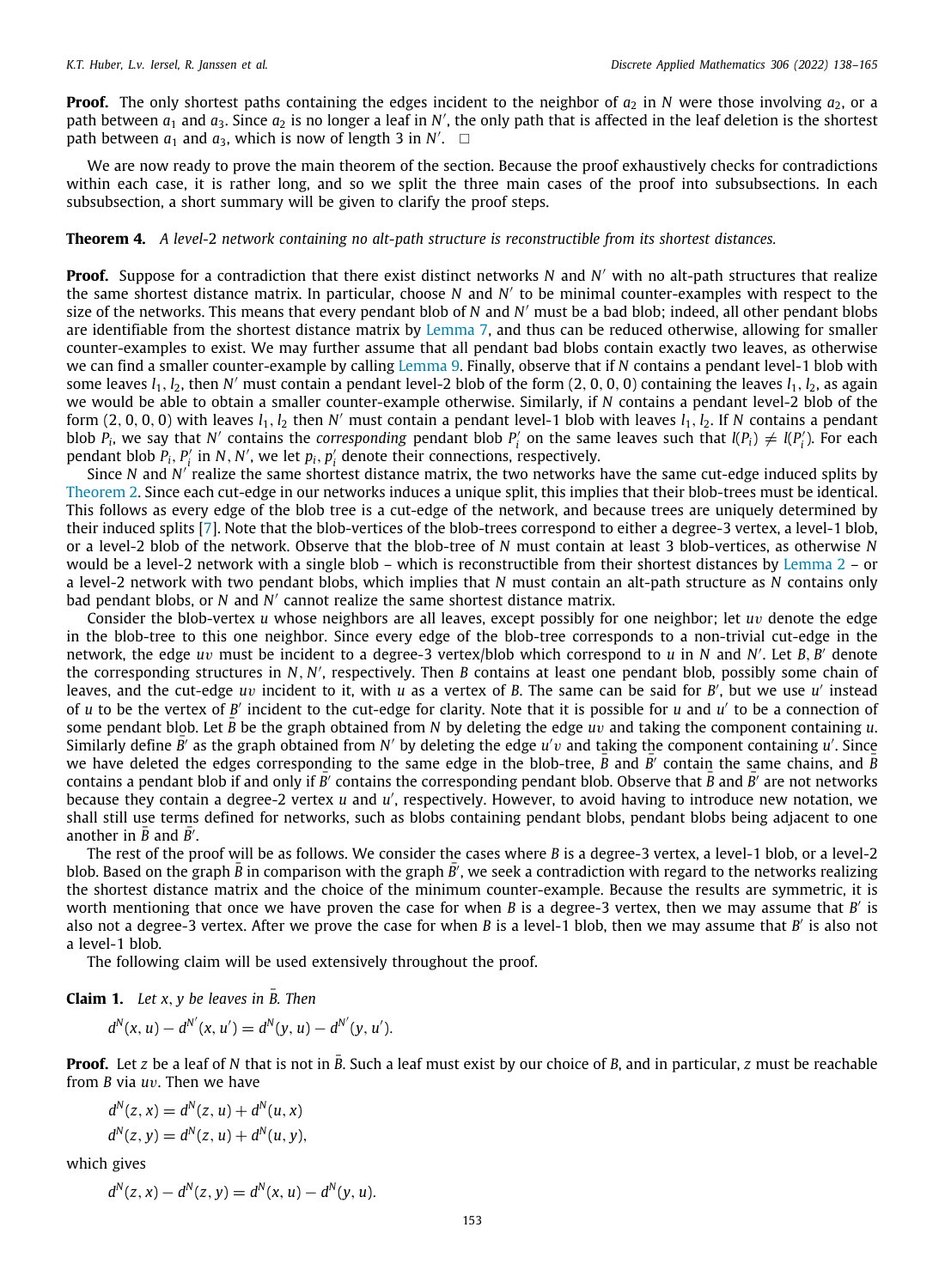Similarly we have

$$
d^{N'}(z, x) - d^{N'}(z, y) = d^{N'}(x, u') - d^{N'}(y, u').
$$

Since the shortest distance matrices of *N* and *N* ′ are the same, we have

$$
d^N(x, u) - d^{N'}(x, u') = d^N(y, u) - d^{N'}(y, u'). \quad \Box
$$

#### <span id="page-16-0"></span>*5.2.1. B is a degree-***3** *vertex in N*

Suppose first that a leaf *l* is a neighbor of *u* in  $\bar{B}$ , and let  $P_1$  be a pendant blob in  $\bar{B}$  whose connection is *u*. Since N' has the same cut-edge induced splits,  $\vec{B'}$  must either be a degree-3 vertex or a blob that contains *l* and the corresponding pendant blob  $P'_1$ . But then

$$
d^N(P_1, l) = 4,
$$

whereas

$$
d^{N'}(P'_1, l) \geq 5,
$$

which contradicts the fact that *N* and *N* ′ must realize the same shortest distance matrix.

So now suppose that *u* is the connection of two pendant blobs  $P_1$  and  $P_2$  in  $\bar{B}$ . We check the three possible scenarios with regard to the levels of  $P_1$  and  $P_2$ .

- 1.  $I(P_1) = 1$  and  $I(P_2) = 1$ : Then we have  $d^N(P_1, P_2) = 6$ . But since  $I(P_1') = I(P_2') = 2$ , we must have that  $d^{N'}(P_1', P_2') \ge$ 8. This contradicts the fact that *N* and *N'* realize the same shortest distance matrix.
- 2.  $I(P_1) = 1$  and  $I(P_2) = 2$ : Then we have  $d^N(P_1, P_2) = 7$ . Since  $I(P'_1) = 2$  and  $I(P'_2) = 1$ , we have that  $d^{N'}(P'_1, P'_2) \ge 7$ , where equality is achieved whenever u' is a degree-3 vertex. But this would mean that

$$
d^N(P_1, u) - d^{N'}(P'_1, u') = -1,
$$

whereas

$$
d^N(P_2, u) - d^{N'}(P'_2, u') = 1,
$$

which contradicts [Claim](#page-15-1) [1](#page-15-1).

3.  $I(P_1) = 2$  and  $I(P_2) = 2$  (see [Fig.](#page-17-0) [8](#page-17-0) for an illustration of the cases): Then  $d^N(P_1, P_2) = 8$ . Since  $I(P'_1) = I(P'_2) = 1$ , and because *N'* contains a split with one of the sets containing exactly the leaves of  $P'_1$  and  $P'_2$ , *B'* must be a level-2 blob.

In particular,  $P'_1$  and  $P'_2$  cannot be adjacent. There are two possibilities for this — *u'* is a neighbor of one of  $p'_1$  or  $p'_2$ but not the other, or all three vertices *u'*, *p'*<sub>1</sub>, *p'*<sub>2</sub> are pairwise non-adjacent (i.e., they all lie on different main paths of  $\bar{B}'$ ). In the former case, we have that, assuming without loss of generality that *u'* is adjacent to  $p'_1$ ,

$$
d^N(P_1, u) - d^{N'}(P'_1, u') = 4 - 4 = 0,
$$

whereas

$$
d^N(P_2, u) - d^{N'}(P'_2, u') = 4 - 5 = -1,
$$

which contradicts [Claim](#page-15-1) [1](#page-15-1). For the latter case, we claim that there is a smaller counter-example. We replace  $\vec{B}$ in *N* by a pendant level-1 blob  $P_3$  containing two leaves  $l_1$ ,  $l_2$ . We replace *B'* in *N'* by a pendant level-2 blob  $P'_3$  of the form  $(2, 0, 0, 0)$  with the same leaves  $l_1, l_2$ . Then, we may adjust the shortest distance matrix by first deleting elements containing the leaves of *P*<sup>1</sup> and *P*2. And for all other leaves *z* in the network, we add the elements

$$
d^N(l_i, z) = d^N(P_1, z) - 2,
$$

and

$$
d^{N'}(l_i, z) = d^N(P'_1, z) - 2
$$

for  $i = 1, 2$ . All other matrix elements remain the same. Note that before the replacement of the blobs,

$$
d^N(P_1, u) = d^N(P_2, u) = 4,
$$

and

$$
d^{N'}(P'_1, u') = d^{N'}(P'_2, u') = 5.
$$

The replacement of  $\bar{B}$  and  $\bar{B}'$  by pendant level-1 and level-2 blobs, respectively ensures that the distance differences are preserved. Therefore the modified networks both must satisfy this new reduced shortest distance matrix. These modified networks *N* and *N* ′ still contain no alt-path structures, as otherwise the original networks also must have contained alt-path structures; all other parts of the networks remain unchanged, and the two leaves  $l_1$  and  $l_2$  are contained in pendant blobs of different level in *N* and *N* ′ . Therefore, this gives a counter-example on fewer leaves than that of  $\dot{N}$  and  $N'$ , contradicting our original choice of  $N$  and  $N'$ .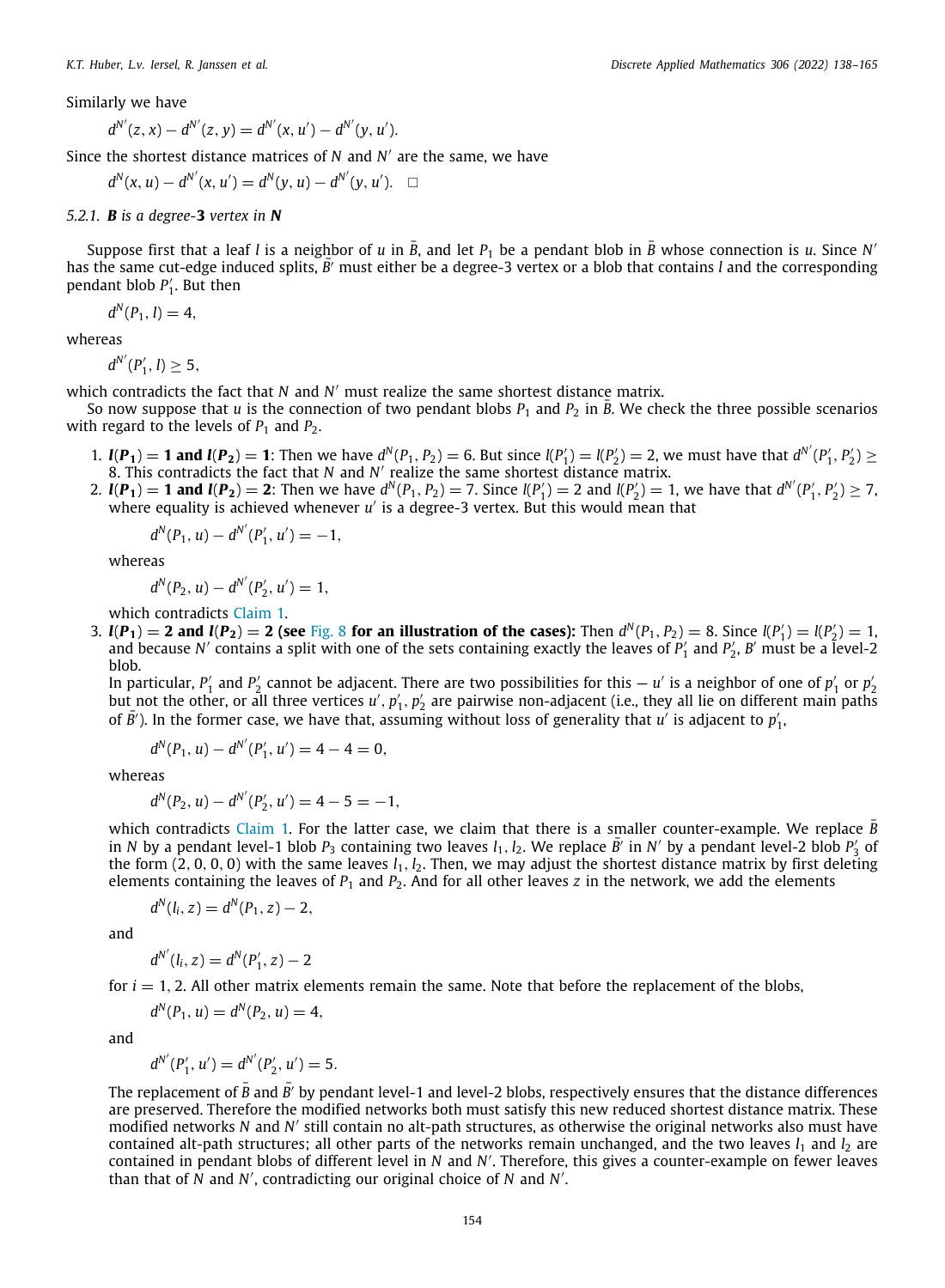

<span id="page-17-0"></span>**Fig. 8.** Section [5.2.1](#page-16-0) case 3 in the proof of [Theorem](#page-15-0) [4.](#page-15-0) The left figure is the part of the network *N* containing the internal vertex *B* and its neighboring pendant blobs. The middle and the right figures are the two subcases for what *N'* could look like. In the middle network, two cut-edges are incident to the same side; in the right network, the three cut-edges are incident to distinct sides of *B* ′ .

#### *5.2.2. B is a level-***1** *blob in N:*

We may now also assume that *B'* is either a level-1 or a level-2 blob. Note that either  $\bar{B}$  or  $\bar{B'}$  must contain a pendant level-1 blob, and that we shall obtain a contradiction in each of those cases. Before we do so, we prove a claim that will be used in many of the arguments to come. In the following claim, we assume that *B* is either a level-1 or a level-2 blob.

<span id="page-17-1"></span>**Claim 2.** *Suppose l(B), l(B')*  $\in$  {1, 2}*, and suppose that*  $\overline{B}$  contains a pendant level-1 blob  $P_1$ *. Then,* 

- *(i)*  $P_1$  *cannot be adjacent to a chain of leaves*  $(a, k)$  *in*  $\overline{B}$ ;
- *(ii)*  $P_1$  *cannot be adjacent to another pendant level-1 blob in*  $\overline{B}$ ;
- $\bar{B}$  *iii)*  $P_1$  *is adjacent to a pendant level-2 blob*  $P_2$  *in*  $\bar{B}$  *if and only if*  $P'_1$  *and*  $P'_2$  *are adjacent in*  $\bar{B'}$ *;*
- *(iv)*  $P_1$  *is adjacent to at most one pendant level-2 blob in*  $\bar{B}$ . In particular, this means that every pendant level-2 blob in  $\bar{B}$  is *adjacent to at most one pendant level-*1 *blob.*
- $(v)$   $P_1$  *can be shortest distance* 6 *away from at most two end-leaves of distinct chains in*  $\overline{B}$ *.*

#### **Proof.**

- (i) If  $P_1$  is adjacent to a chain of leaves  $(a, k)$ , then one of the end-leaves of  $(a, k)$  must be shortest distance 5 away from  $P_1$ . Without loss of generality, suppose that  $d^N(P_1, a_1) = 5$ . In *B'*, since  $l(P') = 2$ , we must have that  $d^{N'}(P'_1, a_1) \ge 6$ , which contradicts the fact that *N* and *N'* must realize the same shortest distance matrix.
- (ii) If  $P_1$  is adjacent to another pendant level-1 blob  $P_2$ , then  $d^N(P_1, P_2) = 7$ . In  $\bar{B'}$ , both corresponding pendant blobs are of level-2. This means that  $d^{N'}(P'_1, P'_2) \geq 8$ , which contradicts the fact that *N* and *N*' must satisfy the same shortest distance matrix.
- (iii) If  $P_1$  is adjacent to  $P_2$ , then we have  $d^N(P_1, P_2) = 8$ . Since N and N' satisfy the same shortest distance matrix, one must also have  $d^{N'}(P'_1, P'_2) = 8$ . The shortest distance from  $P'_1$  to its connection  $p'_1$ , and that from  $P'_2$  to its connection  $p'_2$  is 3 and 4, respectively. Since  $l(B') \in \{1, 2\}$ , the vertices  $p'_1$  and  $p'_2$  cannot be the same. Therefore to satisfy  $P'_1$  and  $P'_2$  being shortest distance 8 from one another in  $\bar{B}'$ , one must have that  $p'_1$  and  $p'_2$  are adjacent, which means that  $P'_1$  and  $P'_2$  must be adjacent. The converse follows by symmetry.
- (iv) Suppose for a contradiction that  $P_1$  is adjacent to two pendant level-2 blobs  $P_2$  and  $P_3$  in  $\bar{B}$ . Then  $d^N(P_2, P_3) = 10$ . By 3., we know that  $P'_1$  must be adjacent to both  $P'_2$  and  $P'_3$  in  $\bar{B'}$ . We also know that  $l(P'_2) = l(P'_3) = 1$ . It follows that  $d^{N'}(P'_2, P'_3) = 8$ . But this contradicts the fact that *N* and *N'* must realize the same shortest distance matrix. If a pendant level-2 blob is adjacent to two pendant level-1 blobs, then the corresponding pendant level-1 blob in  $\bar{B'}$ is adjacent to two pendant level-2 blobs, which we have just shown cannot be true.
- (v) Suppose *l* is an end-leaf of a chain such that  $d^N(P_1, l) = 6$ . Since  $l(P'_1) = 2$ , and since *N* and *N'* realize the same shortest distance matrix, the leaf *l* must be adjacent to  $P'_1$  in  $\bar{B}'$ . So every leaf that is shortest distance 6 away from  $P_1$  in  $\bar{B}$  must be adjacent to  $P'_1$  in  $\bar{B}'$ . Note that  $P'_1$  can be adjacent to at most two chains. These chains must be distinct in  $\bar{B'}$ , since u' is contained in  $\bar{B'}$ . This implies that in  $\bar{B}$ ,  $P_1$  can be shortest distance 6 away from at most two end-leaves of distinct chains.  $\square$

It follows that each main path of  $\bar{B}$  (and  $\bar{B'}$ ) may contain at most two pendant level-1 blobs. Either  $\bar{B}$  or  $\bar{B'}$  must contain a pendant level-1 blob.

1. *<sup>B</sup>*¯ **has a pendant level**-**1 blob** *<sup>P</sup>***1**: Since *<sup>N</sup>* contains no parallel edges, and since leaves cannot be adjacent to pendant level-1 blobs,  $P_1$  must be adjacent to a pendant level-[2](#page-17-1) blob  $P_2$  in *B*. By [Claim](#page-17-1) 2 (*iv*),  $P_1$  can be adjacent to at most one pendant level-2 blob in *B*. This implies that  $p_1$  must be adjacent to *u*. In *N'*, the corresponding pendant blobs  $P'_1$ and *P* ′ 2 are adjacent by [Claim](#page-17-1) [2](#page-17-1) (*iii*). Then we have that

$$
d^N(P_1, u) - d^N(P_2, u) \le 4 - 5 = -1.
$$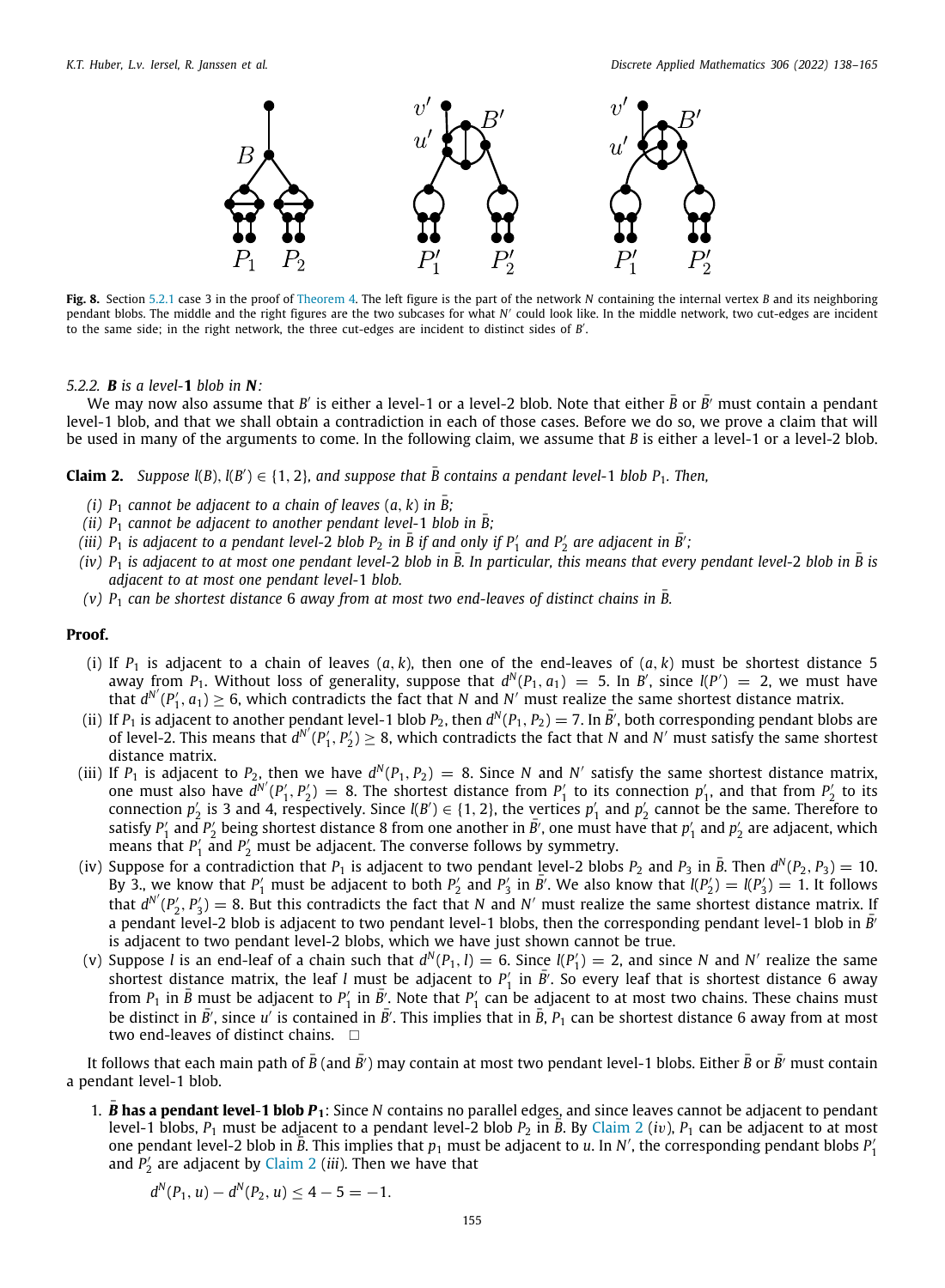Observe that  $d^{N'}(P'_1, p'_1) = 4$  and  $d^{N'}(P'_2, p'_1) = 4$  since  $l(P'_1) = 2$  and  $l(P'_2) = 1$ . This implies that

$$
d^{N'}(P'_1, u') - d^{N'}(P'_2, u') \ge d^{N'}(P'_1, p'_1) + d^{N'}(p'_1, u') - d^{N'}(P'_2, p'_1) - d^{N'}(p'_1, u')
$$
  
= 4 - 4  
= 0,

which is a contradiction to [Claim](#page-15-1) [1](#page-15-1).

2. **B' has a pendant level-1 blob**  $P'_1$ : If  $l(B') = 1$ , then we are done by symmetry via case 1. So suppose that  $l(B') = 2$ , and suppose in addition that  $\bar{B}$  contains no pendant level-1 blobs. This implies that  $\bar{B}$ <sup> $\bar{C}$ </sup> contains no pendant level-2 blobs. We claim that  $\bar{B}'$  also contains no pendant level-1 blobs other than  $P'_1$ . Suppose for a contradiction that it did, so that  $\bar{B'}$  contains another pendant level-1 blob  $P'_2$ . Because  $\bar{B'}$  contains no pendant level-2 blobs, and since leaves cannot be adjacent to pendant level-1 blobs by [Claim](#page-17-1) [2](#page-17-1), we must have that  $p'_1$  and  $p'_2$  are adjacent to the same pole, or that they must both be adjacent to *u'*. In any case, we must have  $d^{N'}(P'_1, P'_2) = 8$ . But  $l(P_1) = l(P_2) = 2$ , and therefore  $d^N(P_1, P_2) \geq 9$ , which is a contradiction. So  $P'_1$  is the only pendant blob in  $\bar{B}'$ .

We now consider two possible cases: either  $p'_1$  is or is not adjacent to  $u'$ . Either way, at least one main path of *B* that does not contain  $p'_1$  must contain a chain of leaves, as otherwise *B'* contains parallel edges, or *B'* is a level-2 blob with only two cut-edges incident to it.

(a)  $p'_1$  is adjacent to  $u'$ : One of the main paths of  $\bar{B'}$  must contain a chain, since N' does not contain parallel edges. So there must exist a leaf *l* that is shortest distance 6 away from *P*<sup>'</sup><sub>1</sub>. Then

$$
d^{N'}(P'_1, u') - d^{N'}(l, u') \le 4 - 3 = 1.
$$

On the other hand, in  $\bar{B}$ , the leaf *l* is adjacent to  $P_1$ ; then  $d^N(P_1, p_1) = 4$  and  $d^N(l, p_1) = 2$ . It follows that

$$
d^N(P_1, u) - d^N(l, u) \ge d^N(P_1, p_1) + d^N(p_1, u) - d^N(l, p_1) - d^N(p_1, u)
$$
  
= 2,

which contradicts [Claim](#page-15-1) [1](#page-15-1).

(b)  $p'_1$  is not adjacent to  $u'$ : Observe that  $\bar{B'}$  has five sides: two sides  $s'_1, s'_2$  which have  $p'_1$  as one of their boundary vertices; two sides  $s'_3$ ,  $s'_4$  which have *u'* as one of their boundary vertices; and one side  $s'_5$  that has neither  $p'_1$ nor *u'* as a boundary vertex. By [Claim](#page-17-1) [2](#page-17-1) (*i*) and (*v*), the sides  $s'_1$  and  $s'_2$  are empty, and at most two of the three remaining sides of  $\bar{B'}$ <sup> $\prime$ </sup> may contain chains. In particular, at least one of these remaining three sides must contain a chain. We first show that *s* ′ <sup>5</sup> must be empty. Suppose not, and let (*a*, *k*) denote the chain contained in  $s'_5$ . Note that both end-leaves of  $(a, k)$  are shortest distance 6 away from  $P'_1$ , and so by [Claim](#page-17-1) [2](#page-17-1) (v), this chain must be of length  $k = 1$ . Since either  $s'_3$  or  $s'_4$  must be empty,

$$
d^{N'}(a_1, u') - d^{N'}(P'_1, u') = 3 - 5 = -2.
$$

In  $\bar{B}$ , the blob  $P_1$  and the leaf  $a_1$  must be adjacent. The vertex *u* must be adjacent to the neighbor of  $a_1$ , since  $\bar{B}$ contains no other pendant blobs. So we have

$$
d^N(a_1, u) - d^N(P_1, u) \le 2 - 5 = -3,
$$

which contradicts [Claim](#page-15-1) [1](#page-15-1). So  $s'_5$  is empty.

Now suppose that  $s'_3$  and  $s'_4$  contain the chains (*b*,  $\ell$ ) and (*c*, *m*), respectively, where at least one of  $\ell \ge 1$ or  $m \geq 1$  holds. If  $\ell = 1$  and  $m = 0$ , then  $\bar{B}'$ , together with the edge incident to *u'* is an alt-path structure of a binary tree on two leaves. This contradicts our choice of *N'*. By symmetry, the case  $m = 1$  and  $\ell = 0$  is also not possible. So we may assume that  $\ell \geq 1$  and  $m \geq 1$ . Suppose the chains are arranged such that

$$
d^{N'}(b_1, u') = d^{N'}(c_1, u') = 2.
$$

If  $\ell > 1$  or  $m > 1$ , then  $d^{N'}(b_{\ell}, c_m) = 5$ , whereas  $d^N(b_{\ell}, c_m) = 4$ . This contradicts the fact that *N* and *N*<sup>*'*</sup> realize the same shortest distance matrix. So we must have  $\ell = m = 1$ . But then  $\bar{B}'$ , together with the edge incident to u' is an alt-path structure of a binary tree on two leaves. This contradicts our choice of *N'*.

#### *5.2.3. B is a level-***2** *blob in N:*

Our only remaining case is if *B* and *B'* are both level-2 blobs. The proofs of [Claims](#page-18-0) [3–](#page-18-0)[5](#page-19-0) are given in the appendix.

## <span id="page-18-0"></span>**Claim 3.** *Two pendant level-2 blobs cannot be adjacent to one another in*  $\overline{B}$  *and in*  $\overline{B'}$ *.*

<span id="page-18-1"></span>An immediate consequence of [Claim](#page-18-0) [3](#page-18-0) is that distinct pendant level-1 blobs in  $\bar{B}$  or  $\bar{B'}$  must be distance at least 10 apart. In particular, they cannot be adjacent by [Claim](#page-17-1)  $2$  and they cannot be shortest distance-8 apart, since two pendant level-2 blobs are shortest distance at least 9 apart. The following claim dictates the placement of pendant blobs and leaves  $in$   $B.$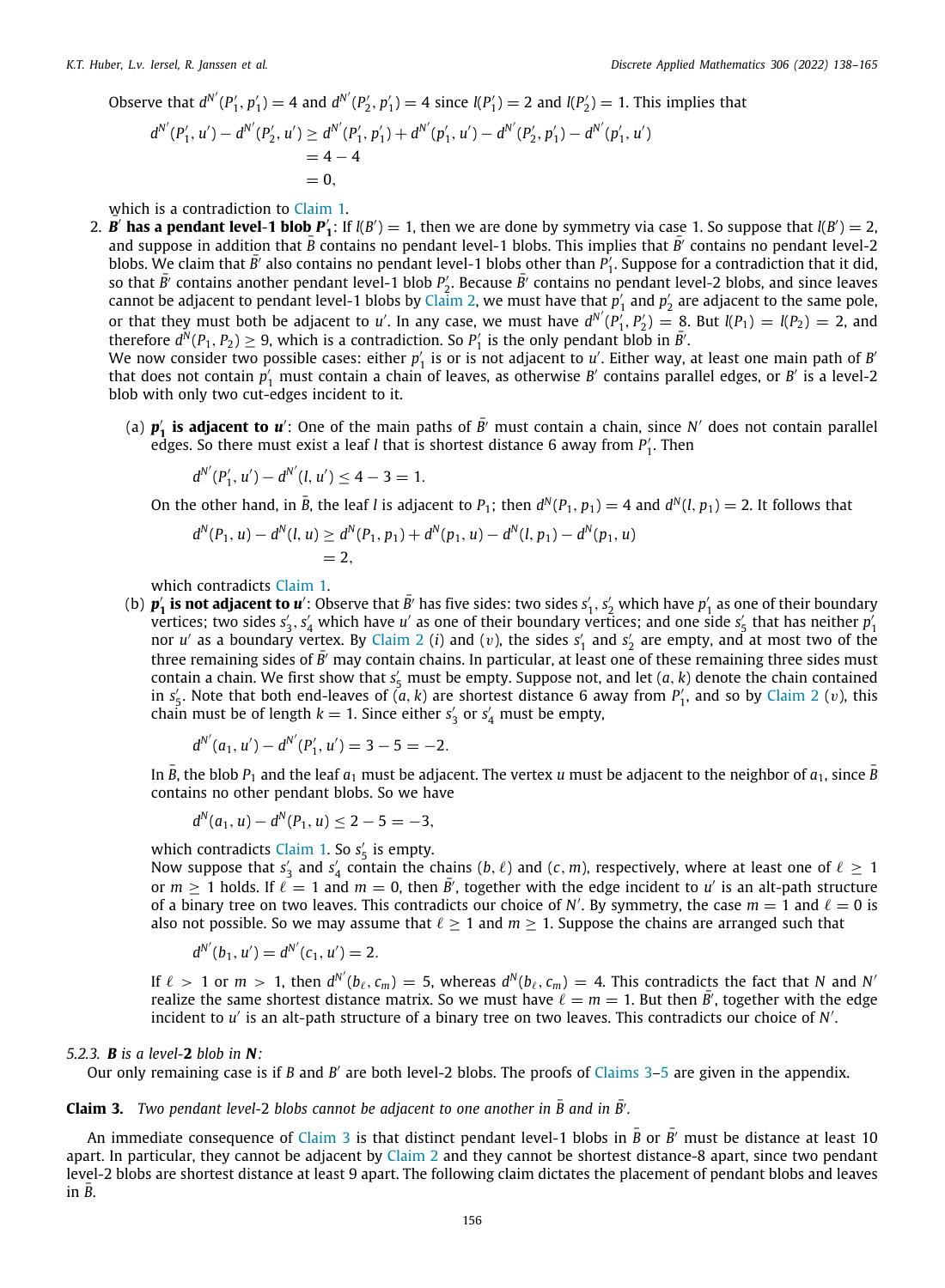Claim 4. A pendant level-2 blob may not be adjacent to both a pendant level-1 blob and a leaf simultaneously in  $\bar{B}$  and in  $\bar{B'}$ .

Pendant level-1 blobs may be adjacent to at most one pendant level-2 blob by [Claim](#page-17-1) [2](#page-17-1). Pendant level-2 blobs cannot be adjacent to other pendant level-2 blobs by [Claim](#page-18-1) [3](#page-18-0). Pendant level-1 blobs cannot be adjacent to a leaf by Claim [4](#page-18-1). So the main path of  $\bar{B}$  (and  $\bar{B'}$ ) that contains *u* (*u'*) contains at most two pendant level-1 blobs; the other two main paths of  $\bar{B}$  (and  $\bar{B'}$ ) contain at most one pendant level-1 blob.

<span id="page-19-0"></span>**Claim 5.**  $\bar{B}$  and  $\bar{B'}$  contain at most one pendant level-1 blob.

We have now arrived at the two final cases for this proof. In summary, the current setting is as follows. Both  $\bar{B}$  and  $\bar{B'}$ are level-2 blobs, and they both contain at most one pendant level-1 blob. In fact, this implies that  $\bar{B}$  and  $\bar{B'}$  also contain at most one pendant level-2 blob. We split into the cases for when  $\bar{B}$  does not, or does contain a pendant level-2 blob.

1. **B** contains no pendant level-2 blob: By assumption,  $\bar{B}$  must contain a pendant level-1 blob  $P_1$ . Let *s* denote the main path of *B* containing *P*<sub>1</sub>. Note that *s* may contain at most one chain. Indeed, *P*<sub>1</sub> cannot be adjacent to a chain of leaves by [Claim](#page-17-1) [2](#page-17-1) (*i*), so  $p_1$  must be adjacent to a pole of *B*; if  $p_1$  is adjacent to *u*, then *s* can contain a chain of leaves  $(a, k)$  such that an end-spine vertex of  $(a, k)$  is adjacent to *u*. The other two main paths of  $\bar{B}$  may contain at most one chain of leaves each. So in total,  $\overline{B}$  may contain at most three chains.

For each chain contained in  $\bar{B}$ , we have that one end-leaf of a chain is shortest distance-6 from  $P_1$ . This means that each chain contained in  $\bar{B}$  must be adjacent to  $P_1'$  in  $\bar{B'}$ . But  $P_1'$  may be adjacent to at most two chains. So  $\bar{B}$  may contain up to two chains. This also implies that  $\vec{B'}$  only contains leaves on the main path that contains  $p'_1$ . Since  $\bar{\vec{B}}$ contains no parallel edges, we must then have that  $u'$  lies on a main path that does not contain  $p'_1$ .

Note that  $\bar{B}$  must contain at least one chain, as otherwise *B* would be a level-2 blob incident only to two cut-edges. We now split into subcases depending on the location of *u*.

(a) *u* **is adjacent to**  $p_1$ **:** Then  $d^N(P_1, u) = 4$ . Since *u'* is not on the same main path as that containing  $P'_1$ , we have  $d^{N'}(P'_1, u') \ge 6$ . Now there exists a leaf *l* such that  $d^{N'}(l, u') = 3$ . Noting that  $d^N(l, u) \ge 2$ , we have

$$
d^N(P_1, u) - d^N(l, u) \leq 2
$$

and

$$
d^{N'}(P'_1, u') - d^{N'}(l, u') \geq 3,
$$

which contradicts [Claim](#page-15-1) [1](#page-15-1).

(b)  $\bm u$  is not adjacent to  $\bm p_1$ : We let *s*,  $s_1$ ,  $s_2$  denote the three main paths of  $\bar B$  such that *s* contains  $p_1$ ,  $s_1$  contains  $u_i$ and  $s_2$  contains neither  $p_1$  nor *u*. We claim first that  $s_2$  contains no chains. Suppose for a contradiction that it did contain some chain  $(a, k)$ . Note first that  $a_1$  and  $a_k$  are both shortest distance 6 from  $P_1$ ; this implies that  $P'_1$  is adjacent to both  $a_1$  and  $a_k$  in  $\bar{B'}$ , implying that  $a_1$  and  $a_k$  are in different chains in  $\bar{B'}$ . But this is not possible, so we require  $k = 1$ . Note also that since  $\bar{B}$  contains at most two chains, *u* must be adjacent to a pole; this implies that  $d^N(P_1, u) = 5$  and  $d^N(a_1, u) = 3$ . However in B', we have  $d^{N'}(P'_1, u') \ge 6$  and  $d_{N'}(a_1, u') = 3$ , which contradicts [Claim](#page-15-1) [1](#page-15-1) as

$$
d^N(P_1, u) - d^N(a_1, u) = 5 - 3 = 2
$$

whereas

$$
d^{N'}(P'_1, u') - d^{N'}(a_1, u') \ge 6 - 3 = 3.
$$

So the main path  $s_2$  contains no chains; this leaves only  $s_1$  to contain chains.

The main path  $s_1$  may contain two chains, (b,  $\ell$ ) and (c, *m*), such that  $\ell$ ,  $m\geq 0$  and  $d^N(b_1,u)=d^N(c_1,u)=2$ , whenever  $\ell > 0$  and  $m > 0$ , respectively. We require  $\ell + m > 3$ , as otherwise  $\bar{B}$  with the edge incident to *u* is an alt-path structure that can be obtained from a binary tree on two leaves. We fall into two subcases depending on the value of  $\ell$ .

i.  $\ell = 0$ : Then  $m \geq 3$ , and so

$$
d^N(P_1, c_1) = 7,
$$

whereas

$$
d^{N'}(P'_1, c_1)=8,
$$

which contradicts the fact that *N* and *N'* realize the same shortest distance matrix. ii.  $\ell \neq 0$ : By symmetry, we may assume  $m \neq 0$ . Now,

$$
d^N(b_1, c_1) = 4,
$$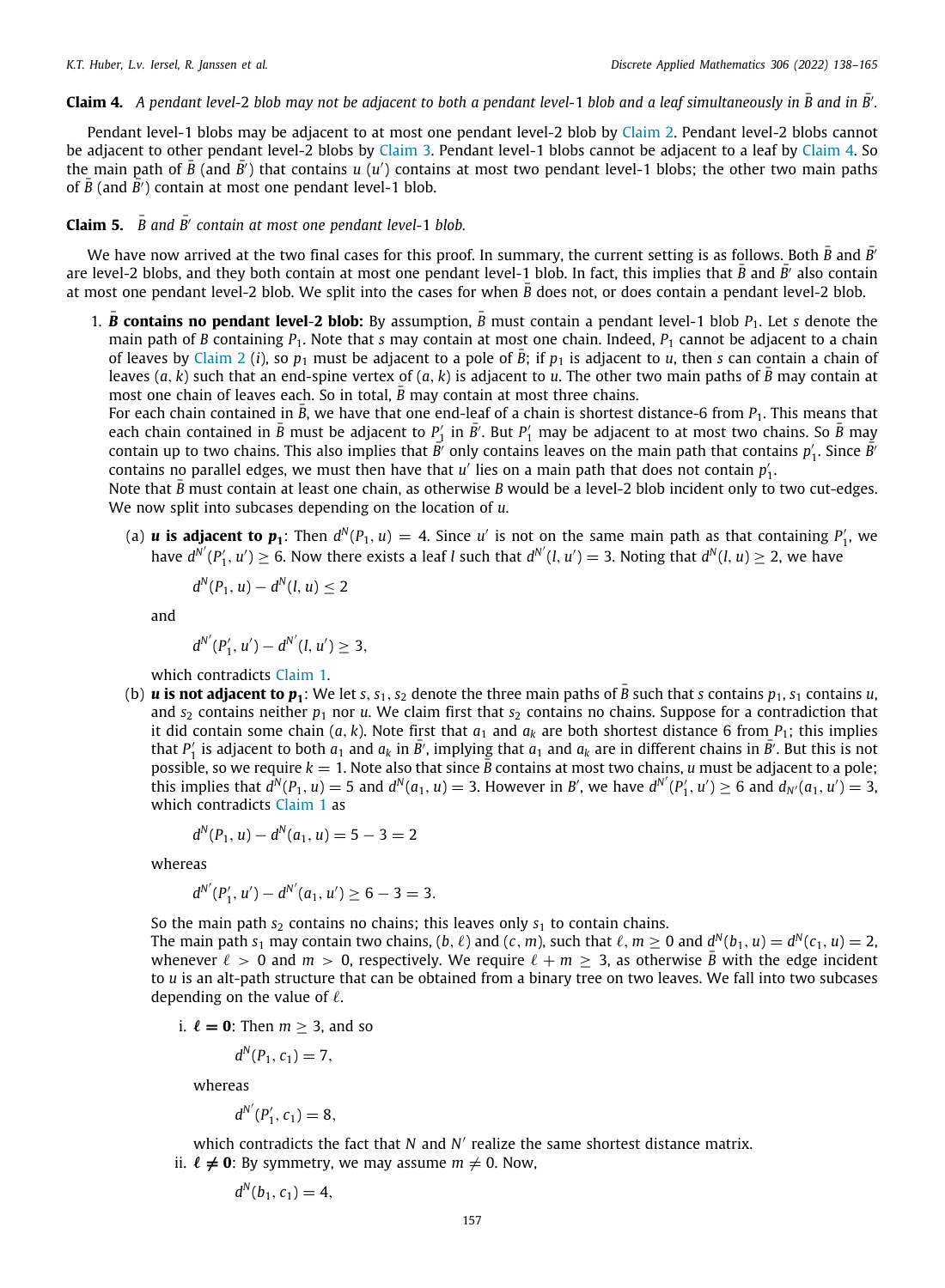whereas

$$
d^{N'}(b_1,c_1)=5,
$$

since  $\ell + m \geq 3$ . This contradicts the fact that *N* and *N'* realize the same shortest distance matrix.

2.  $\bar{B}$  contains one level-2 blob: If  $\bar{B}$  did not contain a pendant level-1 blob, then we are done by applying the arguments from the previous case to  $\bar{B}'$ . So suppose that  $\bar{B}$  contains a pendant level-1 blob  $P_1$  and a pendant level-2 blob  $P_2$ . We first show that  $P_1$  and  $P_2$  cannot be adjacent in  $\bar{B}$ . Suppose that they were adjacent. Then the vertex on  $\bar{B}$  that is shortest distance-2 from  $p_1$  must be a pole of  $\bar{B}$  or *u*. Indeed, it cannot be a neighbor of some leaf *l*; this would mean that  $d^N(P_1, l) = 6$ , implying that  $P'_1$  must be adjacent to *l*. But this is not possible by [Claim](#page-18-1) [4](#page-18-1). In particular, it cannot be a connection since  $\overline{B}$  contains only the pendant blobs  $P_1$  and  $P_2$ .

Now, if *u* was adjacent to  $p_2$ , then this would mean that the two main paths of  $\bar{B}$  would be empty, resulting in parallel edges in  $\bar{B}$ . So *u* must either be adjacent to  $p_1$  or *u* must be contained in one of the two other main sides of  $\overline{B}$ . Either way, we have

$$
d^N(P_1, u) - d^N(P_2, u) \le -1.
$$

In  $\bar{B}'$ , we have  $d^{N'}(P'_1, p'_1) = d^{N'}(P'_2, p'_1) = 4$ . So

$$
d^{N'}(P'_1, u') - d^{N'}(P'_2, u') \geq 0,
$$

which contradicts [Claim](#page-15-1) [1](#page-15-1). So we may assume that  $P_1$  and  $P_2$  are not adjacent in  $\bar{B}$ . We split into cases depending on the position of *u* in *B*.

- (a) *u* is on the same main path as  $p_1$ : Then *u* must be adjacent to  $p_1$ , since  $P_1$  cannot be adjacent to a chain by [Claim](#page-17-1) [2,](#page-17-1) and since  $P_1$  is not adjacent to the only pendant level-2 blob in  $\bar{B}$ . Then  $d^N(P_1, u) = 4$ and  $d^N(P_2, u) \geq 5$ . We split into subcases depending on the position of *u'* in  $\overline{B'}$ .
	- i. *u'* **is on the same main path as**  $p'_2$ **:** Then *u'* must be adjacent to  $p'_2$ . So we have  $d^{N'}(P'_2, u') = 4$ and  $d^{N'}(P'_1, u') \geq 5$  $d^{N'}(P'_1, u') \geq 5$  $d^{N'}(P'_1, u') \geq 5$ , which contradicts [Claim](#page-15-1) 1.
	- ii.  $u'$  is not on the same main path as  $p'_2$ : If  $u'$  is adjacent to an end-spine vertex of some chain, then there exists a leaf *l* such that  $\hat{d}^{N'}(l, u') = 2$ . We also have  $d^{N'}(P'_1, u') \ge 5$ . But in  $\bar{B}$ , we have  $d^{N}(l, u) \ge 2$ . This contradicts [Claim](#page-15-1) [1](#page-15-1), as

$$
d^N(P_1, u) - d^N(l, u) \le 4 - 2 = 2,
$$

whereas

$$
d^{N'}(P'_1, u') - d^{N'}(l, u') \ge 5 - 2 = 3.
$$

So *u'* cannot be adjacent to an end-spine vertex of some chain, which means that  $d^{N'}(P'_2, u') = 5$ . But  $d^N(P_2, u) \geq 5$ , and so

$$
d^N(P_1, u) - d^N(P_2, u) \le 4 - 5 = -1,
$$

whereas

$$
d^{N'}(P'_1, u') - d^{N'}(P'_2, u') \geq 0,
$$

which contradicts [Claim](#page-15-1) [1.](#page-15-1)

- (b) *u* **is not on the same main path as**  $p_1$ **:** We may assume that  $u'$  is not on the same main path as  $p'_2$  by symmetry (apply the previous case to  $\overline{B}$ <sup>†</sup>).
	- i. *u* **and**  $p_2$  **are not on the same main side:** We let  $s_u$ ,  $s_1$ ,  $s_2$  denote the three main paths of  $\bar{B}$  such that  $s_u$ contains *u* and  $s_i$  contains  $p_i$  for  $i = 1, 2$ .

Note that  $s_u$  may contain up to two chains: denote these chains as  $(a, k)$  and  $(b, \ell)$  where  $d^N(a_1, u) =$  $d^N(b_1, u) = 2$ , if  $k > 0$  and  $\ell > 0$ , respectively. If  $k > 0$  and  $\ell > 0$ , then  $d^N(P_2, a) \ge 7$  and  $d^N(P_2, b) \ge 7$ . Since  $d^N(P_1, a_k) = d^N(P_1, b_\ell) = 6$ , the pendant blob  $P'_1$  must be adjacent to the two chains *a* and *b* in  $\bar{B'}$ . Depending on the placement of  $u'$ , at least one, and at most two of the chain endpoints  $a_1$ ,  $b_1$ are shortest distance 6 away from  $P'_2$ . But this contradicts that *N* and *N'* realize the same shortest distance matrix. Therefore,  $s_u$  contains at most one chain; this means that  $d^N(P_1, u) = 5$ . We also have  $d^N(P_2, u) \geq 6$ .

The same argument can be used in the case when  $u'$  and  $p'_1$  are not on the same main path of  $\bar{B}'$ . In that case, the main path of  $\overline{B'}$  containing *u'* contains at most one chain. We now split into subcases depending on the position of *u* ′ .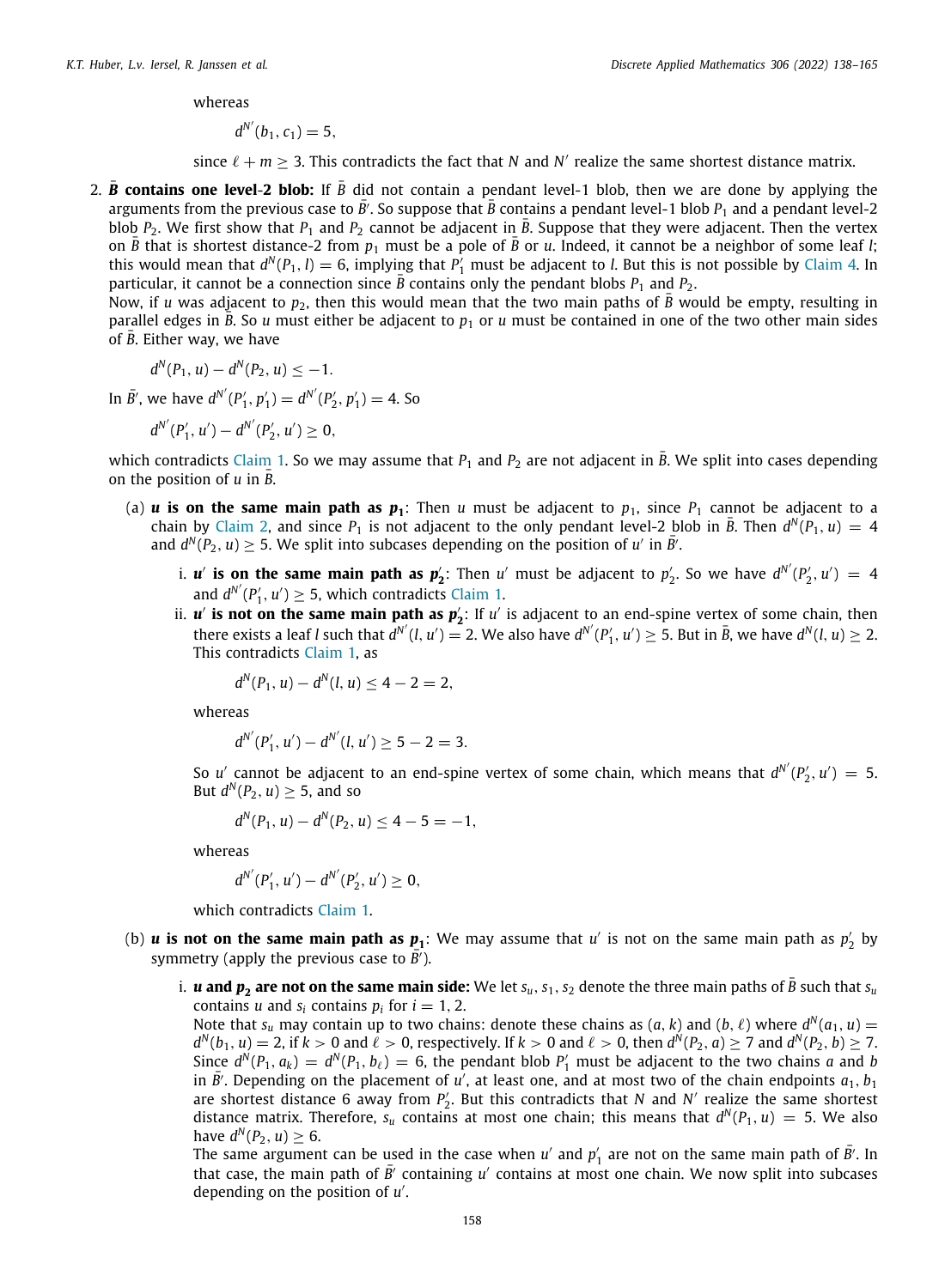- A.  $u'$  and  $p'_1$  are not on the same main path of  $\vec{B'}$ : Then, the main path of  $\vec{B'}$  that contains  $u'$ contains at most one chain. In particular, this means that  $u'$  must be adjacent to a pole in  $\bar{B}'$ . So  $d^{N'}(P'_2, u') = 5$ . Furthermore,  $d^{N'}(P'_1, u') \geq 6$  $d^{N'}(P'_1, u') \geq 6$  $d^{N'}(P'_1, u') \geq 6$ . But this contradicts [Claim](#page-15-1) 1.
- B. *u'* **and**  $p'_1$  **are on the same main path of**  $\overline{B}'$ **:** Consider the generator side *s'* of *B'* that contains  $u'$  and a pole of  $\bar{B'}$  as its boundary vertices. We claim that *s'* is empty. If not, then *s'* contains a chain  $(a, k)$  such that  $d^{N'}(a_1, u') = 2$ . But then  $d^{N'}(P'_2, a_k) = 6$ , meaning that  $a_k$  must be adjacent to  $P_2$  in *B*. This further implies that  $d^N(P_1, a_1) = 6$ , which leads to a contradiction as  $a_1$  is clearly not adjacent to  $P'_1$  in *B'* (we have  $d^{N'}(P'_1, a_1) \ge 7$ ). Thus *s'* must be empty. But then

$$
d^N(P_1, u) - d^N(P_2, u) \le 5 - 6 = -1,
$$

whereas

$$
d^{N'}(P'_1, u') - d^{N'}(P'_2, u') \ge 5 - 5 = 0,
$$

which contradicts [Claim](#page-15-1) [1](#page-15-1).

ii. *u* **and**  $p_2$  **are on the same main path of**  $\bar{B}$ : We may assume also that  $u'$  and  $p'_1$  are on the same main path of  $\overline{B}^7$ . Consider the main path *s* of  $\overline{B}$  that does not contain  $p_1$  nor  $p_2$ . We claim that *s* is empty. Suppose not, and suppose that *s* contains a chain  $(a, k)$ . In  $\overline{B'}$ , we require  $P'_1$  to be adjacent to both  $a_1$ and to  $a_k$ . For this to be possible, since  $(a, k)$  must also be a chain in  $\overline{B}'$ , we require  $k = 1$ . Note that in  $\overline{B'}$ , the leaf  $a_1$  is contained in the side with boundary vertices  $p'_1$  and  $u'$ . If it had been contained in the other side of  $\bar{B'}$  with  $p'_1$  as its boundary vertex, then  $P_2$  must be adjacent to  $a_1$  in *B*, which is clearly not the case. Observe that a shortest path from  $P_1$  to  $u$  contains the same pole contained in a shortest path from  $a_1$  to  $u$ . Noting that the shortest distance from  $P_1$  to this pole, and the shortest distance from  $a_1$  to this pole are 4 and 2, respectively, it follows that

$$
d^N(P_1, u) - d^N(a_1, u) = 4 - 2 = 2,
$$

whereas

$$
d^{N'}(P'_1, u') - d^{N'}(a_1, u') = 6 - 2 = 4,
$$

which contradicts [Claim](#page-15-1) [1](#page-15-1). So *s* is empty, and we may assume that the main path of  $\bar{B'}$  that does not have  $p'_1$  nor  $p'_2$  is empty.

If all three other sides of *B* are empty, then *B* contains an alt-path structure formed by a binary tree on two leaves, and we get a contradiction on the choice of *N*. In particular, the three sides must contain at least two leaves. Let  $s_1$ ,  $s_2$ ,  $s_3$  denote the sides of *B* that has  $p_2$  but not *u*,  $p_2$  and *u*, and *u* but not  $p_2$  as its boundary vertices, respectively. Similarly let  $s'_1$ ,  $s'_2$ ,  $s'_3$  denote the sides of *B'* that has  $p'_1$  but not  $u'$ ,  $p'_1$ and  $u'$ , and  $u$  but not  $p'_1$  as its boundary vertices, respectively. It is easy to see that a chain contained in  $s_1$  must be contained in  $s'_1$ ; a chain contained in  $s_2$  must be contained in  $s'_3$ ; a chain contained in  $s_3$ must be contained in  $s'_2$ .

A. **the side s<sub>1</sub> is non-empty:** Let  $(a, k)$  denote the chain contained in s<sub>1</sub>, such that  $d^N(a_1, P_2) =$  $d^N(a_k, P_1) = 6$ . We claim that  $s_2$  and  $s_3$  must both be empty. If  $s_2$  is non-empty, then it contains a chain  $(b, \ell)$ , such that  $d^N(b_1, P_2) = 6$ . So the chains  $(a, k)$  and  $(b, \ell)$  are adjacent. In *B'*, the chain  $(b, \ell)$  is contained in the side  $s'_3$ . But then  $(a, k)$  and  $(b, \ell)$  cannot be adjacent in *N'*, which contradicts the fact that *N* and *N* ′ satisfy the same shortest distance matrix. So *s*<sup>2</sup> must be empty. By applying the same argument to *B'*, we see that  $s'_2$  must also be empty; therefore, the side  $s_3$ must be empty. So  $s_2$  and  $s_3$  must both be empty.

We require  $k \geq 2$ , as otherwise *B* contains an alt-path structure obtained from a tree on two leaves. But then

$$
d^N(a_1, u) - d^N(a_k, u) = 3 - 4 = -1,
$$

whereas

 $d^{N'}(a_1, u') - d^{N'}(a_k, u') = 4 - 3 = 1,$ 

since  $a_1$  is adjacent to  $P_2$  in  $\bar{B}$  and  $a_k$  is adjacent to  $P'_1$  in  $\bar{B'}$ . This contradicts [Claim](#page-15-1) [1.](#page-15-1)

B. **the side**  $s_1$  **is empty:** Let  $(b, \ell)$  and  $(c, m)$  denote the chains contained in  $s_2$  and  $s_3$ , respectively, such that  $d^N(P_2, b_1) = 6$  and  $d^N(\mu_\ell, c_m) = 4$ , whenever  $\ell > 0$  and  $m > 0$ , respectively. Note that  $\ell + m \geq 2$ , as otherwise  $\bar{B}$  together with the edge incident to *u* is an alt-path structure formed by a binary tree on two leaves. In particular, at least one of ℓ or *m* must be non-zero. By symmetry, we may assume without loss of generality that  $m > 0$ . Then in  $\overline{B}'$ , the blob  $P'_1$  is adjacent to  $c_1$ . This means that

$$
d^{N'}(P'_2, c_1)=7.
$$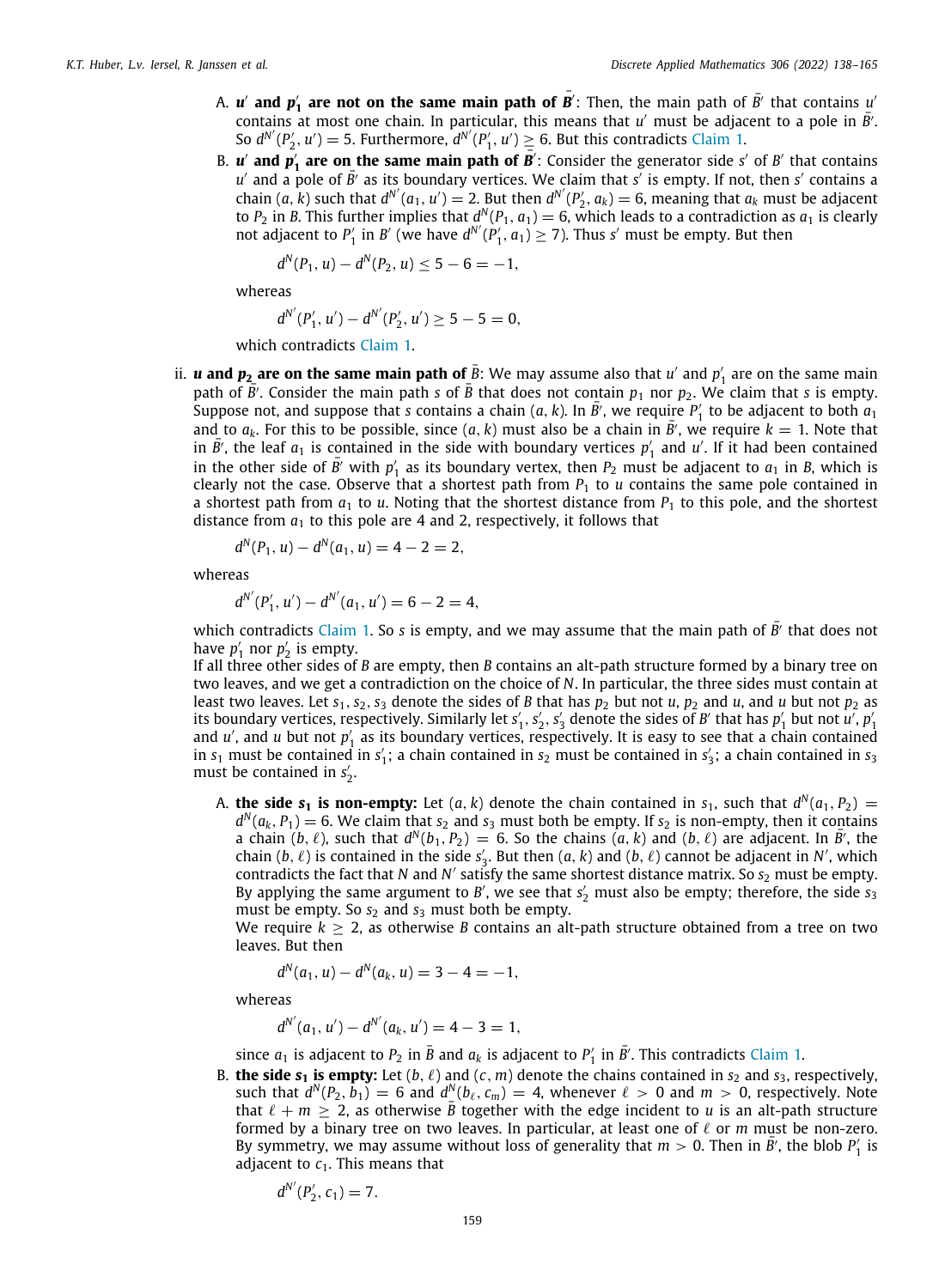In *B*, there are three paths from  $c_1$  to  $P_2$ . One uses the empty main path and is of length 8. The second uses the main path with  $p_1$  and is of length 9. These two paths cannot be altered by deleting leaves. The third path contains the spine of the chain  $(b, \ell)$ , and is of length  $\ell + m + 6$ . Since  $m \geq 1$ , we only obtain  $d^N(P_2, c_1) = 7$  if and only if  $m = 1$  and  $\ell = 0$ . But this is not possible, since we require  $\ell + m \geq 2$ . So the networks *N* and *N'* cannot satisfy the same shortest distance matrix, which is a contradiction.

Therefore we reach a contradiction for the case when *B* and *B'* are both level-2 blobs.  $\Box$ 

The following corollary follows immediately from [Corollary](#page-13-2) [3](#page-13-2) and [Theorem](#page-15-0) [4.](#page-15-0)

**Corollary 4.** *A level-*2 *network is reconstructible if and only if it does not contain an alt-path structure.*

#### **6. Discussion**

<span id="page-22-0"></span>The results of this paper build on, and answer three open problems presented in the paper by van Iersel et al. [\[17\]](#page-27-10). We have shown that networks with a leaf on each generator side are reconstructible from their shortest distance matrix [\(Theorem](#page-7-0) [1\)](#page-7-0). We have shown that level-2 networks are reconstructible from their sl-distance matrix [\(Theorem](#page-12-0) [3\)](#page-12-0). We have characterized the family of subgraphs that prevent level-2 networks from being reconstructible from their shortest distances ([Theorem](#page-15-0) [4](#page-15-0)).

Previously, it was only known that level-2 networks were reconstructible from their multisets of distances, the full collection of lengths of all inter-taxa distances together with their multiplicities. An algorithm based on this result was recently presented and implemented in the Bachelor Thesis of Riche Mol [\[14\]](#page-27-17), where a major bottleneck originated from having to adjust the large multisets of distances upon identifying and reducing a particular pendant structure. As a result, the theoretical running time of the algorithm is exponential in the number of leaves in the network (though it is polynomial in the size of the input, the multisets of distances). The results presented in this paper point to a possibility of an alternative algorithm for constructing level-2 networks from their sl-distance matrix; since updating the sl-distance matrix can be done much quicker than for multisets of distances, we wonder if this could culminate in a polynomial time algorithm with respect to the number of leaves in the network. It would be of great interest to see the speed-up both theoretically and in practice.

In this paper, we have excluded all blobs incident to exactly two cut-edges. One of the consequences of excluding such blobs is that we never obtain pendant level-2 blobs of the form (1, 0, 0, 0) in our networks. Conditions for identifying and reducing such pendant blobs from level-2 networks are outlined in Lemmas 5.9 and 5.10 of [[17](#page-27-10)]. In fact, such pendant blobs can be inferred from only the shortest distance matrix. This means that [Theorem](#page-12-0) [3,](#page-12-0) which says that level-2 networks are reconstructible from their sl-distance matrix, holds in general when this restriction is not imposed. On the other hand, allowing for such blobs introduces a new level of complexity within alt-path structures. Call a level-2 blob with two cutedges a *macaron*, and consider an alt-path structure *G* obtained from some tree *T* , and replace every cut-edge in *G* by a path of arbitrary many macarons. Call this graph *G'*. Let *H* denote a similar alt-path structure to *G*, and let us replace the same cut-edges by paths consisting of the same number of macarons (where by the same cut-edge, we mean the cut-edge that induces the same split). Call this resulting graph *H'*. It is easy to see that *G'* and *H'* realize the same shortest distance matrix. The converse is not immediately obvious. In other words, it is not clear whether excluding these 'macaron-added' alt-path structures from level-2 networks guarantee reconstructibility from their shortest distances. Nevertheless, we make the following conjecture.

**Conjecture 1.** *A level-*2 *network is reconstructible from its shortest distance matrix if and only if after suppressing macarons and degree-*2 *vertices, it does not contain an alt-path structure.*

A potential shortcoming of our findings lies in the fact that the networks we consider are unweighted. In phylogenetic analysis, weighted edges are often used to indicate the extent on how two species may differ from one another — to depict the passage of time, or to indicate the amount of genetic divergence between two species. The major issue that arises from weighted edges is that the foundational structures such as cherries and chains can no longer be characterized by their distances. In the rooted weighted variant of the problem, this is overcome by simulating a 'relative root' by imposing ultrametric conditions and through the use of outgroups [\[4\]](#page-27-14). This makes it possible to locate cherries and the rooted analogue of chains (*reticulated cherries*), even when the network is weighted. While these techniques do not translate over to the unrooted setting, some additional conditions will almost certainly be required to obtain results for the weighted variant of the problem.

#### **Appendix. Proof of claims from section 5.2.3**

<span id="page-22-1"></span>To prove these claims, we will use the following observation.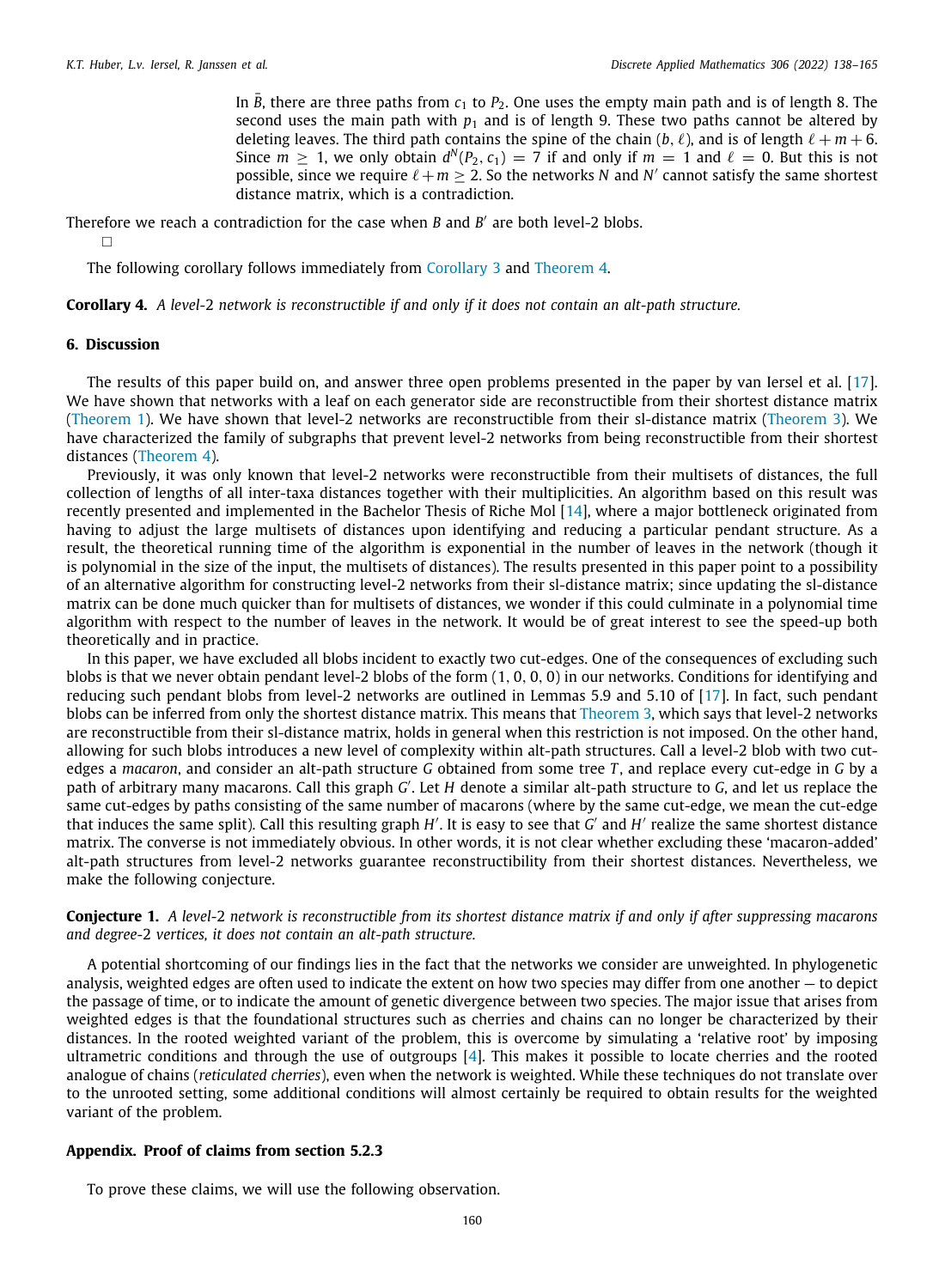**Observation 5.** Let  $P_1$  be a pendant level-1 blob contained in  $\bar{B}$ . Suppose that  $p'_2p'_1p'_3p'_4$  is a path in  $\bar{B}'$ , such that each  $p'_i$  is a connection for a pendant blob  $P'_i$  for  $i \in [4]$ . Suppose also that  $I(P'_1) = I(P'_3) = 1$  and  $I(P'_2) = I(P'_4) = 2$ . A vertex p on the *blob*  $\overline{B}$  *such that*  $d^{\overline{N}}(p_1, p) = 2$  *must either be u or a pole of*  $\overline{B}$ *.* 

**Proof.** Suppose for a contradiction that *p* is either a neighbor of a leaf or a connection of some pendant blob. Suppose first that p is a neighbor of a leaf *l*. Then  $d^N(P_1, l) = 6$ . Since N and N' have the same shortest distance matrix, this means that  $P'_1$  must be adjacent to *l* in  $\bar{B'}$ . But this is not possible as  $P'_1$  is already adjacent to  $P'_2$  and  $P'_3$ . So suppose that *p* is a connection of a pendant blob *P*<sub>5</sub>. Suppose first that  $l(P_5) = 1$ . Then  $d^N(P_1, P_5) = 8$ . Since  $l(P'_1) = l(P'_5) = 2$ , such a distance can be realized in *N'* if and only if  $p'_1 = p'_5$ . But this is impossible as *B'* is a level-2 blob. Finally suppose that  $l(P_5) = 2$ . Then since  $d^N(P_1, P_5) = 9$ , the corresponding blob  $P'_5$  must be adjacent to  $P'_2$  or to  $P'_4$ , which is not possible as pendant level-1 blobs cannot be adjacent to one another by [Claim](#page-17-1) [2](#page-17-1).  $\square$ 

**Claim 3.** *Two pendant level-2 blobs cannot be adjacent to one another in*  $\overline{B}$  *(and in*  $\overline{B}'$ *).* 

**Proof.** Suppose for a contradiction that *B* contains two adjacent pendant level-2 blobs  $P_1$  and  $P_2$  on the main path *s*. Then *B'* contains two corresponding pendant level-1 blobs  $P'_1$  and  $P'_2$  on the same leaves. We split into cases depending on the locations of  $p'_1$  and  $p'_2$  in *B'* (see [Fig.](#page-25-0) [9](#page-25-0)).

- 1.  $p'_1$  and  $p'_2$  are on the same main path *s'* of *B'*: Since the shortest distance between  $p'_1$  and  $p'_2$  must be exactly 3, there must be at least two vertices on the same main path in the path  $Q'$  between  $p'_1$  and  $p'_2$ . This path  $Q'$  may contain *u* ′ as a vertex; we split into cases again.
	- (a)  $u'$  is a vertex of Q': Observe first that if both  $P'_1$  and  $P'_2$  are adjacent to level-2 blobs  $P'_3$  and  $P'_4$  respectively, then  $d^{N'}(P'_3, P'_4) \ge 10$ . However, the counterparts of these blobs in  $\bar{B}$  must be adjacent to  $P_1$  and  $P_2$ . Since  $P_1$ and  $P_2$  are adjacent, this implies that  $d^N(P_3, P_4) = 9$ , which contradicts the fact that *N* and *N'* satisfy the same shortest distance matrix. Therefore only one of  $P'_1$  or  $P'_2$  can be adjacent to a pendant level-2 blob. Note that at least one of  $P'_1$  or  $P'_2$  must be adjacent to a pendant level-2 blob, such that its connection is on the path Q'. So without loss of generality, suppose that  $P'_1$  is adjacent to a pendant level-2 blob  $P'_3$ , such that  $p'_3$ is a vertex in *Q'*. At this point, we have that  $P_3$ ,  $P_1$  and  $P_1$ ,  $P_2$  are adjacent in  $\overline{B}$ .

We claim that  $P'_3$  cannot be adjacent to a leaf or to pendant blobs other than  $P'_1$  in  $\bar{B}'$ . Firstly, if  $P'_3$  was adjacent to a leaf *l*, then  $d^{N'}(P'_1, l) \in \{5, 6\}$ . The distance  $d^{N'}(P'_1, l) = 5$  is impossible as  $l(B) = 2$ ; if  $d^{N'}(P'_1, l) = 6$ , then  $P_1$  must be adjacent to *l* in  $\bar{B}$ . But this is impossible as  $P_1$  is already adjacent to  $P_2$  and  $P_3$ . This is a contradiction. The blob  $P'_3$  cannot be adjacent to a pendant level-1 blob other than  $P'_1$ , as this would contradict [Claim](#page-17-1) [2](#page-17-1). Finally, we claim that  $P'_3$  cannot be adjacent to a pendant level-2 blob  $P'_4$ . Since this would mean that  $d^{N'}(P'_1, P'_4) = 9$ , we must in  $\vec{B}$  that either  $P_2$  or  $P_3$  is adjacent to  $P_4$ . The former is not possible as  $P'_2$  is not adjacent to  $P_4'$  in *B'*; the latter is not possible as two pendant level-1 blobs cannot be adjacent by [Claim](#page-17-1) [2.](#page-17-1) So  $P'_3$  cannot be adjacent to a leaf or to pendant blobs in  $\bar{B}'$ .

By [Claim](#page-17-1) [2](#page-17-1), the connection  $p'_1$  must be adjacent to a pole of  $B'$ . Since  $P'_2$  cannot be adjacent to a leaf or to a pendant level-1 blob by [Claim](#page-17-1) [2](#page-17-1), and it also cannot be adjacent to any pendant level-2 blobs by assumption, *p* ′ 2 must also be adjacent to the other pole of *B'* and to *u'*. Since  $p'_3$  must be adjacent to *u'*, it follows that the main path *s'* is the path  $p'_1 p'_3 u' p'_2$ .

Now *B'* must contain another leaf on one of the other two main sides since they cannot contain parallel edges. We claim that such a leaf cannot exist, thereby reaching a contradiction. Let *l* denote such a leaf that is on one of these two main sides, whose neighbor (if *l* is not in a pendant blob) / connection (if *l* is in a pendant blob) is shortest distance-2 to  $p'_1$ . Suppose first that *l* is not in a pendant blob. Then

$$
d^{N'}(P'_1, l) = 6,
$$

and so  $P_1$  must be adjacent to *l* in  $\bar{B}$ , which is not possible as  $P_1$  is already adjacent to  $P_2$  and to  $P_3$ . So now suppose that *l* is contained in a pendant level-1 blob. Then

$$
d^{N'}(P'_1, l) = 8.
$$

But the level of the corresponding pendant blob in  $\bar{B}$  is 2, and since *l*(*P*<sub>1</sub>) = 2, we must have that  $d^N(P'_1, l) \geq 9$ , which contradicts the fact that *N* and *N* ′ have the same shortest distance matrix. Finally, if *l* is contained in a pendant level-2 blob  $P'_4$ , then

$$
d^{N'}(P'_1, l) = 9.
$$

This means that in  $\bar{B}$ , the corresponding blob  $P_4$  must be adjacent either to  $P_2$  or  $P_3$ . The former is not possible as  $P'_2$  is not adjacent to  $P'_4$  in  $\overline{B'}$ ; the latter is not possible as two pendant level-1 blobs cannot be adjacent by [Claim](#page-17-1) [2.](#page-17-1)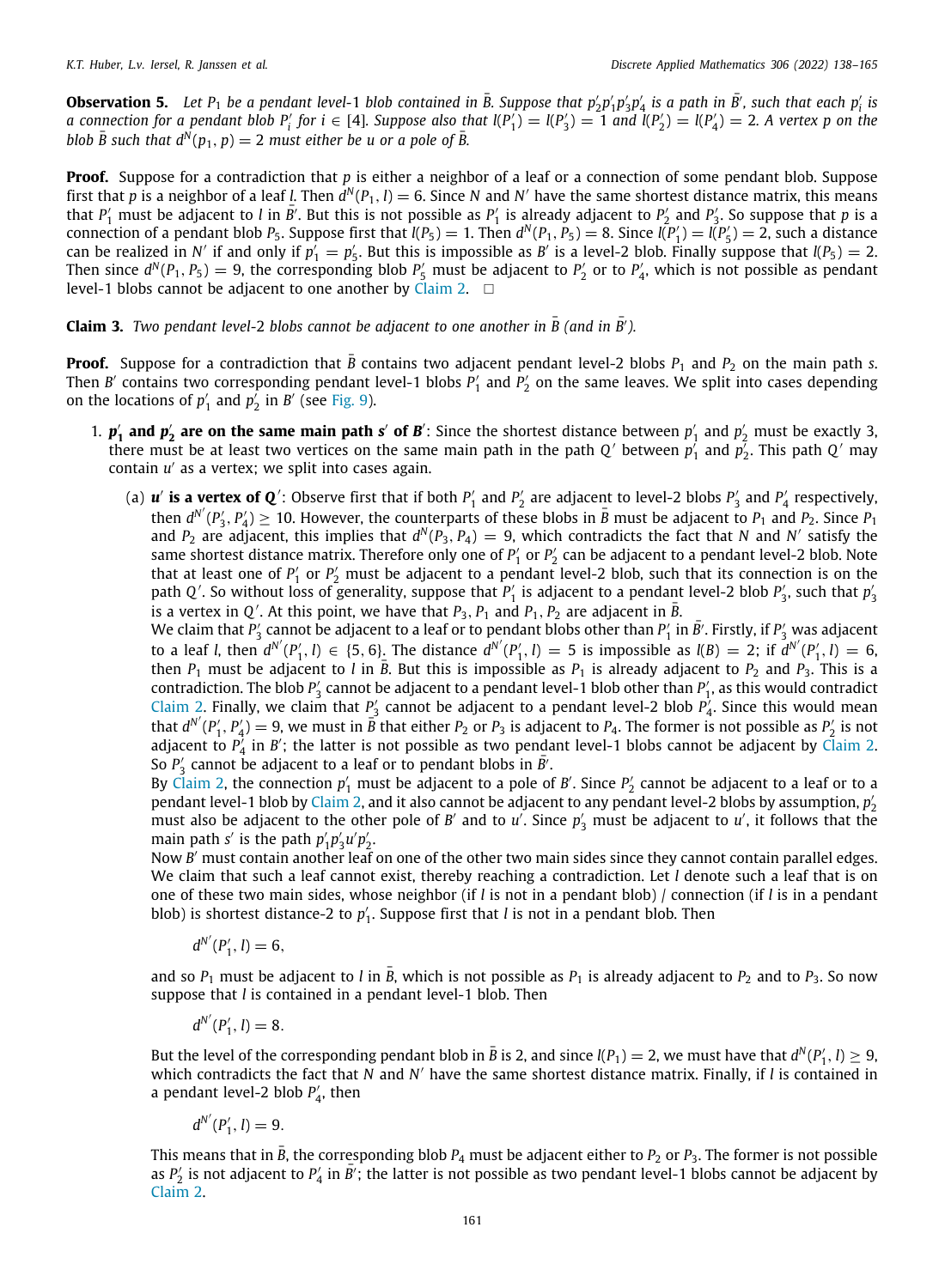(b) *u'* **is not a vertex of Q'**: Let  $p'_3$  and  $p'_4$  denote the neighbors of  $p'_1$  and  $p'_2$  in this path Q', respectively. Since  $l(P'_1) = l(P'_2) = 1$ , the vertices  $p'_3$  and  $p'_4$  must be connections of pendant level-2 blobs  $P'_3$  and  $P'_4$ respectively. At this point, we have that  $P_3$ ,  $P_1$ ;  $P_1$ ,  $P_2$ ;  $P_2$ ,  $P_4$  are adjacent in *B*. Now suppose that there is another vertex  $p'_5$  $p'_5$  that is a neighbor of  $p'_3$  that is not  $p'_4$  in *B'*. By [Observation](#page-22-1) 5, the vertex  $p'_5$  cannot be a neighbor of a leaf nor a connection of some pendant blob. By nature of *B'*,  $p'_5$  must be the vertex *u'*, but this would contradict our assumption that the path  $Q'$  does not include  $u'$ . Therefore  $p'_3$  must be adjacent to  $p'_4$ . Thus,  $P'_1$ ,  $P'_3$ ;  $P'_3$ ,  $P'_4$ ; and  $P'_4$ ,  $P'_2$  are adjacent in *B'*.

By [Claim](#page-17-1) [2](#page-17-1), since pendant level-1 blobs may not be adjacent to leaves and they may be adjacent to at most one pendant level-2 blob, either  $p'_1$  or  $p'_2$  must be adjacent to a pole of *B'*. Suppose without loss of generality that  $p'_1$  is adjacent to a pole of  $B'$ . Consider the two main paths of  $B'$  that are not *s'*. Since *N* contains no parallel edges, one of the two main paths must contain a vertex. In particular, there must exist a vertex that is distance-2 away from p'<sub>1</sub>. By [Observation](#page-22-1) [5,](#page-22-1) such a vertex cannot be a neighbor of a leaf nor a connection of a pendant blob in  $\bar{B}'$ . Then such a vertex must be *u'*. By invoking [Observation](#page-22-1) [5](#page-22-1) again, for both  $p'_1$  and  $p'_2$ . it is easy to see that these two main paths cannot contain any leaves in  $\bar{B}'$ . So  $\bar{B}$  and  $\bar{B}'$  must contain only the eight leaves of these four pendant blobs on the same main paths, with the vertices *u* and *u* ′ on a different main path, respectively. But we find that

$$
d^N(P_1, u) - d^{N'}(P'_1, u') = 7 - 5 = 2,
$$

whereas

$$
d^N(P_3, u) - d^{N'}(P'_3, u') = 5 - 7 = -2,
$$

which contradicts [Claim](#page-15-1) [1](#page-15-1).

- 2.  $p'_1$  and  $p'_2$  are incident to different main paths of B': Let  $s'_1,s'_2$  denote the main sides of  $\bar{B'}$  that contains  $p'_1,p'_2$ . respectively. Let *s*<sup> $'$ </sup> denote the third main path of  $\bar{B}'$ . The vertex *u'* is contained either in *s*<sup> $'$ </sup>, *s*<sub> $'$ </sub>, or in *s*<sup> $'$ </sup>,. The first two cases are equivalent by symmetry, so we split into two cases.
	- (a)  $u'$  is in  $s'_1$ : If  $P'_1$  and  $P'_2$  are both not adjacent to a pendant level-2 blob, then  $d^{N'}(P'_1, P'_2) = 8$  and we reach a contradiction as we have  $d^N(P_1, P_2) = 9$ . Therefore  $P'_1$  or  $P'_2$  must be adjacent to a pendant level-2 blob on this distance-8 path. If  $P'_1$  and  $P'_2$  are both adjacent to level-2 blob  $P'_3$  and  $P'_4$ , respectively, then  $d^{N'}(P'_3, P'_4) \ge 10$ . But since  $P_3$ ,  $P_1$ ;  $P_2$ ; and  $P_2$ ,  $P_4$  would be adjacent in  $\bar{B}$ , we must have  $d^N(P_3, P_4) = 9$ , which contradicts the fact that *N* and *N'* satisfy the same shortest distance matrix. Therefore, exactly one of  $P'_1$  or  $P'_2$  must be adjacent to a pendant level-2 blob.
		- **i.**  $P'_1$  **is adjacent to a pendant level-2 blob**  $P'_3$ : Note that  $p'_1$  is adjacent to  $u'$  and to  $p'_3$ . In particular,  $P'_1$ must be adjacent to *u'* to make sure that the shortest path between  $P'_1$  and  $P'_2$  is of length 9. Then we have

$$
d^{N'}(P'_1, u') - d^{N'}(P'_3, u') = 4 - 6 = -2.
$$

But in  $\bar{B}$ , we have that  $d^N(P_1, p_1) = d^N(P_3, p_1) = 4$ . This implies that

$$
d^N(P_1, u) - d^N(P_3, u) \ge d^N(P_1, p_1) + d^N(p_1, u) - d^N(P_3, p_1) - d^N(p_1, u) = 0,
$$

which contradicts [Claim](#page-15-1) [1.](#page-15-1)

ii.  $P'_2$  is adjacent to a pendant level-2 blob  $P'_4$ : Observe that  $p'_4$  must be placed on  $s'_2$  such that  $d^{N'}$  $(p_1^r, p_4^r) = 2$ . Then we have that

$$
d^{N'}(P'_4, u') - d(P'_1, u') = 7 - 4 = 3.
$$

In  $\bar{B}$ ,  $P_2$  must be adjacent to both  $P_1$  and  $P_4$  Then  $d^N(P_1, p_1) = 4$ , whereas  $d^N(P_4, p_1) = 5$ . We have that

$$
d^N(P_4, u) - d^N(P_1, u) \leq 1,
$$

which contradicts [Claim](#page-15-1) [1.](#page-15-1)

(b)  $u'$  is in  $s'_3$ : Then to ensure that the leaves of  $P'_1$  and the leaves of  $P'_2$  are shortest distance-9 apart, we require  $P'_1$ and  $P'_2$  to be adjacent to level-2 blobs  $P'_3$  and  $P'_4$ , respectively. But then

$$
d^{N'}(P'_3, P'_4) \geq 10.
$$

In *B*, the pendant blobs  $P_3$ ,  $P_1$ ;  $P_1$ ,  $P_2$ ; and  $P_2$ ,  $P_4$  are adjacent. So we have

$$
d^N(P_3, P_4) = 9,
$$

which contradicts [Claim](#page-15-1) [1](#page-15-1).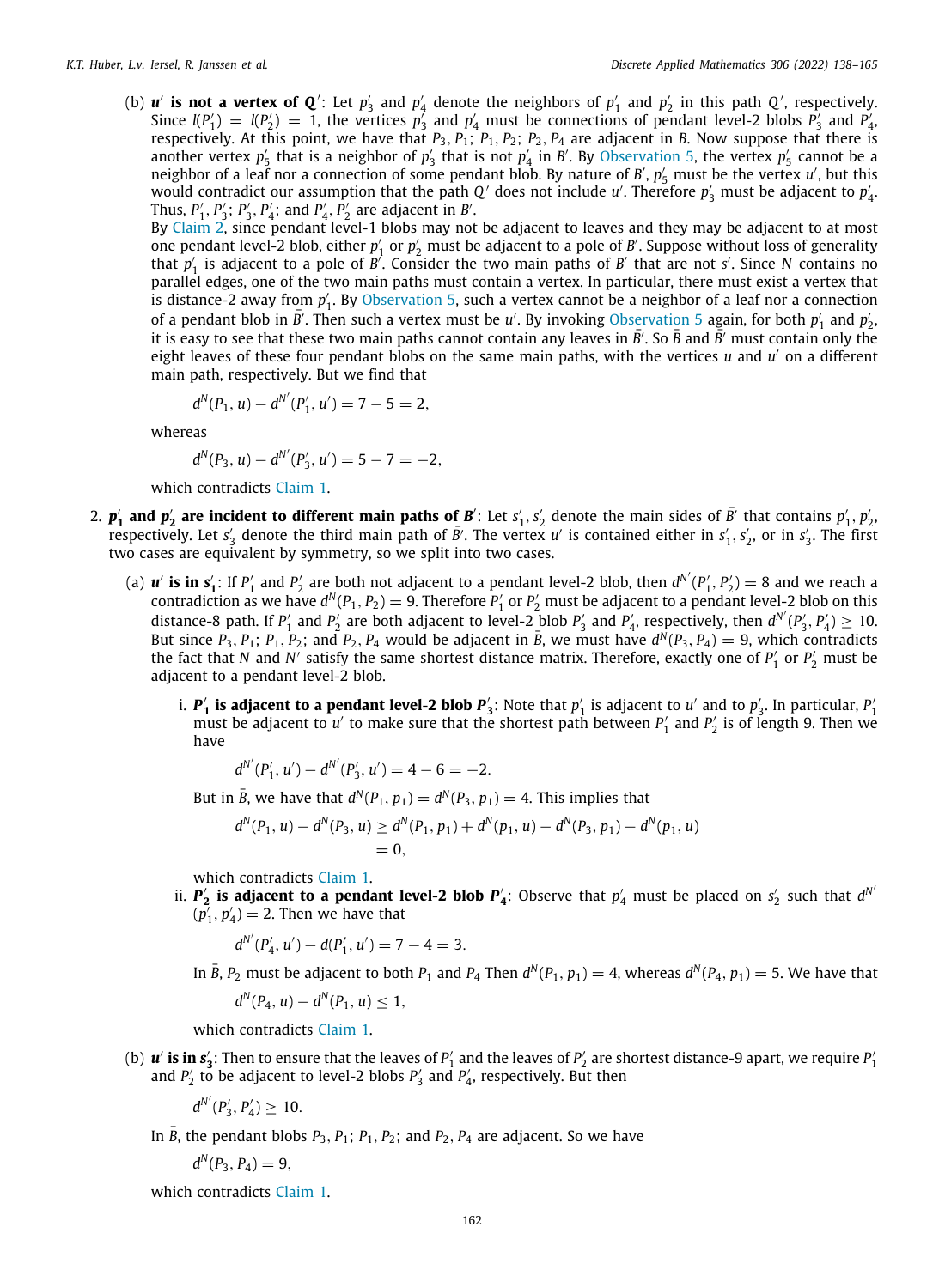

<span id="page-25-0"></span>**Fig. 9.** The different cases from the proof of [Claim](#page-18-0) [3.](#page-18-0) Pendant blobs are indicated by filled and unfilled leaves with the label *P<sup>i</sup>* for some *i*. The filled vertices indicate a pendant level-2 blob of the form (2, 0, 0, 0), whereas unfilled vertices indicate a pendant level-1 blob on two leaves.

This covers all cases for whenever two level-2 blobs are adjacent. In all cases, we were able to find a contradiction with regard to the inter-taxa distances or to [Claim](#page-15-1) [1.](#page-15-1)  $\square$ 

**Claim 4.** *A pendant level-*<sup>2</sup> *blob may not be adjacent to both a pendant level-*<sup>1</sup> *blob and a leaf simultaneously in B (and in* ¯ *<sup>B</sup>*¯′ *).*

**Proof.** Suppose that a pendant level-1 blob  $P_1$  is adjacent to a pendant level-2 blob  $P_2$ , and some leaf *l* is adjacent to  $P_2$  in *B*. To realize these distances in  $\bar{B}'$ , we must have that  $P'_1$  and  $P'_2$ , the pendant level-2 and the level-1 blobs that correspond to  $P_1$  and  $P_2$  must be adjacent, and that *l* must be adjacent to  $P'_1$ . Since level-1 blobs may be adjacent to at most one level-2 blob, in both *B* and *B'*,  $P_1$  and  $P'_2$  must be adjacent to a pole or *u* or *u'*. We now split into cases depending on the position of  $u$  in  $\overline{B}$ .

1.  $\boldsymbol{u}$  is adjacent to  $\boldsymbol{p}_1$ : We have

$$
d^N(P_1, u) - d^N(P_2, u) = 4 - 6 = -2.
$$

In  $\bar{B'}$ , we have  $d^{N'}(P'_1, p'_1) = d^{N'}(P'_2, p'_1) = 4$ . It follows that

$$
d^{N'}(P'_1, u') - d^{N'}(P'_2, u') \geq 0,
$$

which contradicts [Claim](#page-15-1) [1](#page-15-1).

2. *u* is not adjacent to  $p_1$ : Let v be a vertex in  $\bar{B}$  such that  $d^N(p_1, v) = 2$  and v is not the neighbor of *l*. We claim that v is either a pole or equal to *u*.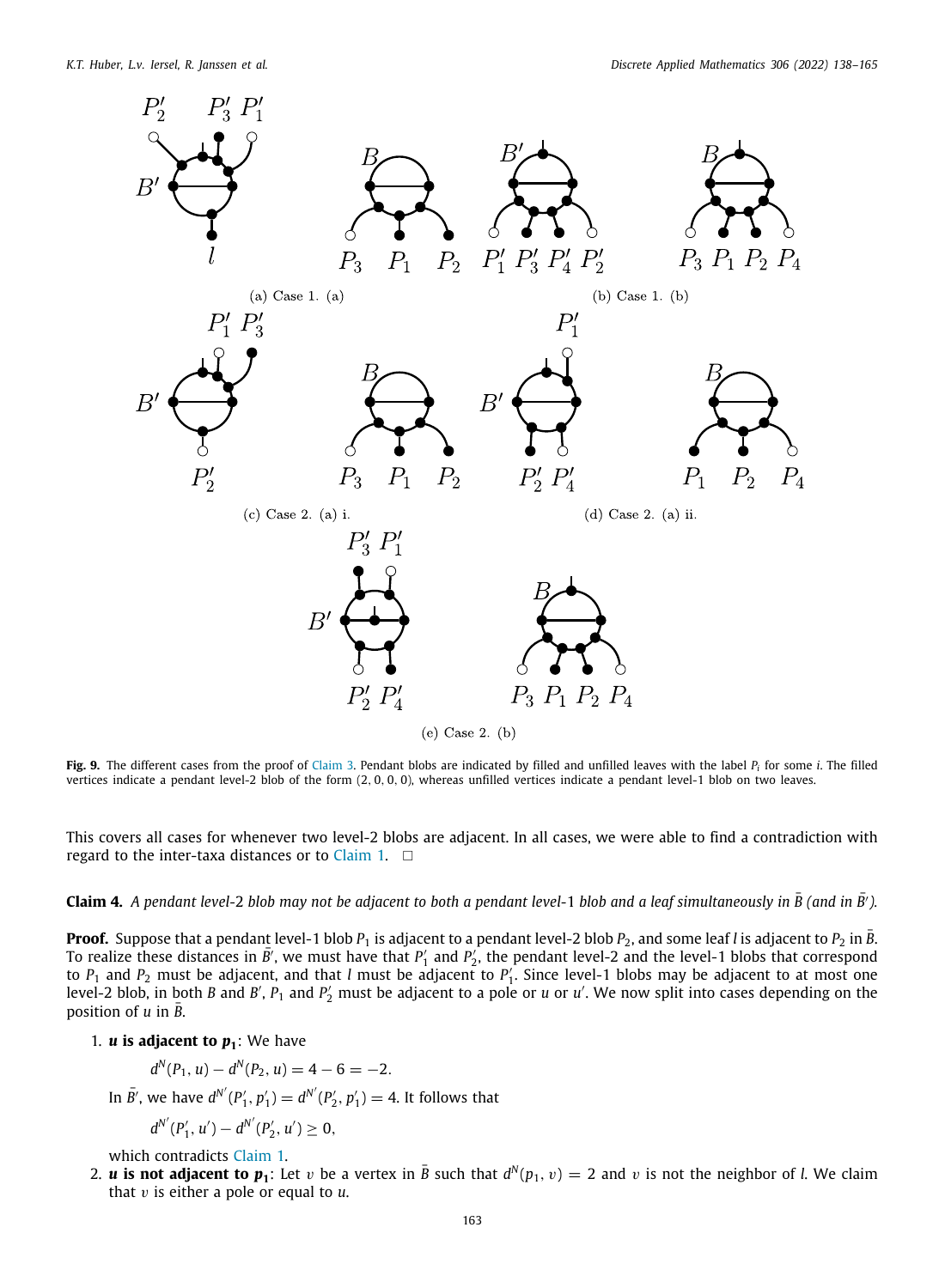Note that  $p_1$  must be adjacent to a pole since  $P_1$  can be adjacent to at most one pendant level-2 blob, and  $P_1$  cannot be adjacent to leaves or other pendant level-1 blobs by [Claim](#page-17-1) [2.](#page-17-1) The shortest path from  $p_1$  to v must contain this pole. Suppose for a contradiction that  $v$  is either a neighbor of a leaf or that  $v$  is a connection of some pendant blob. If  $v$  is a neighbor of a leaf  $l'$ , then

$$
d^N(P_1, l) = 6,
$$

meaning that  $P'_1$  must be adjacent to *l'* in  $\bar{B'}$ . But this is impossible since  $P'_1$  is adjacent to  $P'_2$  and *l*. Secondly, if *v* is a connection of a pendant level-1 blob  $P_3$ , then

$$
d^N(P_1, P_3) = 8,
$$

but this is impossible since two pendant level-1 blobs must have shortest distance at least 10 by [Claim](#page-18-0) [3.](#page-18-0) Finally, if  $v$  is a connection of a pendant level-2 blob  $P_4$ , then

$$
d^N(P_1, P_4) = 9,
$$

which means that the corresponding pendant level-1 blob must be adjacent either to  $P_2'$  or *l* in  $\bar{B'}$ . But both of these are forbidden by [Claim](#page-17-1) [2](#page-17-1). Therefore v must be a pole or *u*.

But this means that if *u* was not placed in the main path of  $\bar{B}$  that did not contain  $p_1$ , then  $\bar{B}$  would have parallel edges. So *u* must be contained in one of these two main sides. This means that

$$
d^N(P_1, u) - d^N(P_2, u) = 5 - 7 = -2.
$$

In *B'*, as in the previous case, we have that

$$
d^{N'}(P'_1, u') - d^{N'}(P'_2, u') \geq 0,
$$

which clearly contradicts [Claim](#page-15-1) [1](#page-15-1)

These cover all possibilities for a pendant level-2 blob to be adjacent to a pendant level-1 blob and to a leaf. In all cases, we reach a contradiction.  $\square$ 

**Claim 5.**  $\bar{B}$  (and  $\bar{B'}$ ) contain at most one pendant level-1 blob.

**Proof.** Suppose for a contradiction that *B* contained two pendant level-1 blobs  $P_1$  and  $P_2$ . We know that they must be shortest distance at least 10 apart. Since  $d^N(P_1, p_1) = d^N(P_2, p_2) = 3$ , we require that  $d^N(p_1, p_2) \geq 4$ .

1.  $p_1$  and  $p_2$  are contained in the same main path *s* of  $\vec{B}$ : Consider the path from  $p_1$  to  $p_2$  that contains only the vertices of the main path *s.* Since we require  $d^N(p_1,p_2)\geq 4$ , we need at least three vertices in this path excluding  $p_1$ and  $p_2$  $p_2$ . By [Claims](#page-17-1) 2 and [4](#page-18-1), these three vertices must be two connections  $p_3$ ,  $p_4$  of pendant level-2 blobs and the vertex *u*. In particular,  $p_1$  and  $p_2$  must be adjacent to  $p_3$  and  $p_4$ , and  $p_3$  and  $p_4$  must be adjacent to *u*. It follows from [Claim](#page-17-1) [2](#page-17-1) that *s* contains only these five vertices.

Now consider the two main paths  $s_1$  and  $s_2$  of *B* that is not *s*. If these main paths are both empty, then  $d^N(P_1,P_2)=9$ , which contradicts the fact that  $d^N(P_1,P_2)\geq 10.$  So they must both contain vertices. Let  $v_i$  denote the vertex in  $s_i$ such that  $d^N(v_i, p_1) = 2$ , for  $i = 1, 2$ . Firstly, if  $v_1$  is a neighbor of some leaf *l*, then  $d^N(P_1, l) = 6$ , meaning that *l* must be adjacent to  $P'_1$  in *N'*. But this would imply that  $P'_1$  is adjacent to a leaf *l* and a pendant level-2 blob  $P'_3$  in  $\bar{B'}_3$ which contradicts [Claim](#page-18-1) [4](#page-18-1). Secondly, if  $v_1$  is a connection of a pendant level-1 blob  $P_5$ , then  $d^N(P_1, P_5) = 8$ . But two pendant level-1 blobs must be shortest distance at least 10 apart. So  $v_1$  must be a connection of a pendant level-2 blob. Similarly,  $v_2$  must be a connection of a pendant level-2 blob. But this implies that *B'* contains four pendant level-1 blobs.

The main path of  $\bar{B'}$  with  $u'$  contains exactly two pendant level-1 blobs; the other two main paths of  $\bar{B'}$  contain exactly one pendant level-1 blob each. Consider these two latter main paths. By [Claims](#page-17-1) [2,](#page-17-1) [3,](#page-18-0) and [4](#page-18-1) these two main paths may contain an additional pendant level-2 blob each, but no other leaves. This means that the pendant level-1 blobs in these two main paths are shortest distance at most 9 to one another, which is a contradiction. Therefore, the vertices  $v_i$  for  $i = 1, 2$  cannot be neighbors of leaves/connections of pendant blobs, meaning that  $\bar{B}$  contains parallel edges, which is a contradiction.

2.  $p_1$  and  $p_2$  are not contained in the same main path of  $\vec{B}$ : Let  $s_1$  and  $s_2$  denote the main paths of  $\vec{B}$  that contain  $p_1$ and  $p_2$ , respectively. If  $s_1$  and  $s_2$  do not contain the vertex *u*, then  $d^N(P_1, P_2) \leq 9$  and we are done.

So suppose without loss of generality that  $s_1$  contains the vertex *u*. Since we require  $d^N(p_1, p_2) \geq 4$ , considering the path between  $P_1$  and  $P_2$  that uses only the edges from  $s_1$  and  $s_2$ , without using the vertex *u*, we see that  $P_1$  and  $P_2$ must be adjacent to pendant level-2 blobs  $P_3$ ,  $P_4$ , respectively. In particular, this path contains the subpath  $p_1p_3vp_4p_2$ for some pole v of *B*. Therefore  $p_1$  must be adjacent to *u* in *B*. Then,

$$
d^N(P_1, u) - d^N(P_3, u) = 4 - 6 = -2.
$$